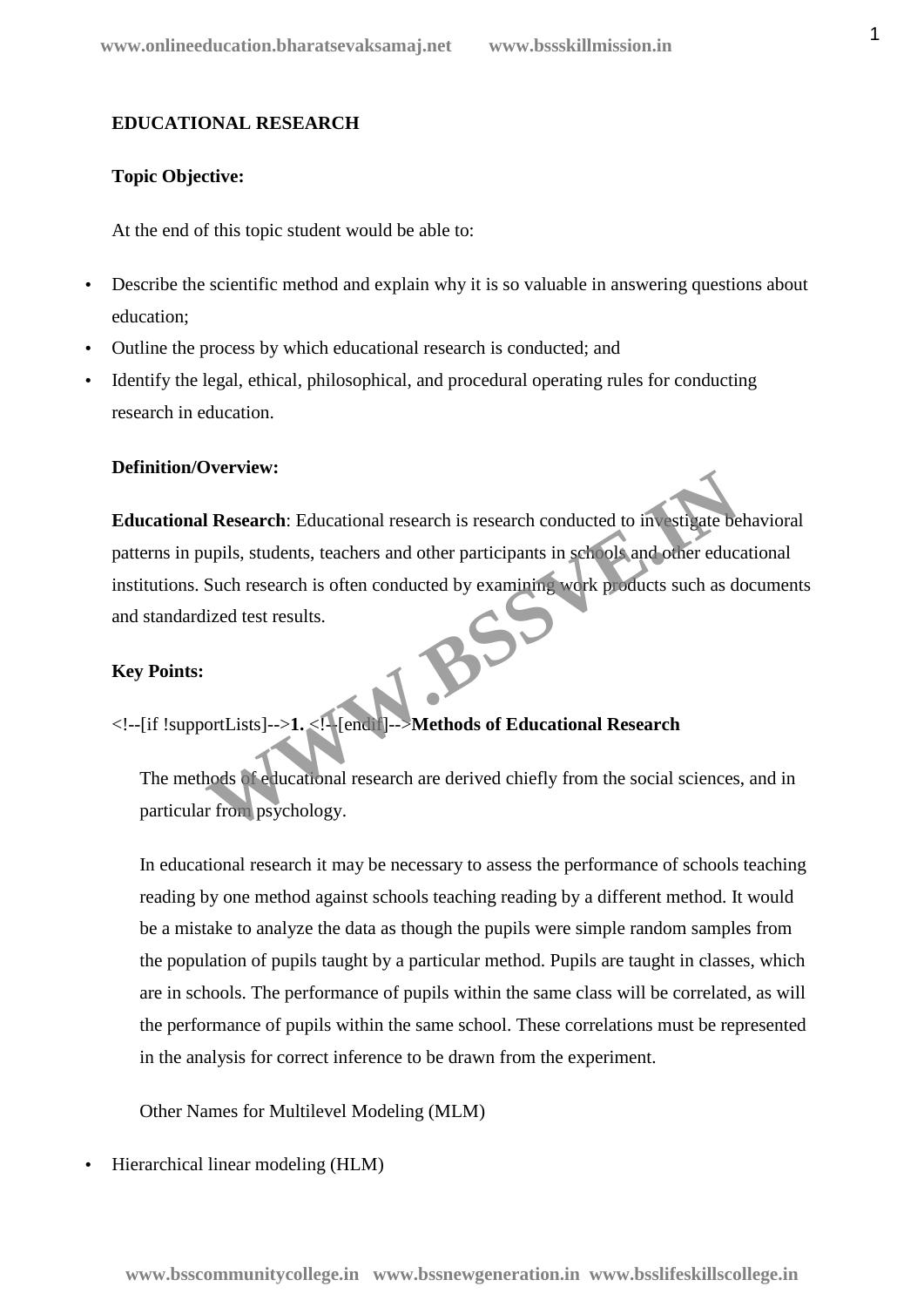- Random effects models
- Mixed effects models
- Random coefficient regression models
- Covariance components models

The Need for Multilevel Models

- Individual-level variables are often nested within group-level variables (e.g., students within classrooms within schools).
- Multilevel modeling (MLM) is needed to separate the effects of variables operating at different levels.

#### <!--[if !supportLists]-->**2.** <!--[endif]-->**Multilevel Level**

Multilevel models (also hierarchical linear models, generalized linear mixed models, nested models, mixed models, random coefficient, random-effects models, random parameter models, or split-plot designs) are statistical models of parameters that vary at more than one level. These models can be seen as generalizations of linear models, although they can also extend non-linear models. Although not a new idea, they have been much more popular following the growth of computing power and availability of software. For example, in educational research it may be necessary to assess the performance of schools teaching reading by one method against schools teaching reading by a different method. It would be a mistake to analyse the data as though the pupils were simple random samples from the population of pupils taught by a particular method. Pupils are taught in classes, which are in schools. The performance of pupils within the same class will be correlated, as will the performance of pupils within the same school. These correlations must be represented in the analysis for correct inference to be drawn from the experiment. ortLists]-->2. <!--[endif]-->**Multilevel Level**<br>el models (also hierarchical linear models, generalized linear mixed models, mixed models, random coefficient, random efficies indies, random<br>er models, or split-plot designs

#### <!--[if !supportLists]-->**3.** <!--[endif]-->**Level**

The concept of level is the keystone of this approach. In an educational research example, the levels might be:

- pupil
- class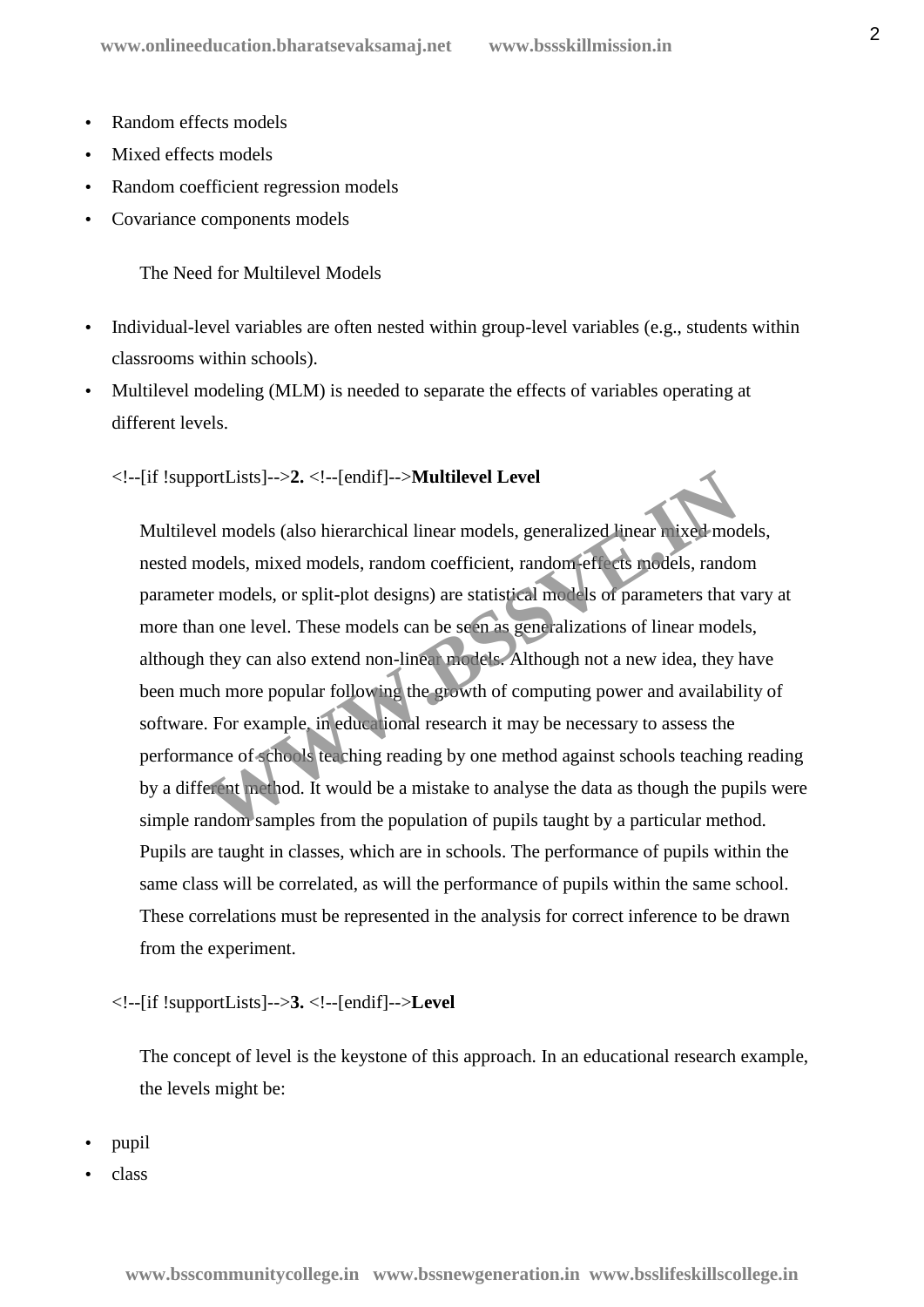- school
- district

The researcher must establish for each variable the level at which it was measured. In this example "test score" might be measured at pupil level, "teacher experience" at class level, "school funding" at school level, and "urban" at district level.

#### <!--[if !supportLists]-->**4.** <!--[endif]-->**Uses of multilevel models**

Multilevel models have been used in education, to estimate separately the variance between pupils within the same school, and the variance between schools. In psychological applications, the multiple levels are comprised of items in an instrument, individuals, and families. Different co-variables may be relevant on different levels. They can be used for longitudinal studies, as with growth studies, to separate changes within one individual and differences between individuals.

<!--[if !supportLists]-->**5.** <!--[endif]-->**Applications to longitudinal (repeated measures) data**

Multilevel models can be used to model change over time in a variable of interest. An overall change function is fit to the whole sample and parameters can be allowed to vary. For example, in a study looking at income growth with age, individuals might be assumed to show linear improvement over time. The exact intercept and slope could be allowed to vary across individuals. The simplest models assume that the effect of time is linear. Polynomial models can be specified to allow for quadratic or cubic effects of time. Models that are nonlinear in their parameters may also be fit in some software. Nonlinear models may be more appropriate in representing various growth functions where there may be various asymptotes that limit the range of possible values. Models may also incorporate time constant or time varying covariates as predictors. als, and families. Different co-variables may be relevant on different level and for longitudinal studies, as with growth studies, to separate changes vidual and differences between individuals.<br>
FortLists]-->5. <!--[endif

#### **Topic : Types Of Educational Research And Corresponding Sources Of Data**

#### **Topic Objective:**

At the end of this topic student would be able to: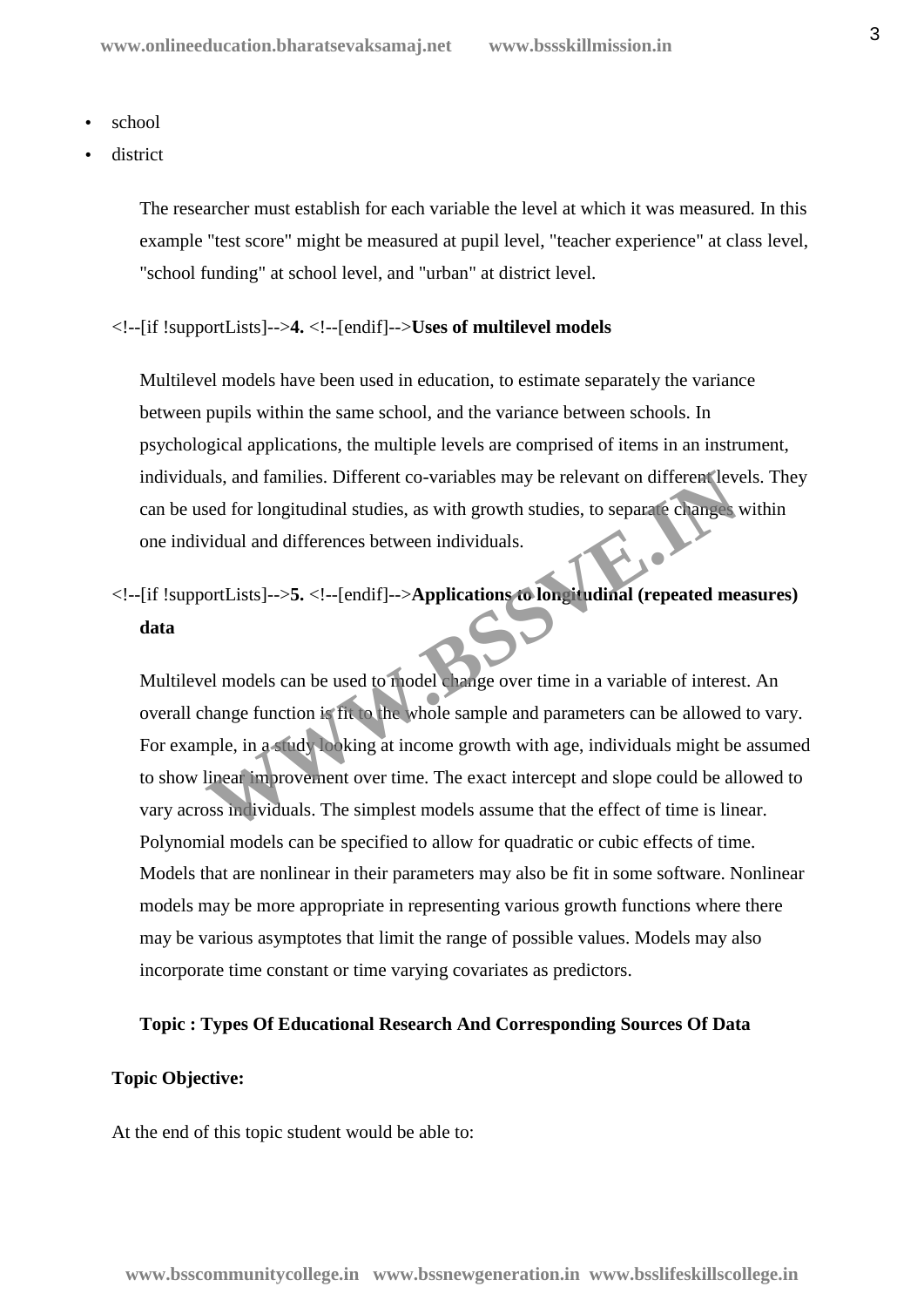- Classify research into two types based on practicality;
- Classify research into four types based on research methodology employed;
- Classify research into eight types based on the type of research question addressed; and
- Distinguish between and classify the various types of variables present in research studies

#### **Definition/Overview:**

**Types of Educational Research:** The methods of educational research are derived chiefly from the social sciences, and in particular from psychology

#### **Key Points:**

<!--[if !supportLists]-->**1.** <!--[endif]-->**Types of educational research**

Three commonly used research types or designs are quantitative, qualitative, and mixed research:

- **Quantitative research** follows a deductive research process and involves the collection and analysis of quantitative (i.e., numerical) data to identify statistical relations of variables. Common quantitative research methods include: content (relational) analysis, experiments, observations (scaled ratings, checklists), and surveys (closed-ended, validated scales) mmonly used research types or designs are quantitative, qualitative, and<br> **Example 3.1** S. (change 2.1) express and involves the collect<br>
uantitative (i.e., numerical) data to identify statistical relations of variab<br>
anti
- **Qualitative research** follows an inductive research process and involves the collection and analysis of qualitative (i.e., non-numerical) data to search for patterns, themes, and holistic features. Common qualitative research methods include: content (conceptual) analysis, focus groups, observations (narrative, comments), interviews, and surveys (open-ended).
- **Mixed research** combines or mixes quantitative and qualitative research techniques in a single study. Two sub-types of mixed research includes mixed method research using qualitative and quantitative approaches for different phases of the study and mixed model research using quantitative and qualitative approaches within or across phases of the study.

|             | <b>Purpose</b>                                                                                      | <b>Examples</b>                                                                  |
|-------------|-----------------------------------------------------------------------------------------------------|----------------------------------------------------------------------------------|
| Qualitative | To provide rich narrative<br>descriptions with words of<br>phenomena that enhance<br>understanding. | Observations of school<br>renewal teams to<br>understand the role of<br>parents. |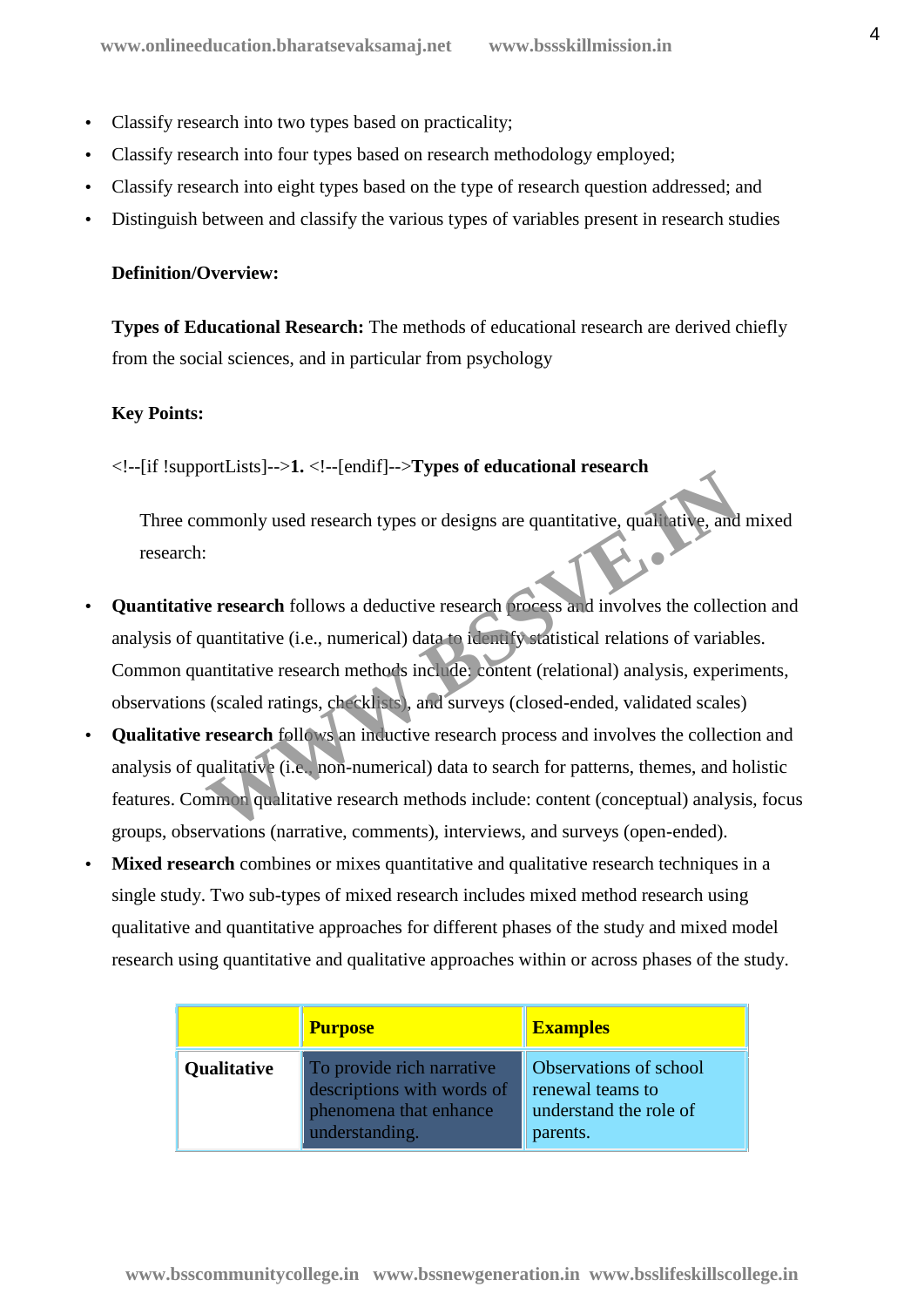| Quantitative                | To describe phenomena<br>numerically to answer<br>specific questions or<br>hypotheses.                                                                                 | The relationship between<br>amount of homework and<br>student achievement.                                    |
|-----------------------------|------------------------------------------------------------------------------------------------------------------------------------------------------------------------|---------------------------------------------------------------------------------------------------------------|
| <b>Basic</b>                | To increase knowledge and<br>understanding of<br>phenomena.                                                                                                            | <b>Understand how feedback</b><br>affects motivation or<br>leraning styles of<br>adolescents.                 |
| <b>Applied</b>              | To solve practical<br>educational problems.                                                                                                                            | Determine best approach to<br>train teachers to use<br>portfolios for assessment.                             |
| <b>Evaluation</b>           | To make a decision about a<br>program or activity.                                                                                                                     | Decide whether to keep or<br>phase out a prekindergarten<br>program.                                          |
| <b>Action</b>               | To improve practice in a<br>school or classroom.                                                                                                                       | Determine which grouping<br>procedure results in the<br>highest achievement for all<br>students.              |
| Non-<br><b>Experimental</b> | To describe and predict<br>phenomena without<br>manipulating factors that<br>influence the phenomena.                                                                  | Determine the relationship<br>between socioeconomic<br>status and attitudes.                                  |
| <b>Experimental</b>         | To determine the causal<br>relationship between two<br>or more phenomena by<br>lirect manipulation of<br>factors that influence<br>student performance or<br>behavior. | Determine which of two<br>approaches to teaching<br>science results in the<br>highest student<br>achievement. |

<!--[if !vml]--> <[endif->

#### **Topic : Selecting, Refining, And Proposing A Topic For Research**

#### **Topic Objective:**

At the end of this topic student would be able to:

- Identify, select, and refine a topic for research;
- State the research problem in a way that sufficiently describes the purpose of the study;
- Phrase appropriate research questions and hypotheses; and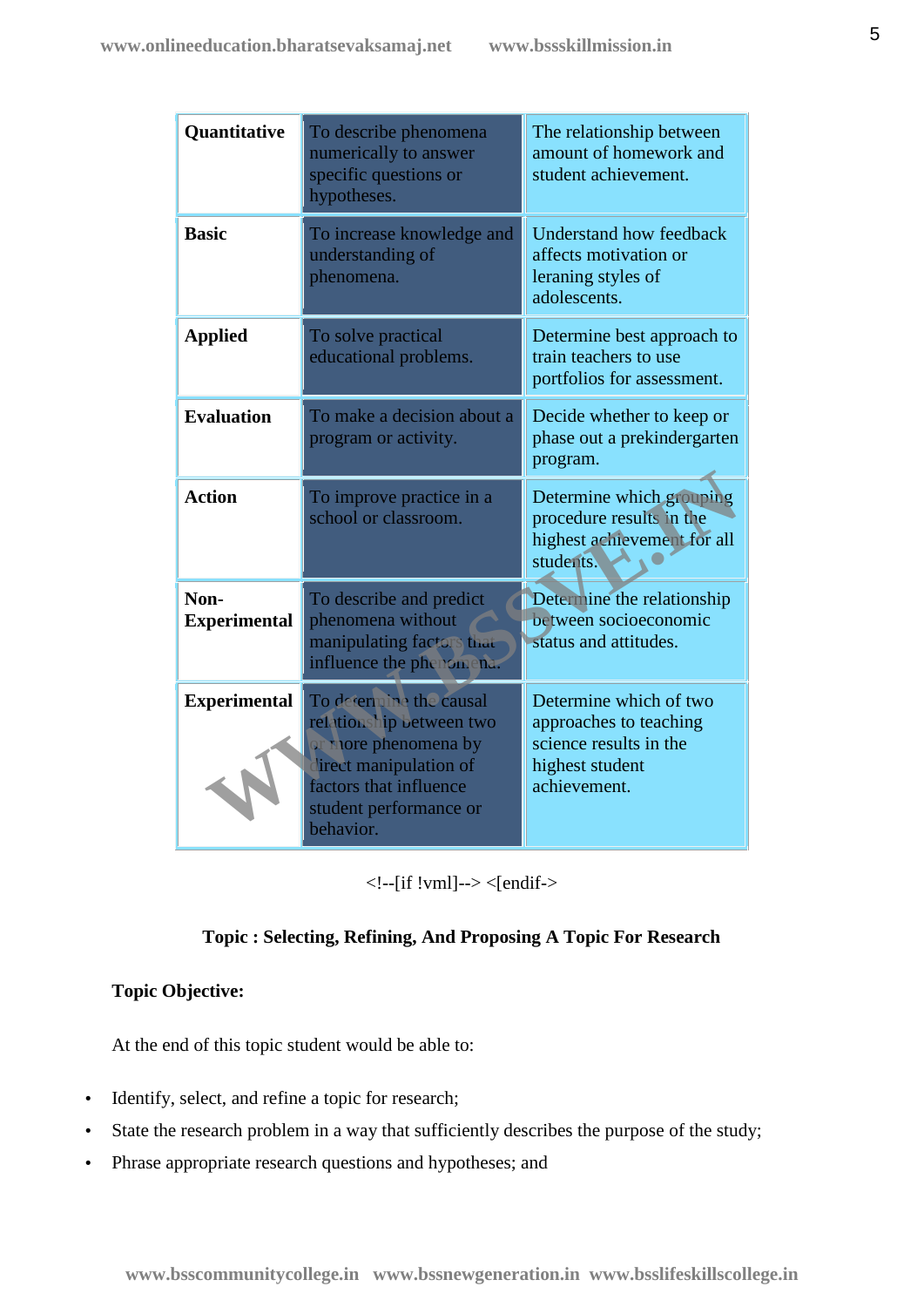Organize and present a research proposal.

#### **Definition/Overview:**

**Educational Research**: Educational research is research conducted to investigate behavioral patterns in pupils, students, teachers and other participants in schools and other educational institutions. Such research is often conducted by examining work products such as documents and standardized test results.

#### **Key Points:**

<!--[if !supportLists]-->**1.** <!--[endif]-->**Selecting, Refining, and Proposing a Topic for Research.**

When you apply for a research degree at NewcastleUniversity you will be asked to supply a short summary of research topic. The University needs to know in outline form what you are proposing to research so it can decide whether it is able to offer you the high quality research supervision and the resources that are needed to support you. The research proposal also helps the University to assess application and to ensure the research you are proposing is appropriate and realistic. **Example 19** International and to the research degree at Newcastle University you will be asked<br>
win mary of research topic. The University needs to **k** over in outline form<br>
proposing to research so it can decide whether

<!--[if !supportLists]-->**2.** <!--[endif]-->**Things to do**

A short statement of the topic you would like to investigate. Describe briefly what you would propose to do in the research. Explain why you think it is important to conduct this particular research project. Set out a brief statement of what other research you know has been done in this area with a short bibliography of the key works. It is also possible to draw on previous work that you have done (e.g. a Masters dissertation) in the research proposal. Outline any academics or research groups at NewcastleUniversity that you feel are relevant to research. Briefly outline the data you need and the sources you will use indicating whether the data comes from published sources or field work. Say how you would go about doing the research in terms of the methods that you would use for example to collect data and analyseit. Say why you think it is appropriate to use these methods. Briefly summarise experience in using these techniques and identify any areas where you think that you would benefit from further training. Think of any problems that you might encounter during the research project and how you might go about overcoming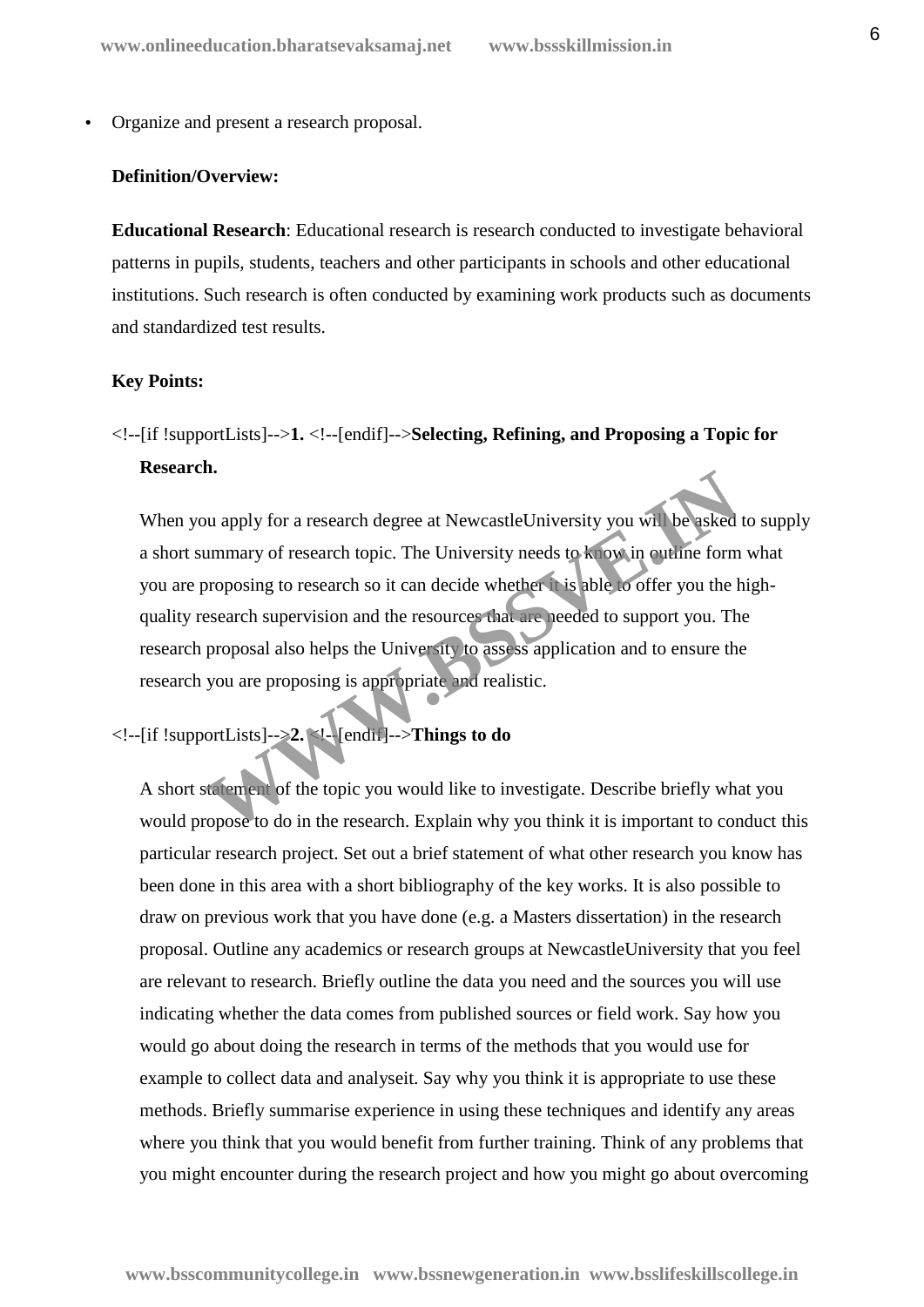them. Indicate roughly how you would allocate the time for doing the research project over the duration of studies. Say how, if research is successful, it might contribute to knowledge and understanding of the subject. A brief bibliography should demonstrate familiarity with literature in the field you wish research. You should note that in the first few months at NewcastleUniversity you will have an opportunity to refine and revise research proposal, and you will be given advice from supervisor and training from a Faculty Research Training Programme to help you do this.

In Section 2 of this course you will cover these topics:

Locating Published Research.

Interpreting And Summarizing Published Research.

Designing A Research Project

#### **Topic : Locating Published Research.**

#### **Topic Objective:**

At the end of this topic student would be able to:

- Identify and access secondary sources of library information related to a given topic. Topic : Locating Published Research<br>
extive:<br>
f this topic student would be abeach<br>
access secondary sources of library information related to a given topic.<br>
access primary ources of library information related to a given
- Identify and access primary sources of library information related to a given topic.

#### **Definition/Overview:**

**Research:** research is study conducted to investigate behavioral patterns in pupils, students, teachers and other participants in schools and other educational institutions. Such research is often conducted by examining work products such as documents and standardized test results.

#### **Key Points:**

<!--[if !supportLists]-->**1.** <!--[endif]-->**Research Process**

Much of the coursework will involve using articles (brief compositions) published in periodicals (journals, newspapers, magazines, etc.) because they provide more current information than books. Also, original research is usually published in periodicals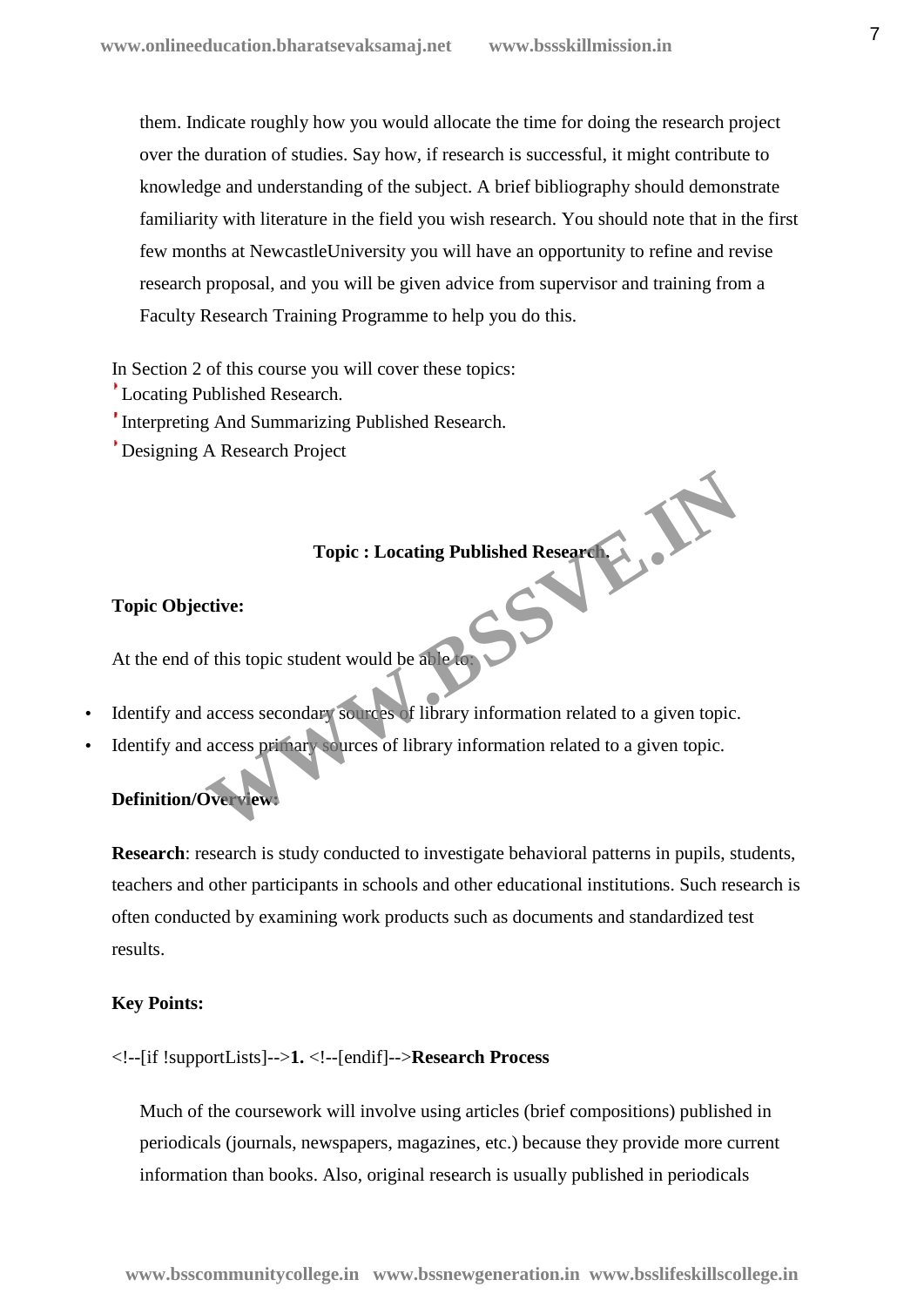(primarily in scholarly journals) and may not be available in books. So determining the most efficient ways to locate articles relevant to topic is an important part of successful research.

The library offers periodicals in a variety of media: print, electronic, and microform. However, browsing through any of these media to find useful articles would be time consuming, even though browsing can sometimes be productive. Therefore, to help you locate articles for research, the library offers the following "finding tools":

- periodical databases (online indexes with citations and some full-text articles)
- periodical indexes (print listings of citations)
- periodical abstracts (print listings of citations and abstracts)

Depending on the database or print publication, information about articles can take three forms:

- the complete article plus citation (publication information),
- a citation, or
- a citation plus an abstract, which is a brief summary

<!--[if !supportLists]-->**2.** <!--[endif]-->**Periodicals**

Periodicals include publications of many types. Being able to distinguish between the different periodical types is an important skill when selecting the best sources for research. The Periodical Types: Telling the Difference page offers criteria to help you distinguish between some major periodical types: scholarly journals, trade journals, popular magazines, and general interest magazines. Periodical databases are online indexes that can be searched to locate complete full-text articles, article citations (publication information), or article citations and abstracts. Some databases are general and cover many subjects, while others are subject specific. The Guide to Online Databases page offers brief summaries of the Tarleton libraries' databases to help you choose the ones most suited to research. Databases are most useful for finding current information because only a few databases contain information prior to the mid-1980s or early 1990s. However, the library does offer some databases that contain earlier articles and citations. For example, JSTOR offers some articles from as early as the 1600s, and mg on the database or print publication, information about an electrical<br>article plus citation (publication information),<br>as an abstract, which is a brief summary<br>ortLists]-->2. <**k**-[endit]-**-Periodicals**<br>als in Jude publ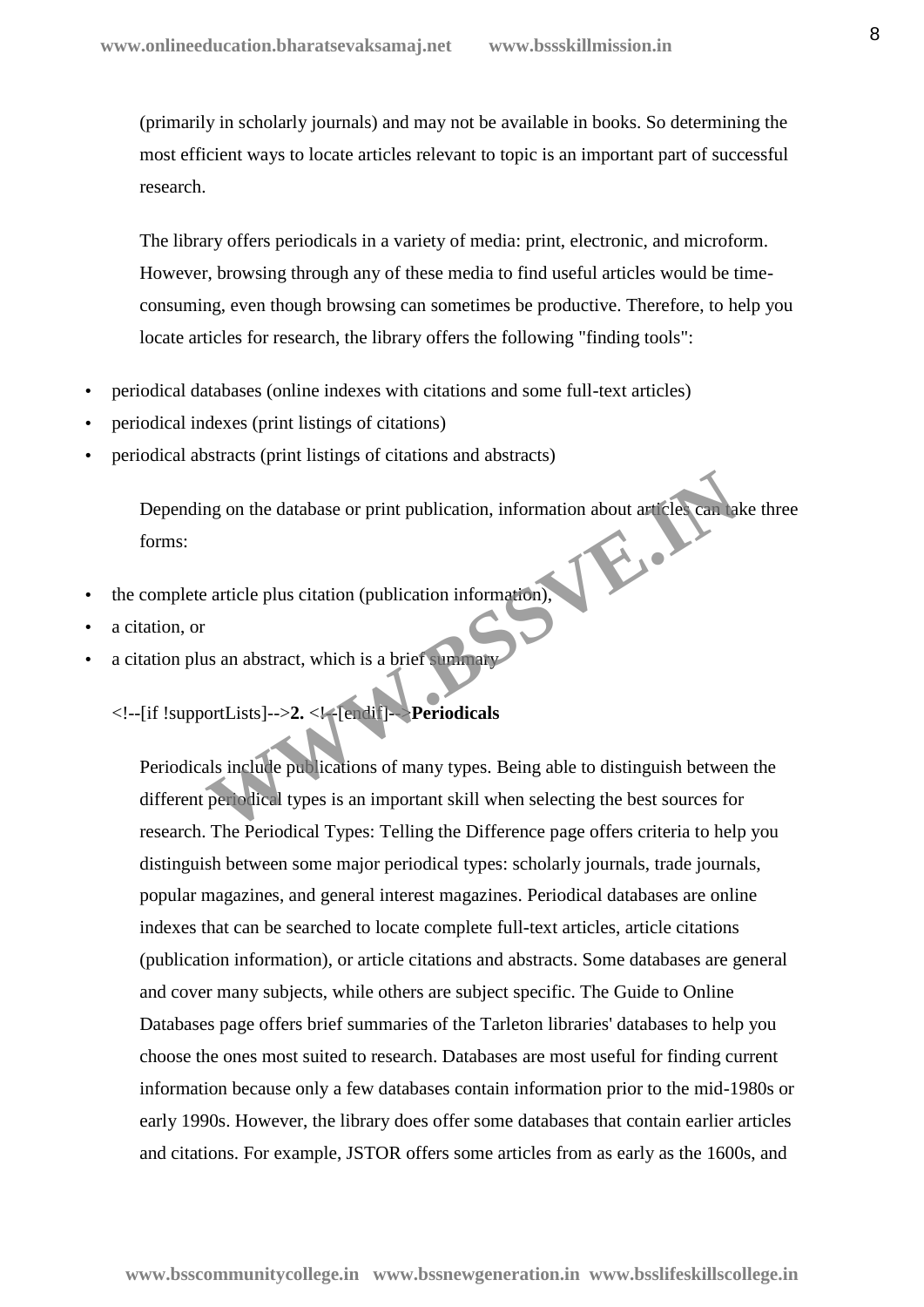PsycINFO offers articles and citations beginning in the 1800's. Also, some databases do not offer articles from the most recent issues of selected periodicals due to restrictions from the publisher (called an embargo). Also, some articles may be missing from issues due to writers not relinquishing their copyrights to the periodical publishers and due to vendor error or inclusion policies. Therefore, print "finding tools" may still be necessary for current materials. If you're searching in a database that does not cover the years you need, do not give up. The libraries' periodical indexes and periodical abstracts, which are discussed in the next sections, should provide adequate coverage for the time periods not included in the databases. In addition, the library offers a number of services to help you obtain items from other libraries. Most databases allow users to use keyword, subject, title, and author searches. Also, some databases offer more sophisticated searching capabilities such as restricting results to scholarly journals and limiting searches by date, type, and language. Topic : Interpreting results to scholarly journals and limiting searches<br>
I language.<br>
Topic : Interpreting And Summarizing Publisher Research.<br>
Extive:<br>
If this topic student would be able to<br>
Kim published research repor

#### **Topic : Interpreting And Summarizing Published Research.**

#### **Topic Objective:**

At the end of this topic student would be able

- Effectively skim published research reports;
- Interpret the contents of published reports; and
- Make efficient notes for future bibliographic use.

#### **Definition/Overview:**

**Research Process**: research process involves to investigate behavioral patterns in pupils, students, teachers and other participants in schools and other educational institutions. Such research is often conducted by examining work products such as documents and standardized test results.

#### **Key Points:**

<!--[if !supportLists]-->**1.** <!--[endif]-->**Periodical indexes**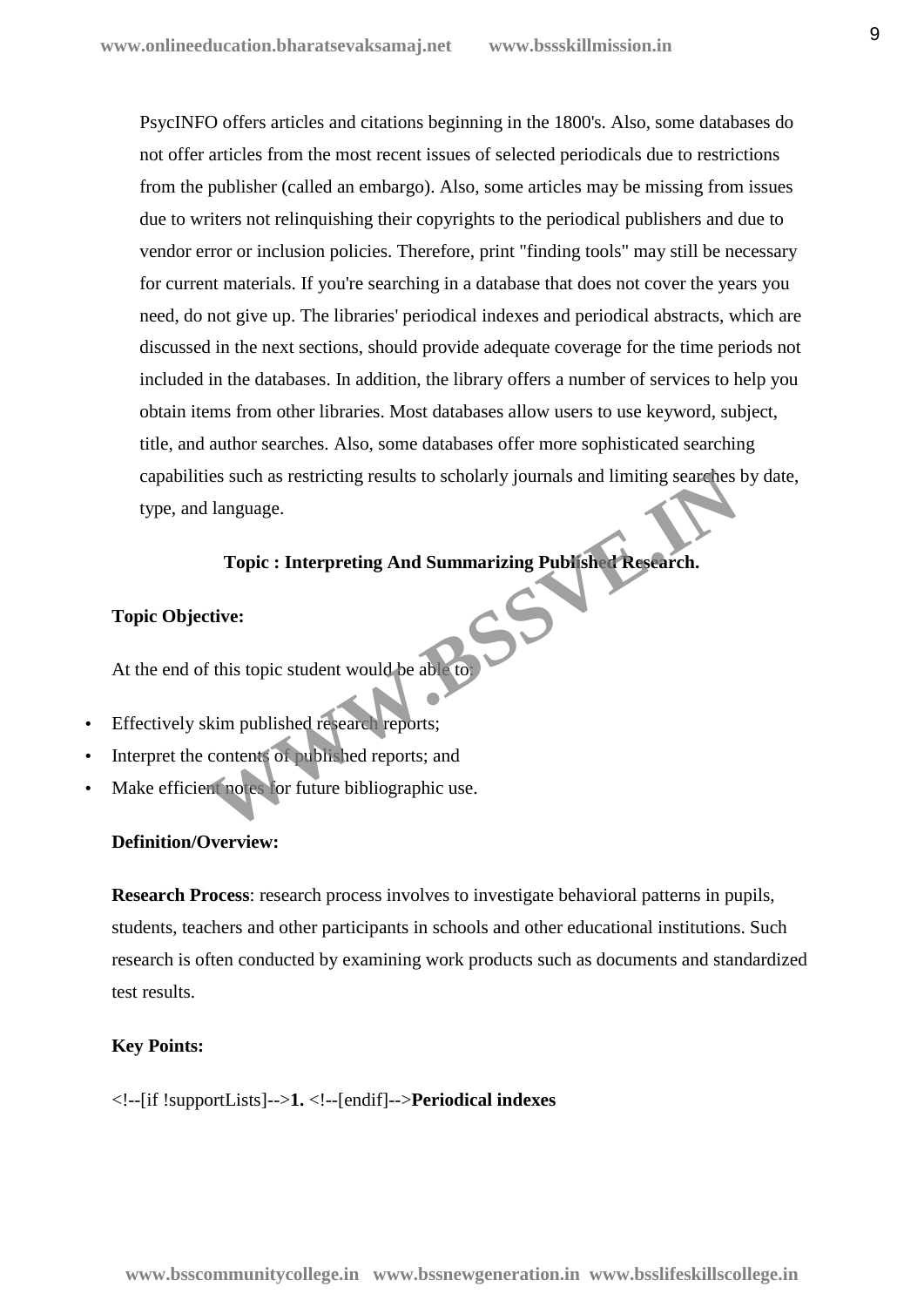Periodical indexes are print publications that provide citations (publication information) for articles published in periodicals within a given year. Also, some periodical indexes give citations for parts of books, book reviews, dissertations, conference proceedings, pamphlets, and government documents. Each periodical index will have an introduction or preface that explains usage techniques, how the entries are arranged, and what information the entries contain. Reading the introduction/preface can save you lots of valuable time when using the indexes. Some periodical indexes are general and cover many subjects, while others are subject specific. The Guide to Periodical Indexes page offers brief summaries of the Tarletonlibraries' periodical indexes to help you choose indexes most suited to research needs. The coverage in indexes extends further back than databases because they are an older "finding tool" than databases. In many ways, periodical indexes are like printed databases without the electronic searching mechanisms and full-text capabilities. Locating older material (often before the 1990s) will most often require the use of print indexes because many databases do not include material prior to the mid-1980s or early 1990s. However, some databases do provide earlier materials, as explained in the "Periodical Databases" section above. al indexes are like printed databases without the electronic searching medext capabilities. Locating older material (often before the 1900s) will m<br>the use of print indexes because many databases do not include material p<br>

#### **Example/Case Study:**

Example Citation: To illustrate what a citation looks like, the following example was taken from the 1997 Readers' Guide to Periodical Literature:

> **Empty Bottle Fest draws seldom-seens to Midwest [Chicago] <!--[if !vml]--> <!--[endif]-->A. I. Cohen. il** *Down Beat* **v64 p66 Ag '97**

> > [Table 2]

Here's what the pieces of this citation mean:

| $\alpha$ article title = "Empty Bottle Fest Draws Seldom-seens to Midwest"                                        |
|-------------------------------------------------------------------------------------------------------------------|
| <b>added note</b> = $ $ [Chicago] to say where in the Midwest the festival was held                               |
| <b>author</b> = $\vert$ A. I. Cohen                                                                               |
| $\mathbf{i} =$ the article has illustrations (pictures, graphs, etc.)                                             |
| <b>periodical</b> Down Beat<br><b>title</b> = $\vert$ Sometimes the periodical title will be abbreviated, but the |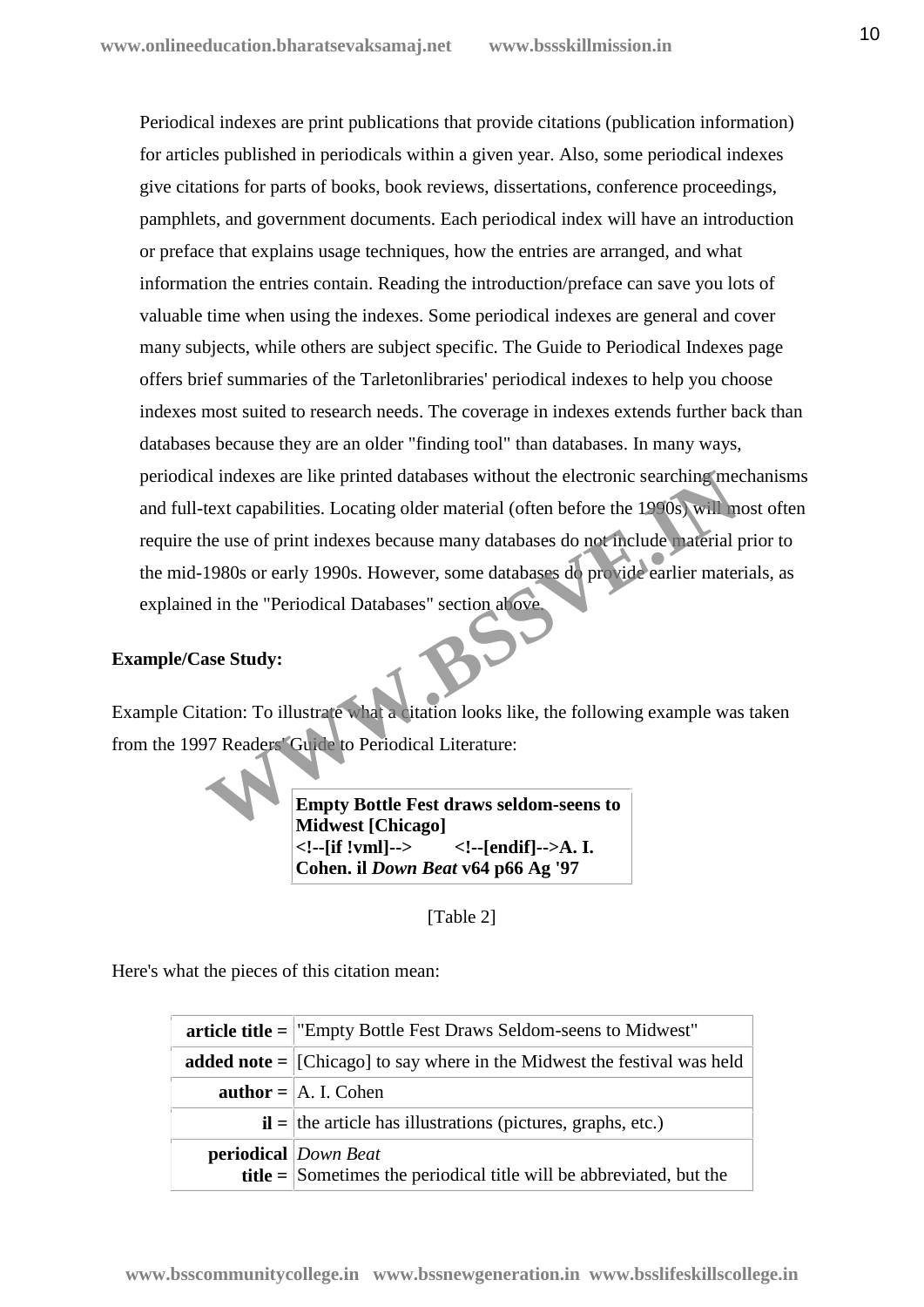| index will have a key that shows the abbreviations used for<br>periodical titles to help you determine the full title. |
|------------------------------------------------------------------------------------------------------------------------|
| publishing $v64 p66 Ag$ '97                                                                                            |
| $\textbf{info} = \text{the periodical's volume number, the article's page number,}$                                    |
| and the publication date                                                                                               |
| Usually the date is abbreviated, but the index will have a                                                             |
| key that shows the abbreviations used to help you determine                                                            |
| what they are.                                                                                                         |

[Table 2]

< !--[if !supportLineBreakNewLine]-->

 $\langle$  !--[endif]-->

#### **Topic : Designing A Research Project**

#### **Topic Objective:**

At the end of this topic student would be able to:

- State a topic, problem, and questions/hypotheses for a research study; **WWW.BSSVE.IN**
- Outline the library search for related information;
- Identify the needed data and probable sources;
- List the steps to be carried out in the study;
- Specify the procedures and tools necessary for collecting data;
- Foresee how the data can best be analyzed; and
- Anticipate the appropriate report format.

#### **Definition/Overview:**

**Educational Research**: Educational research is research conducted to investigate behavioral patterns in pupils, students, teachers and other participants in schools and other educational institutions. Such research is often conducted by examining work products such as documents and standardized test results.

#### **Key Points:**

<!--[if !supportLists]-->**1.** <!--[endif]-->**The purpose of research project design**

<!--[if !supportLists]-->**1.1.** <!--[endif]-->**To enable you to work more efficiently**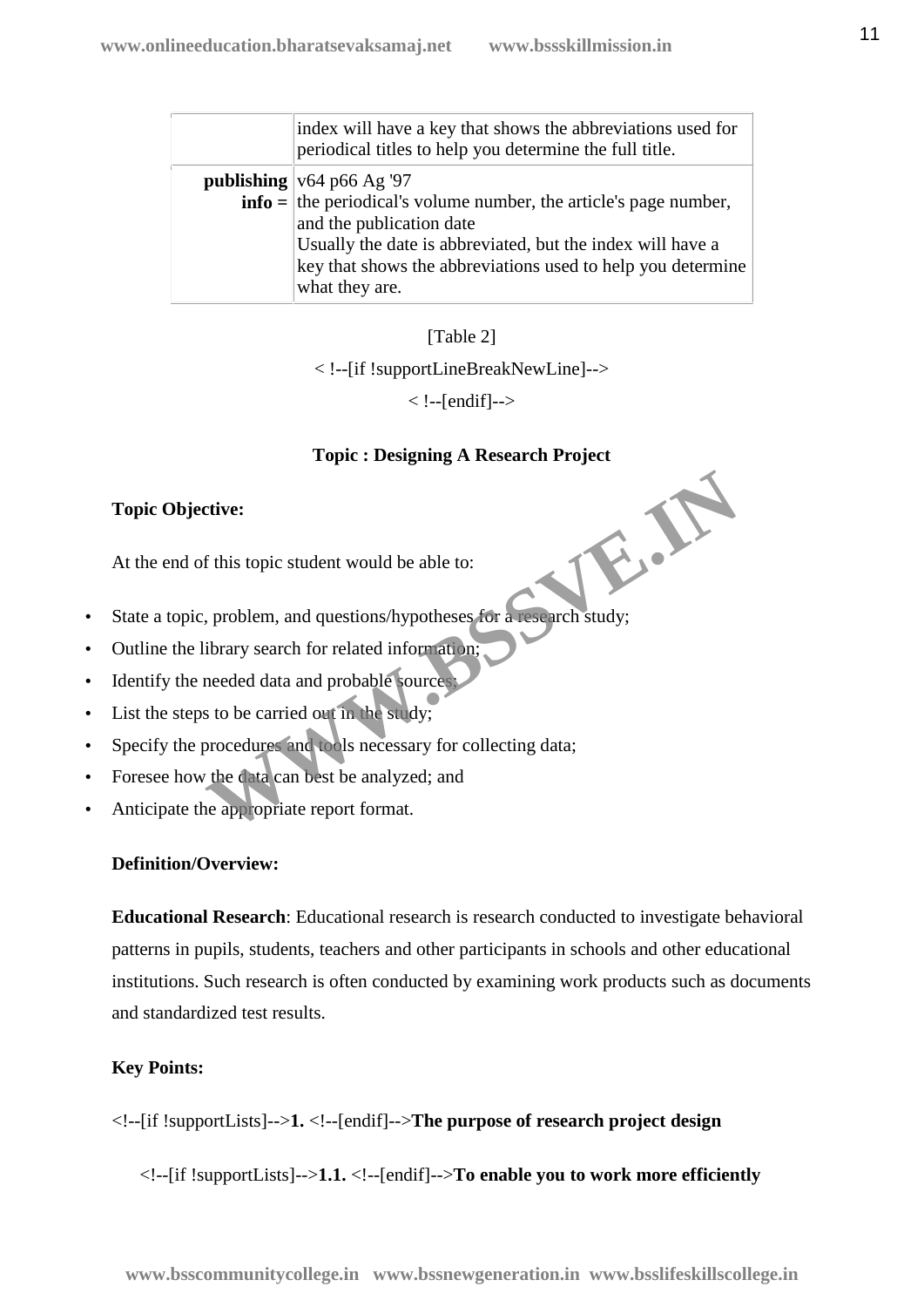A good research design is the basis for you to plan and organize time and work to best advantage. It is not, of course, a formula that predetermines everything you do as part of the project. It is rather a framework within which you make decisions and can evaluate previously unanticipated options and opportunities as they arise.

<!--[if !supportLists]-->**1.2.** <!--[endif]-->**To enable you to assess progress**

Whether you are in receipt of an external research grant or not, time spent on research is costing somebody effort and money, and assessment and accountability are now constant features of research projects.

#### <!--[if !supportLists]-->**2.** <!--[endif]-->**Research project design: the principle elements**

There are two fundamental elements to any research project: the topic and the perspective. The topic could also be called the field of research: it is the data or the subject being investigated. This cannot just be a mass of raw, inert data, but will inevitably be associated with its own set of scholarly problems, questions and issues of debate that make the topic a pertinent one for further research. The explicit prospect of getting closer to answers to such questions is essential for any meaningful research plan. It is these scholarly questions that bridge the topic and the perspective. The perspective is informed primarily by the particular angle that the research project (or individual researcher) takes towards these questions: the methods that are to be employed to produce greater information and advance understanding of the subject. It is very common for new researchers, especially those looking to embark on PhD research, to have in mind only that they would like to do something on [some favouritetopic] x. For their research proposals to be taken seriously, as something substantial, it is essential that they be more fully developed in the terms indicated here. But it is not appropriate for the anticipated results and planned methodology to be overelaborate and over theorized: a manifestly practical framework leading from beginning to end is what is wanted. Example 18 and the search project: the topic and the two fundamental elements to any research project: the topic and the view. The topic could also be called the field of research it is the data or the energy investigated.

<!--[if !supportLists]-->**3.** <!--[endif]-->**A research project schedule: five key stages**

<!--[if !supportLists]-->**3.1.** <!--[endif]-->**Project planning**

This involves not only defining the topic and perspective of the research project but also making an explicit assessment of the material and intellectual resources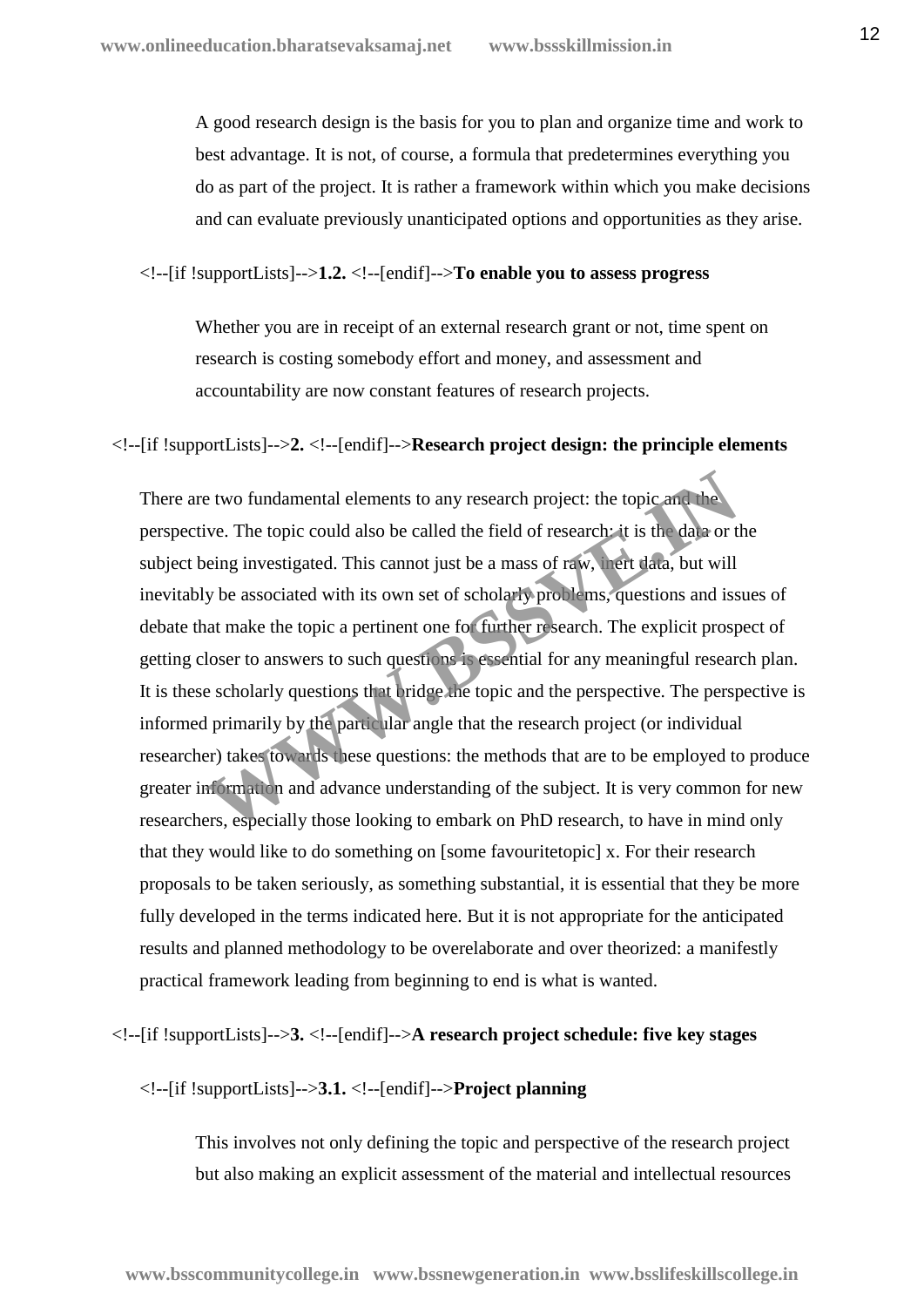available for the pursuit of the project. For instance, what is the size of the body of data to be researched, and are there any problems of accessibility? What, likewise, is the scope and availability of the relevant secondary literature? Is enough material available to allow the project to make a genuine and sufficient addition to what has already been done? Can you realistically assign the time and financial resources that you have available for the project to achieve objectives?

<!--[if !supportLists]-->**3.2.** <!--[endif]-->**Preliminary work: garnering material**

Detailed and substantial work on establishing a bibliography; making notes on the material and work on it; forming, articulating and evaluating ones own ideas; the production of initial written work in draft.

<!--[if !supportLists]-->**3.3.** <!--[endif]-->**Assessment of potential**

A revision of the objectives of the research project in the light of (b) and further review (which is likely to involve extension in some directions and a narrowing of focus in others) of the relevant resources. The production of a final plan for the research project upportLists]-->3.3. <!--[endif]-->Assessment of potential<br>
Levision of the objectives of the research project in the hight of (b) and<br>
eview (which is likely to involve extension in some directions and a narr<br>
ocus in othe

<!--[if !supportLists]-->**3.4.** <!--[endif]-->**Analysis and report**

The heart of the individual research work, examining and analysing the material; its writing up

<!--[if !supportLists]-->**3.5.** <!--[endif]-->**Production**

Bringing everything together to produce the final report, such as a doctoral thesis: Few research students appreciate how substantial and lengthy a job this is even when all the work appears to have been done.

It is not suggested that any individual research project is likely to be able to follow as neat and simple a schedule as this. Once again, this is a useful framework within which to work, and the sequence of elements as presented here is intended rather to give an idea of the interdependency and appropriate priorities between them, not to impose a rigid timetable. It is vitally important not to defer the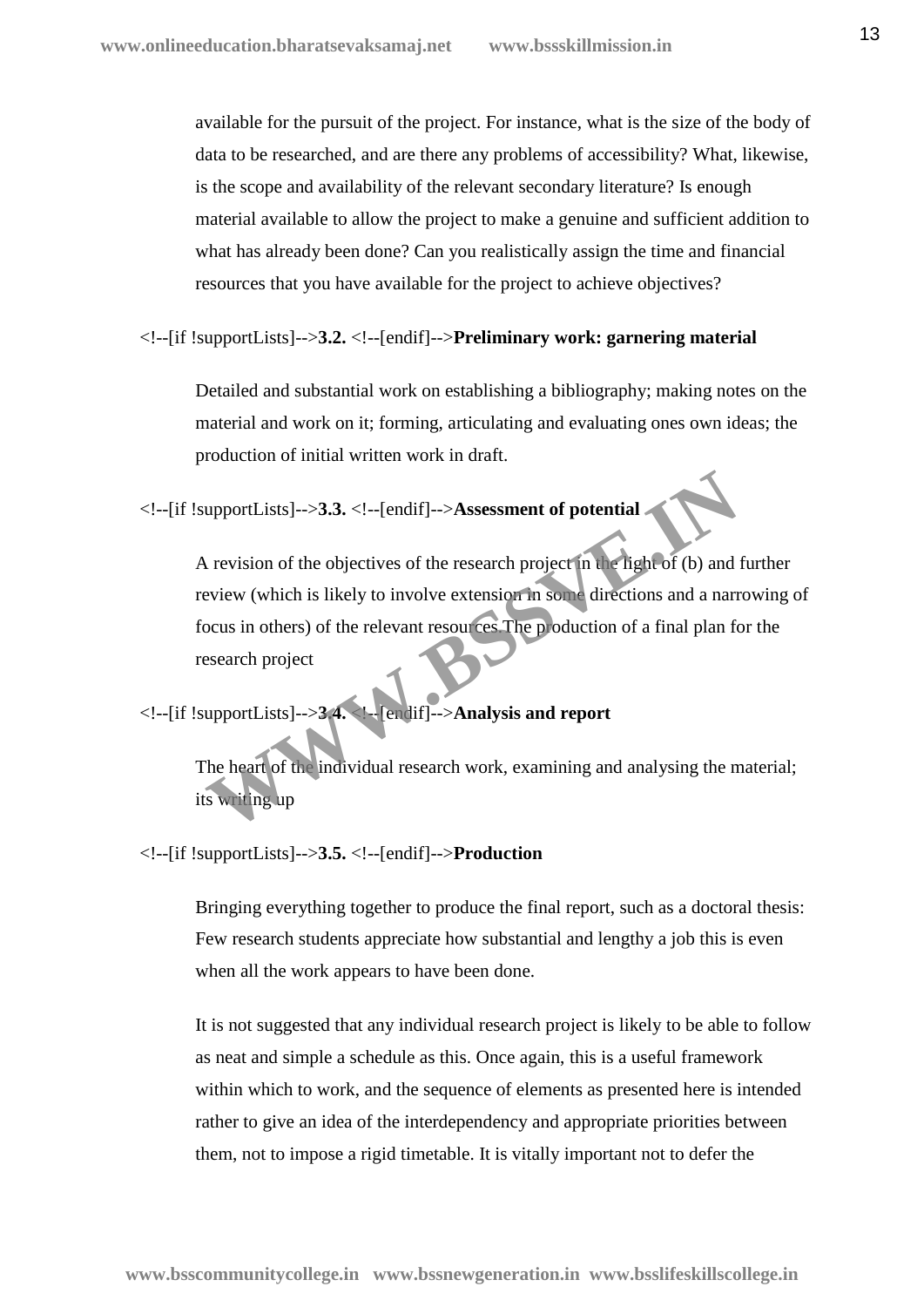writing of draft studies or chapters any longer than necessary. Elements (b), (c) and (d) in particular can be expected to overlap considerably, and to have to be repeated time and time again. In this way especially, the formulation and re assessment of a research project design can be thought of as a continuous process, and is all the better for that. That, however, will be done most effectively if it starts from a clearly defined basis. There is no excuse or justification for neglecting proper planning and the definition of objectives from the very beginning.

#### <!--[if !supportLists]-->**4.** <!--[endif]-->**Making a research application**

The forms on which research applications are made vary and change endlessly, but the essential questions asked usually ask you to state the anticipated topic of research, the methods, the procedure and/or schedule of work, and the anticipated results. All too often these give the impression that the whole research project through to the finished product (thesis; report) is somehow supposed to exist already in some disembodied, immanent form rather than being created by the research work. Resist the temptation to play along with that illusion, but be practical both in giving answers where questions have been asked and in making it clear that those answers reflect a realistic grasp of what a research project involves. questions asked usually ask you to state the anticipated topic of research, the procedure and/or schedule of work, and the anticipated results. All the tempersion that the whole research project through to the minished epo

Any attempt to lay out how one can design and conduct a research project is always going to be highly idealistic. As anyone with experience will tell you, researchers are always flying by the seat of their pants, as it were. It is hoped, however, that some of the grief can be taken out of the enterprise by following the guidelines given here.

<!--[if !vml]--> <!--[endif]-->

In Section 3 of this course you will cover these topics:

Procedures And Tools For Gathering Data

Analyzing Research Data And Presenting Findings.

Preparing A Research Report

#### **Topic : Procedures And Tools For Gathering Data**

#### **Topic Objective:**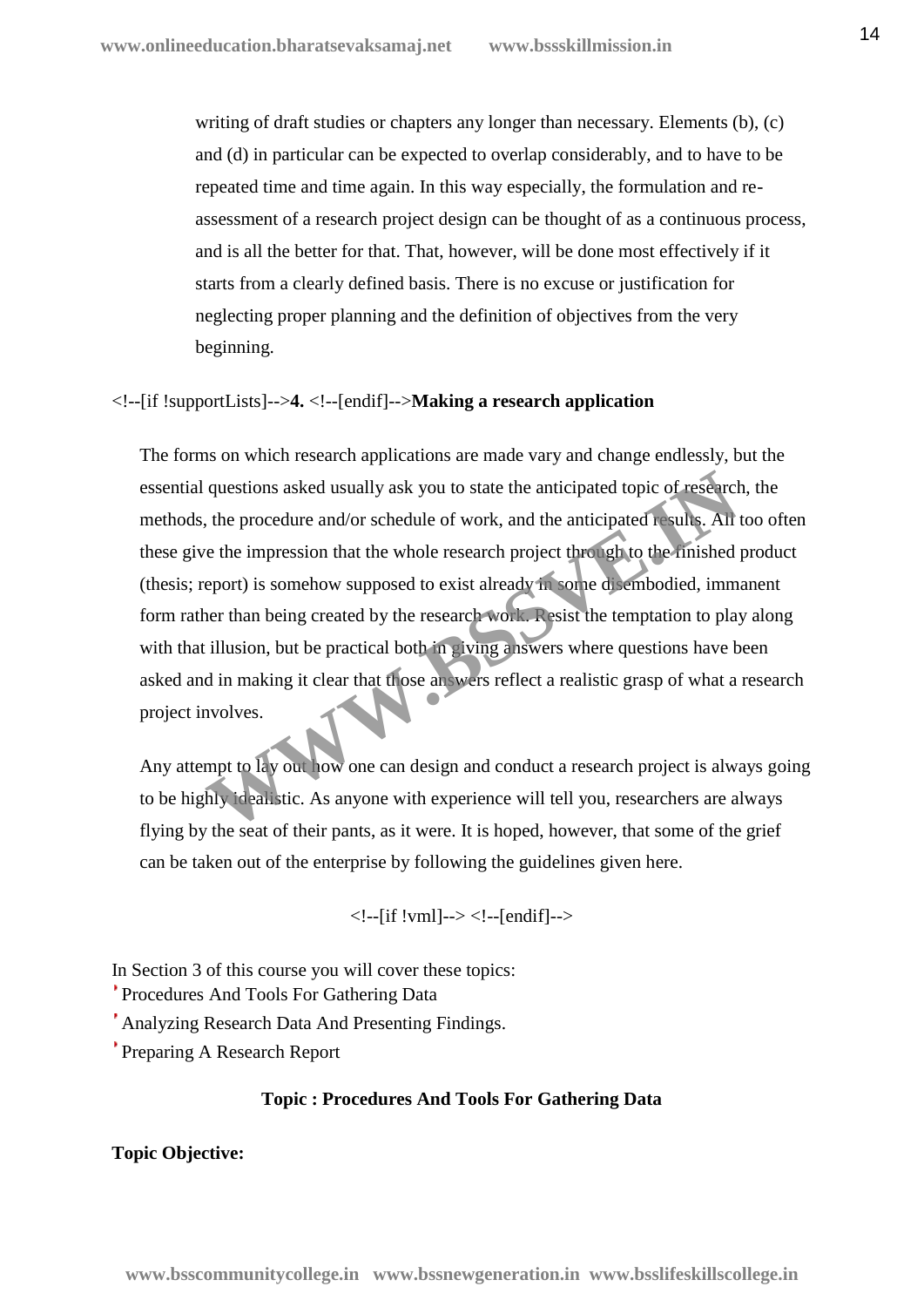At the end of this topic student would be able to:

- Specify the data needed to answer the research questions and/or address the hypotheses;
- Identify the sources from which the data can be obtained;
- Identify the method of selecting a sample (if necessary);
- Select appropriate procedures for collecting data;
- Identify the most appropriate tools to be used for data collection; and
- Specify the form in which the collected data will appear.

#### **Definition/Overview:**

**Data Gathering**: Gathering data is a frequent part of solving problems and satisfying curiosity.

#### **Key Points:**

<!--[if !supportLists]-->**1.** <!--[endif]-->**Data Gathering**

Data Gathering is a crucial stage of dissertation and in many respects can be the most difficult. Important aspects to consider include:

- **Research Design:** Good sources of data are usually scarce, and it is difficult to go back to them if you get it wrong first time. Developing a carefully thought out research design is therefore an important first step. It is crucial that you have a clear idea of what your research question is, in order to know what data you need to gather to answer it! ortLists]-->1. <!--[endif]-->**Data Gathering**<br>
thering is a crucial stage of dissertation and in many respects can be the I<br>
Important aspects to consider melule:<br> **WEBSERE EXECUTE:**<br> **WEBSERE EXECUTE:**<br> **WEBSERE EXECUTE:**
- **Pilot Research:** For most people this is likely to be their first real attempt at such research, trying things out on a pilot basis helps to identify mistakes in a fairly low risk environment. Validity of what you are testing, asking or measuring is important. You should always get advice, or try things out before doing it for real. So for example, if you are using a questionnaire, how do you know that respondents will interpret your questions in the same way that you meant them? If you are intending to carry out in-depth interviews, how will you deal with an interviewee that answers in monosyllables? You should not only practice the data gathering, but also briefly how you will analyse the data when you receive it. Very often students gather the data, then realise that the response is in a format that doesn't allow them to produce the analysis they intended, or aren't sure what to do with it at all.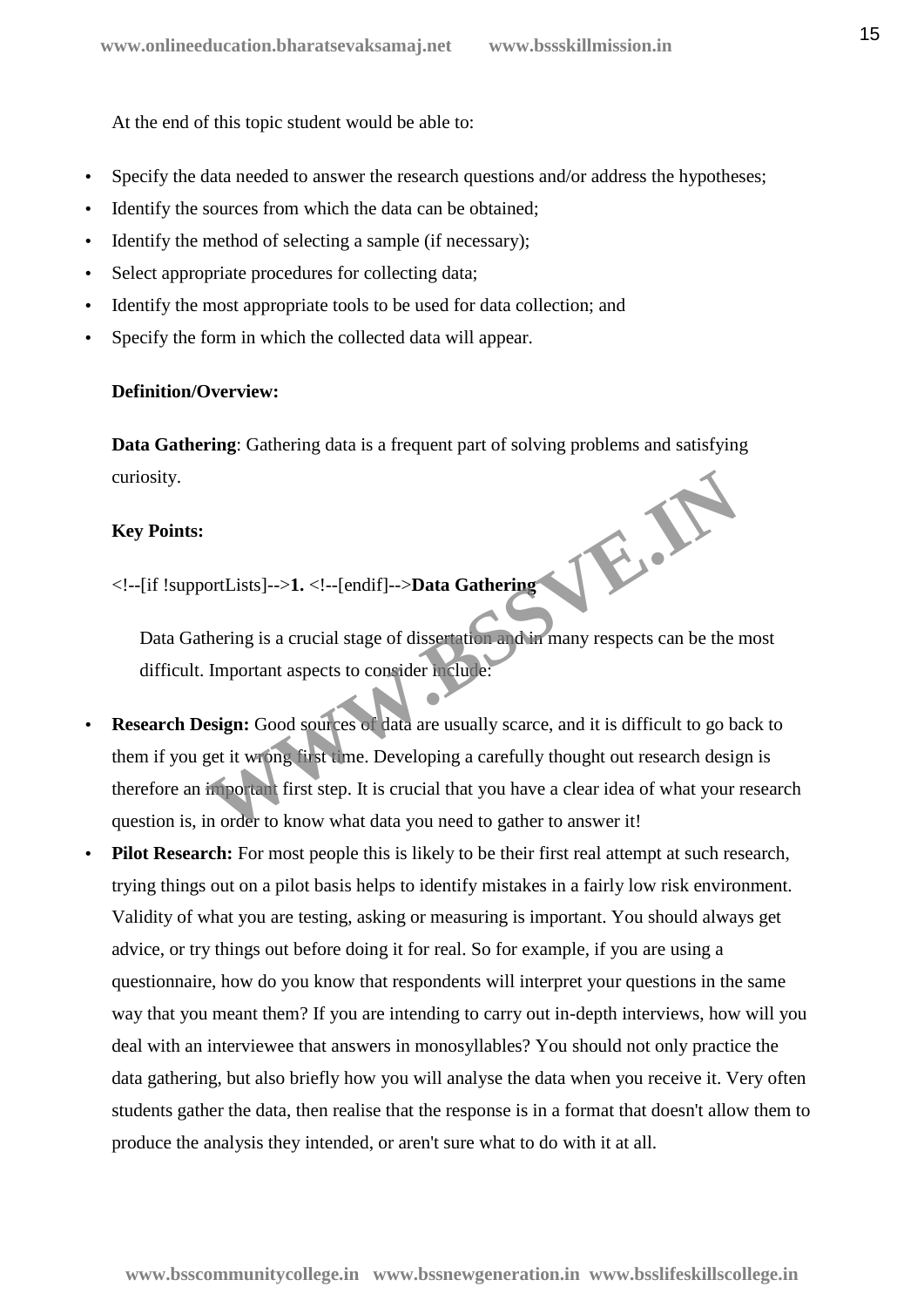- **Sampling:** In the majority of cases there are too many possible people, partners, departments, or business units (whatever the unit of analysis is), to carry out a census, in other words, to gather data from them all. Therefore, if you are going to research a smaller, more manageable number, it is important that you specify:
	- <!--[if !supportLists]-->o <!--[endif]-->whether you intend to generaliseyour findings to the wider population
	- $\langle$ !--[if !supportLists]-->o  $\langle$ !--[endif]-->how you have chosen your sample
	- $\langle$  --[if !supportLists]-->o  $\langle$  --[endif]-->how you intend to handle issues such as, representativeness, bias and replicability
- **Access:** Gaining access to data, especially primary data, can be difficult, time consuming and ultimately not very successful. Many organizations suffer from 'questionnaire fatigue', with large numbers of students, and increasingly pupils from secondary and even primary schools requesting data from large well known organizations. Be aware of this from an early stage. If, for example, you are thinking of carrying out data gathering in the multiple grocer sector, or the car industry, first pause and think how many requests for data, organizations like Tesco or Rover receive. Many have a policy of not responding to such requests; some pass them through their Public Relations Department, where standard, fairly superficial information is handed out. Some thought should be given at an early stage to the sector, size and type of organization which you wish to find out about. Also bear in mind that just because something is urgent for you, doesn't mean it will be imporatnt for your respondents. Managers will often have a three week lead time between you contacting them and them being able to see you. Plan meetings, questionnaires etc. well in advance. ning access to data, especially primary data, can be difficult, time consumption of very successful. Many organizations suffer from 'questionna' re fatigue rs of students, and increasingly pupils from secondary and seen pr

#### <!--[if !supportLists]-->**2.** <!--[endif]-->**Data Gathering Methods**

It is important to consider the variety of methods of gathering data, in order to answer your research question, and choose the one which will best suit your research. The main methods of gathering data are:

- Questionnaires
- Interviews
- **Observation**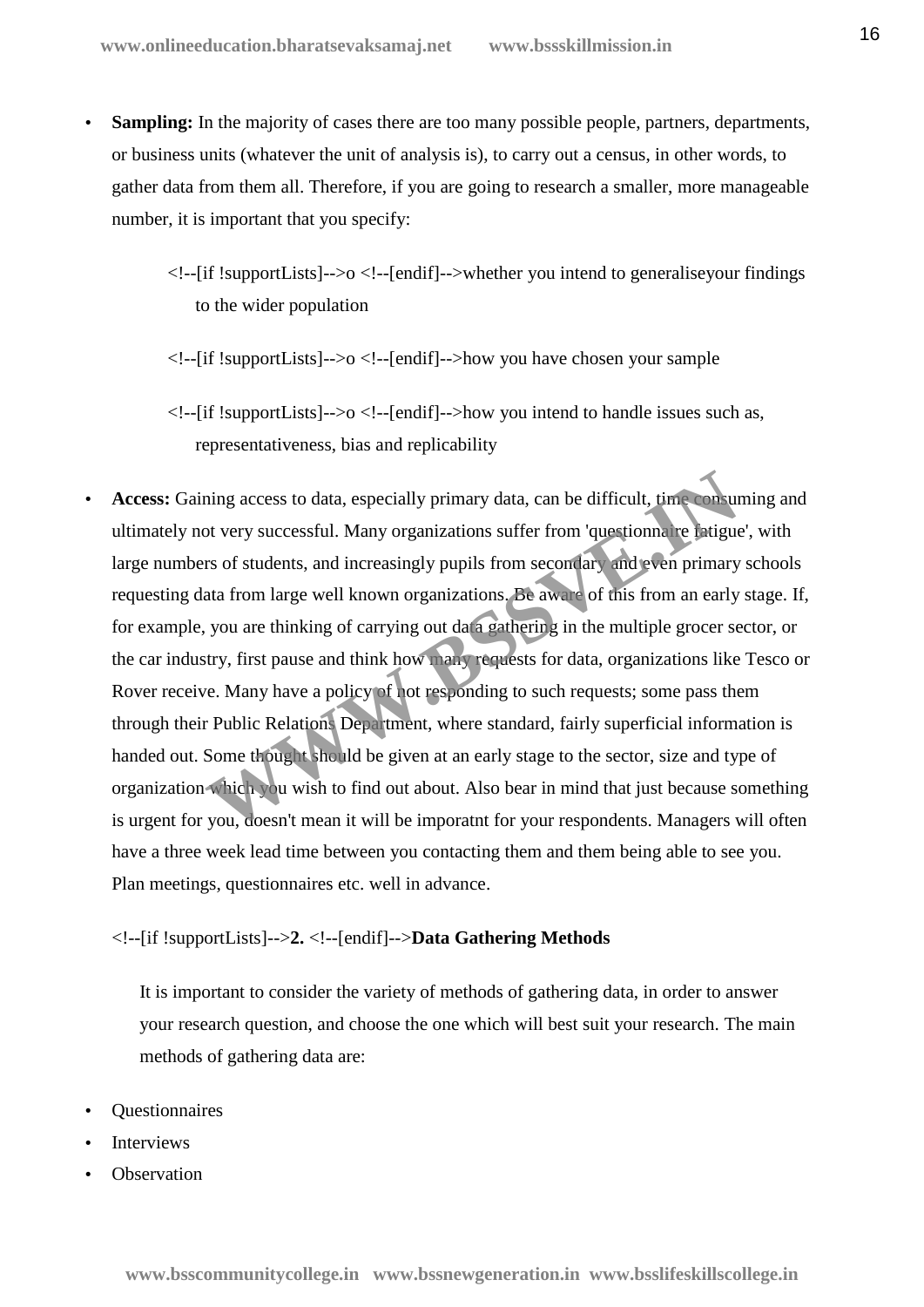- Focus Groups
- Archive or Documentary Material
	- <!--[if !supportLists]-->**3.** <!--[endif]-->**Response Rate**

In a similar way to the section on 'access', it is often helpful to anticipate the reactions or feelings of the recipient of your questionnaire, or request for interview. Often they are busy people with many demands on their time, it is therefore important:

- to briefly explain who you are, and what you are trying to achieve
- to be clear about what exactly you wish them to do
- to estimate how long their commitment will take
- to emphasise that confidentiality will be respected if that is their wish

# **Topic : Analyzing Research Data And Presenting Findings**

#### **Topic Objective:**

At the end of this topic student would be able to:

- Describe the purpose of data analysis in research;
- Describe the general approach to analyzing qualitative data;
- Describe the general approach to analyzing quantitative data;
- Identify the relationships between populations/parameters and samples/statistics; Topic : Analyzing Research Data And Presenting Findings<br>
Topic : Analyzing Research Data And Presenting Findings<br>
Etive:<br>
f this topic student would be able to:<br>
purpose of data analysis in research;<br>
general approach to a
- Compare and contrast descriptive and inferential statistics; and
- Describe the conceptual meaning of significance in statistical analysis.

#### **Definition/Overview:**

**Analyzing and Interpreting Information:** Analyzing quantitative and qualitative data is often the topic of advanced research and evaluation methods courses. However, there are certain basics which can help to make sense of reams of data.

#### **Key Points:**

<!--[if !supportLists]-->**1.** <!--[endif]-->**Data Analysis**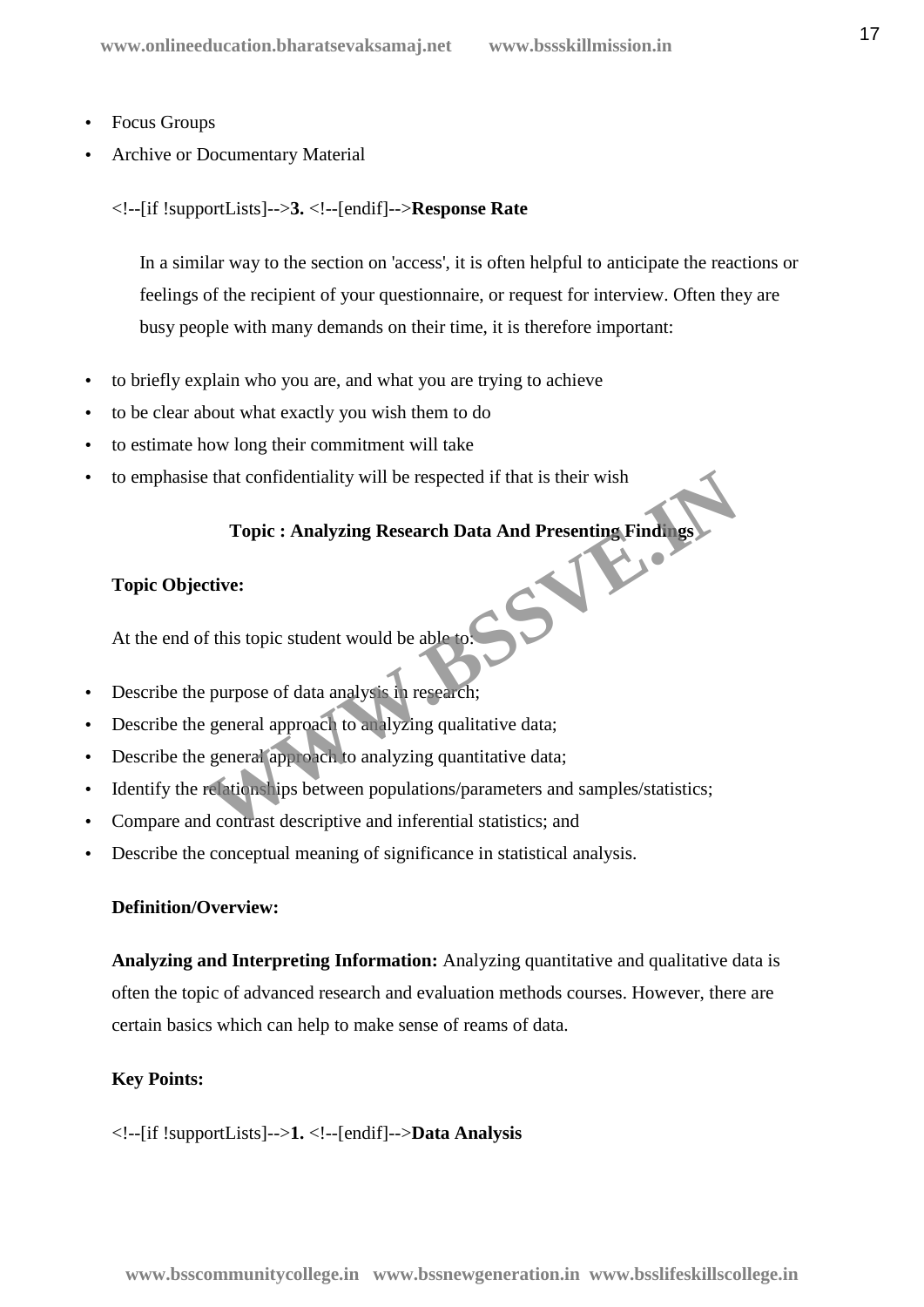When analyzing data (whether from questionnaires, interviews, focus groups, or whatever), always start from review of your research goals, i.e., the reason you undertook the research in the first place. This will help you organize your data and focus your analysis. For example, if you wanted to improve a program by identifying its strengths and weaknesses, you can organize data into program strengths, weaknesses and suggestions to improve the program. If you wanted to fully understand how your program works, you could organize data in the chronological order in which customers or clients go through your program. If you are conducting a performance improvement study, you can categorize data according to each measure associated with each overall performance result, e.g., employee learning, productivity and results.

<!--[if !supportLists]-->**2.** <!--[endif]-->**Basic analysis of "quantitative" information**

(for information other than commentary, e.g., ratings, rankings, yes's, no's, etc.):

- Make copies of your data and store the master copy away. Use the copy for making edits, cutting and pasting, etc.
- Tabulate the information, i.e., add up the number of ratings, rankings, yes's, no's for each question.
- For ratings and rankings, consider computing a mean, or average, for each question. For example, "For question #1, the average ranking was 2.4". This is more meaningful than indicating, e.g., how many respondents ranked 1, 2, or 3. Francisco of the than commentary, e.g., ratings, rankings, yes s, ro's, etc.):<br>
sof your data and store the master copy away. Use the copy for making e<br>
pasting, etc.<br>
information, i.e., add up the number of refliges, rank
- Consider conveying the range of answers, e.g., 20 people ranked "1", 30 ranked "2", and 20 people ranked "3".

<!--[if !supportLists]-->**3.** <!--[endif]-->**Basic analysis of "qualitative" information**

(respondents' verbal answers in interviews, focus groups, or written commentary on questionnaires):

- Read through all the data.
- Organize comments into similar categories, e.g., concerns, suggestions, strengths, weaknesses, similar experiences, program inputs, recommendations, outputs, outcome indicators, etc.
- Label the categories or themes, e.g., concerns, suggestions, etc.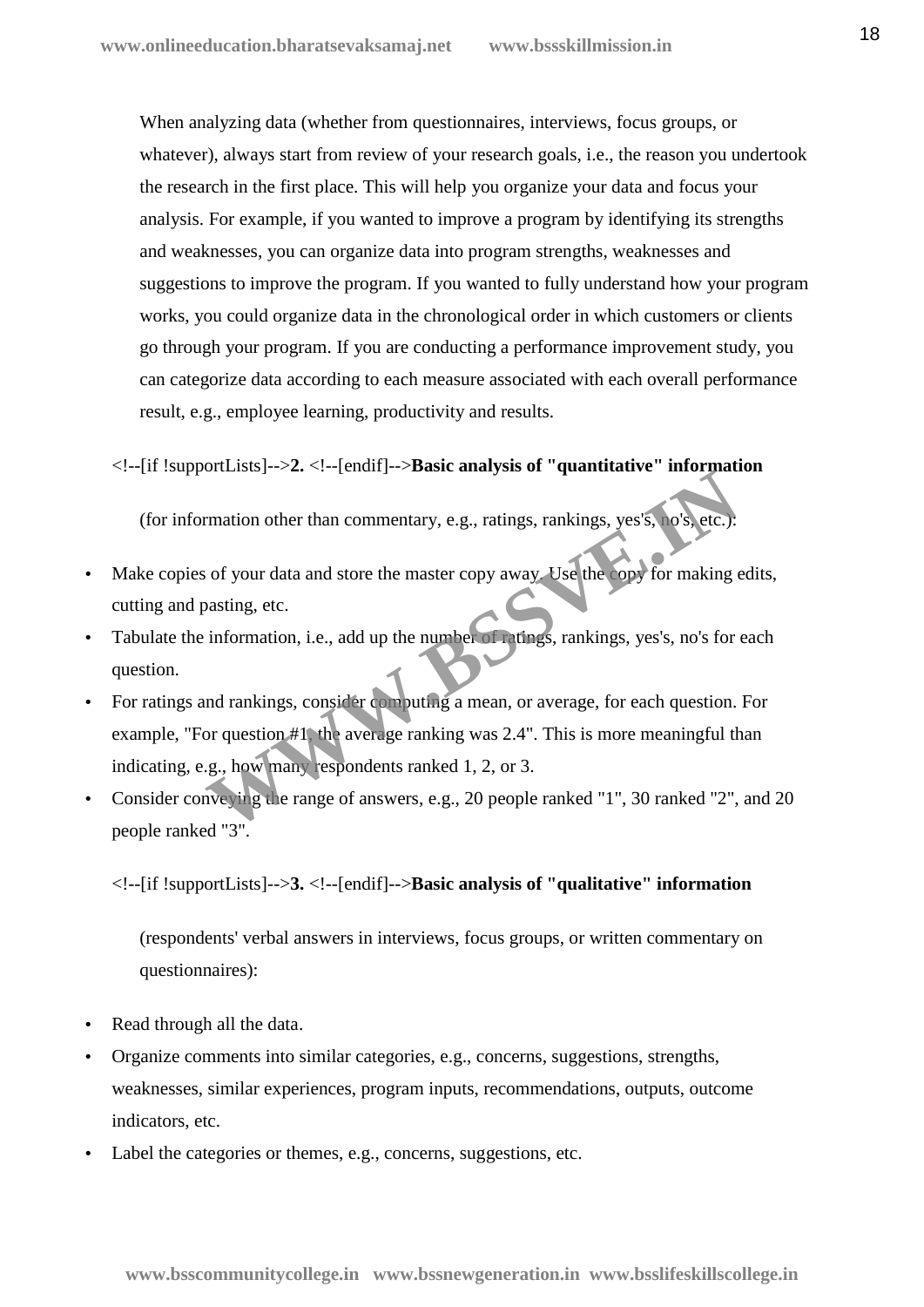- Attempt to identify patterns, or associations and causal relationships in the themes, e.g., all people who attended programs in the evening had similar concerns, most people came from the same geographic area, most people were in the same salary range, what processes or events respondents experience during the program, etc.
- Keep all commentary for several years after completion in case needed for future reference.

#### <!--[if !supportLists]-->**4.** <!--[endif]-->**Interpreting information**

Attempt to put the information in perspective, e.g., compare results to what you expected, promised results; management or program staff; any common standards for your products or services; original goals (especially if you're conducting a program evaluation); indications or measures of accomplishing outcomes or results (especially if you're conducting an outcomes or performance evaluation); description of the program's experiences, strengths, weaknesses, etc. (especially if you're conducting a process evaluation). Consider recommendations to help employees improve the program, product or service; conclusions about program operations or meeting goals, etc. Record conclusions and recommendations in a report, and associate interpretations to justify your conclusions or recommendations. mg an outcomes or performance evaluation); description of the program's<br>ces, strengths, weaknesses, etc. (especially if you're conducting a proces<br>on). Consider recommendations to help employees in prive the program,<br>e; co

#### <!--[if !supportLists]-->**5.** <!--[endif]-->**Reporting Results**

The level and scope of content depends on to whom the report is intended, e.g., to funders / bankers, employees, clients, customers, the public, etc. Be sure employees have a chance to carefully review and discuss the report. Translate recommendations to action plans, including who is going to do what about the research results and by when. Funders/ bankers will likely require a report that includes an executive summary (this is a summary of conclusions and recommendations, not a listing of what sections of information are in the report that's a table of contents); description of the organization and the program, product, service, etc., under evaluation; explanation of the research goals, methods, and analysis procedures; listing of conclusions and recommendations; and any relevant attachments, e.g., inclusion of research questionnaires, interview guides, etc. The fundermay want the report to be delivered as a presentation, accompanied by an overview of the report. Or, the funder may want to review the report alone. Be sure to record the research plans and activities in a research plan which can be referenced when a similar research effort is needed in the future.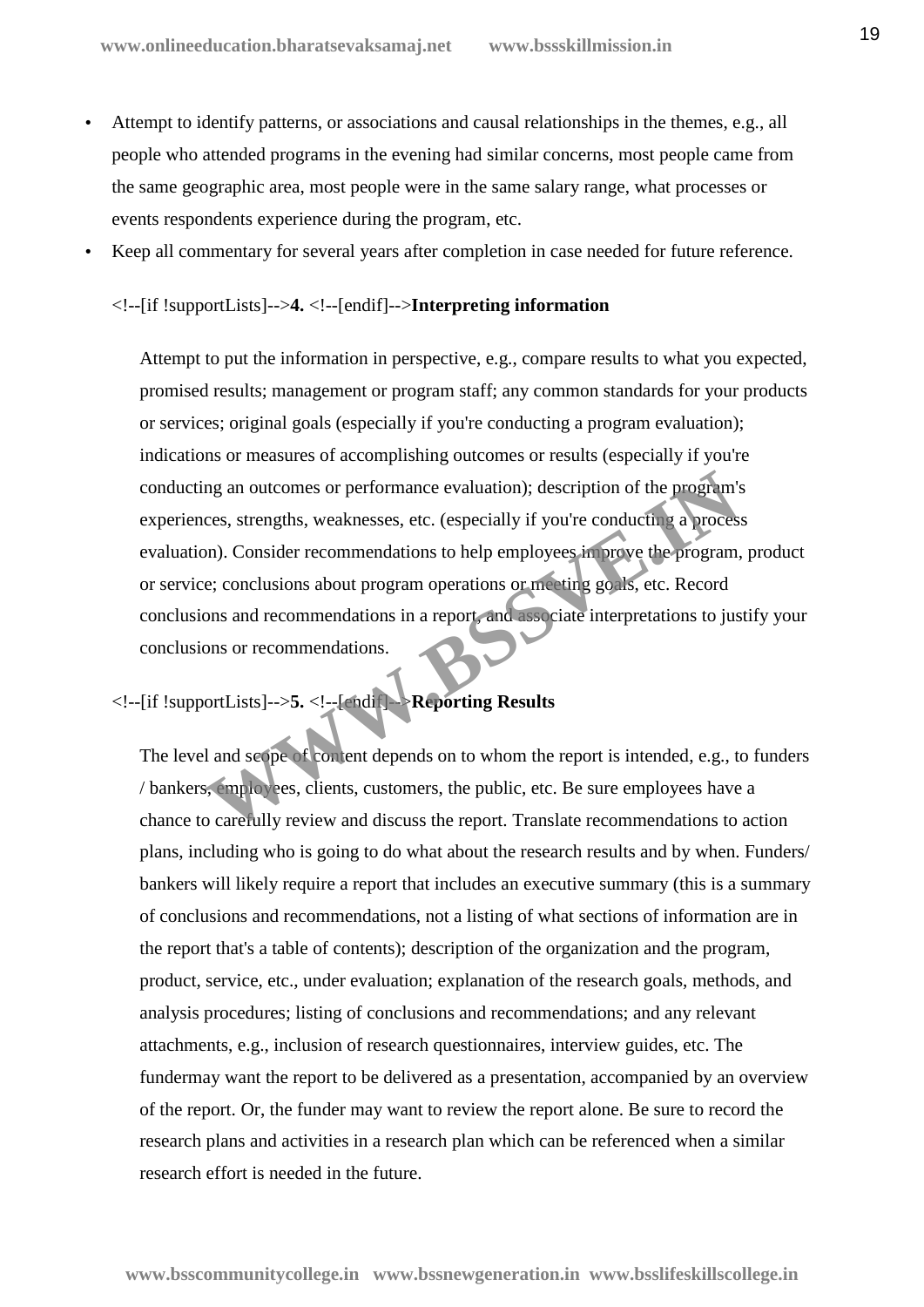#### **Example/Case Study:**

#### **Contents of a Research Report: An Example**

Ensure your research plan is documented so that you can regularly and efficiently carry out your research activities. In your plan, record enough information so that someone outside of the organization can understand what you're researching and how. For example, consider the following format:

- Title Page (name of the organization that is being, or has a product/service/program that is being,researched; date) Franchise<br>
Intents<br>
Intents<br>
Intents<br>
Intents<br>
Intents<br>
Intents<br>
Intents<br>
Intents<br>
Intents<br>
Intensity (one-page, concise overview of **indings** and recommendations)<br>
he Report (what type of research was conducted, what deci
- Table of Contents
- Executive Summary (one-page, concise overview of findings and recommendations)
- Purpose of the Report (what type of research was conducted, what decisions are being aided by the findings of the research , who is making the decision, etc.)
- Background About Organization and Product/Service/Program that is being researched

<!--[if !supportLists]-->o <!--[endif]-->Organization Description/History

<!--[if !supportLists]-->o <!--[endif]-->Product/Service/Program Description (that is being researched)

- Problem Statement (in the case of nonprofits, description of the community need that is being met by the product/service/program)
- Overall Goal(s) of Product/Service/Program
- Outcomes (or client/customer impacts) and Performance Measures (that can be measured as indicators toward the outcomes)
- Activities/Technologies of the Product/Service/Program (general description of how the product/service/program is developed and delivered)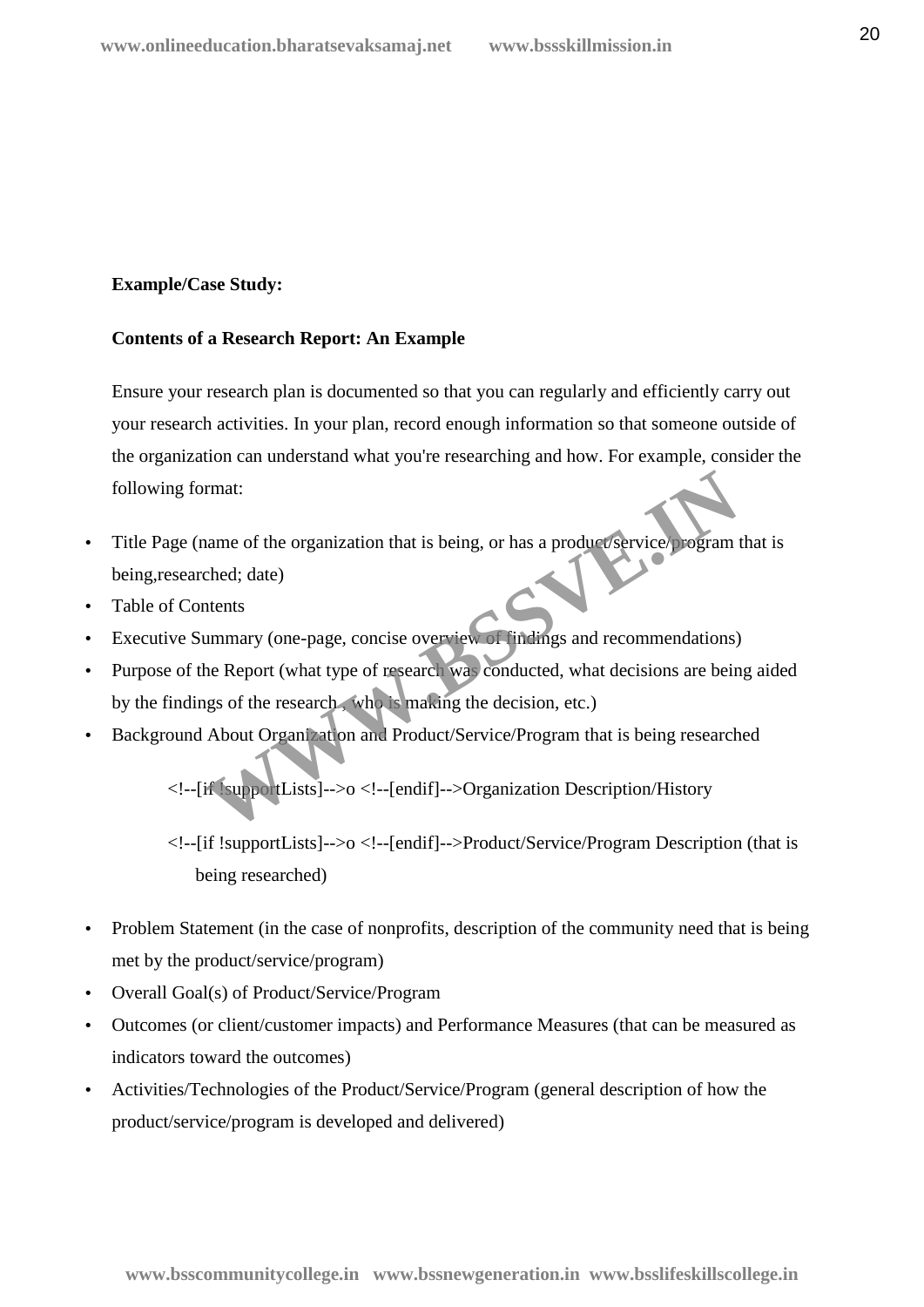- Staffing (description of the number of personnel and roles in the organization that are relevant to developing and delivering the product/service/program)
- Overall Evaluation Goals (eg, what questions are being answered by the research)
- Methodology

<!--[if !supportLists]-->o <!--[endif]-->Types of data/information that were collected

- <!--[if !supportLists]-->o <!--[endif]-->How data/information werecollected (what instruments were used, etc.)
- <!--[if !supportLists]-->o <!--[endif]-->How data/information were analyzed

 $\langle$ !--[if !supportLists]-->o  $\langle$ !--[endif]-->Limitations of the evaluation (eg, cautions) about findings/conclusions and how to use the findings/conclusions, etc.)

- Interpretations and Conclusions (from analysis of the data/information)
- Recommendations (regarding the decisions that must be made about the product/service/program) bout findings/conclusions and how to use the findings/conclusions ede.)<br>
In an and Conclusions (from analysis of the data/information)<br>
altions (regarding the decisions that must be made about the<br>
ice/program)<br>
content of
- Appendices: content of the appendices depends on the goals of the research report, eg.:

<!--[if !supportLists]-->o <!--[endif]-->Instruments used to collect data/information

 $\langle$ !--[if !supportLists]- $\geq 0 \langle$ !--[endif]-- $\geq$ Data, eg. in tabular format, etc.

- <!--[if !supportLists]-->o <!--[endif]-->Testimonials, comments made by users of the product/service/program
- $\langle$ !--[if !supportLists]-->o  $\langle$ !--[endif]-->Case studies of users of the product/service/program
- <!--[if !supportLists]-->o <!--[endif]-->Any related literature

#### **Topic : Preparing A Research Report**

#### **Topic Objective:**

At the end of this topic student would be able to: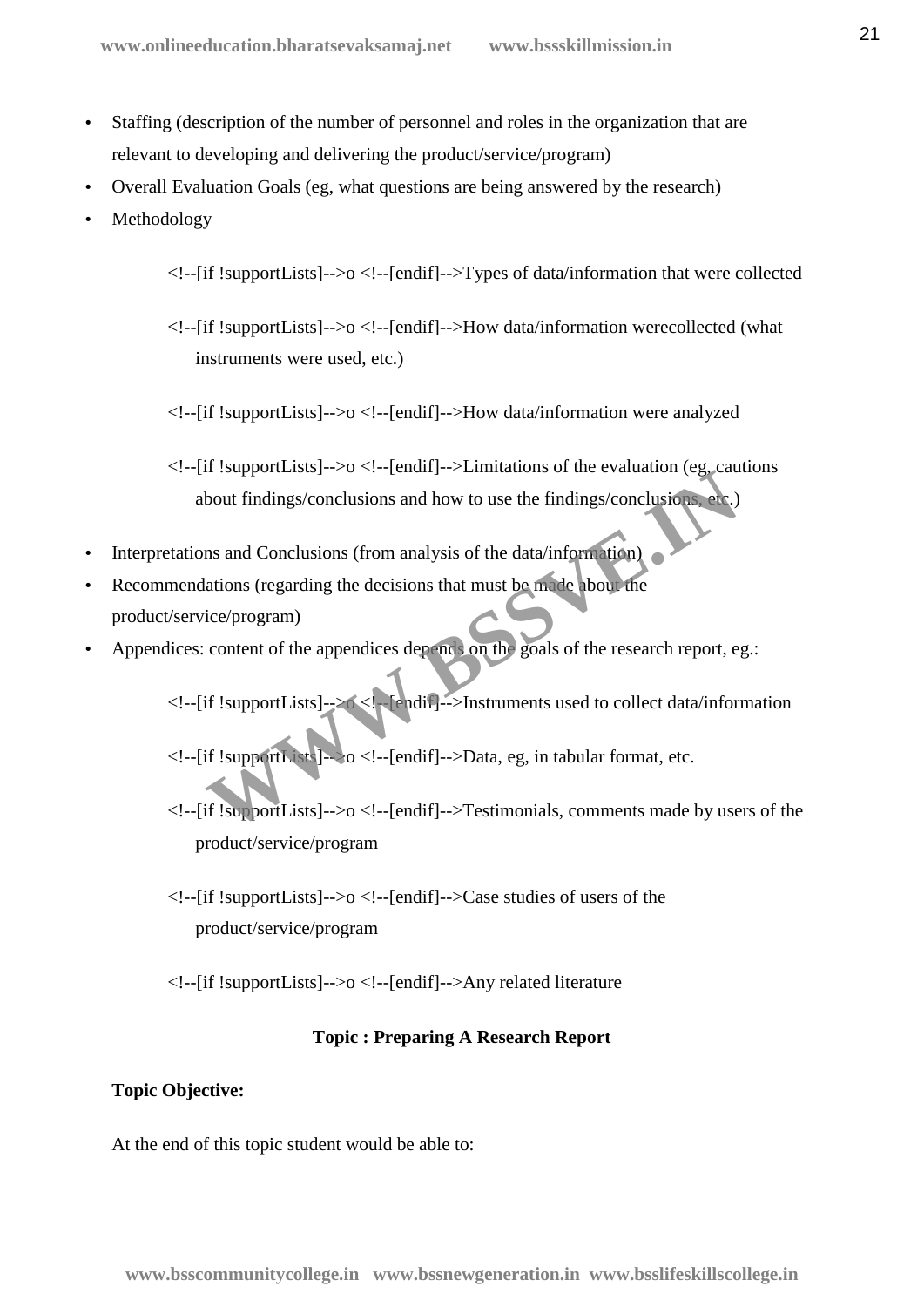- Understand and apply standard conventions of style regarding person, voice, tense, and consistency;
- Identify the six sections included in a typical research report; and
- List the items which comprise front and back material of a report.

#### **Definition/Overview:**

**Guidelines ForPreparing A Research Report:** Research experience is as close to a professional problem-solving activity as anything in the curriculum. It provides exposure to research methodology and an opportunity to work closely with a faculty advisor. It usually requires the use of advanced concepts, a variety of experimental techniques, and state-of-the art instrumentation. Ideally, undergraduate research should focus on a well-defined project that stands a reasonable chance of completion in the time available. A literature survey alone is not a satisfactory research project. Neither is repetition of established procedures. use of advanced concepts, a variety of experimental techniques, and state<br>thation. Ideally, undergraduate research should focus on a well-defined p<br>reasonable chance of completion in the time available. A literal we surve<br>

#### **Key Points:**

<!--[if !supportLists]-->**1.** <!--[endif]-->**Research Report**

Research experience is as close to a professional problem-solving activity as anything in the curriculum. It provides exposure to research methodology and an opportunity to work closely with a faculty advisor. It usually requires the use of advanced concepts, a variety of experimental techniques, and state-of-the-art instrumentation. Ideally, undergraduate research should focus on a well-defined project that stands a reasonable chance of completion in the time available. A literature survey alone is not a satisfactory research project. Neither is repetition of established procedures.

Research is genuine exploration of the unknown that leads to new knowledge which often warrants publication. But whether or not the results of a research project are publishable, the project should be communicated in the form of a research report written by the student. It is important to realize that science depends on precise transmission of facts and ideas. Preparation of a comprehensive written research report is an essential part of a valid research experience, and the student should be aware of this requirement at the outset of the project. Interim reports may also be required, usually at the termination of

**www.bsscommunitycollege.in www.bssnewgeneration.in www.bsslifeskillscollege.in**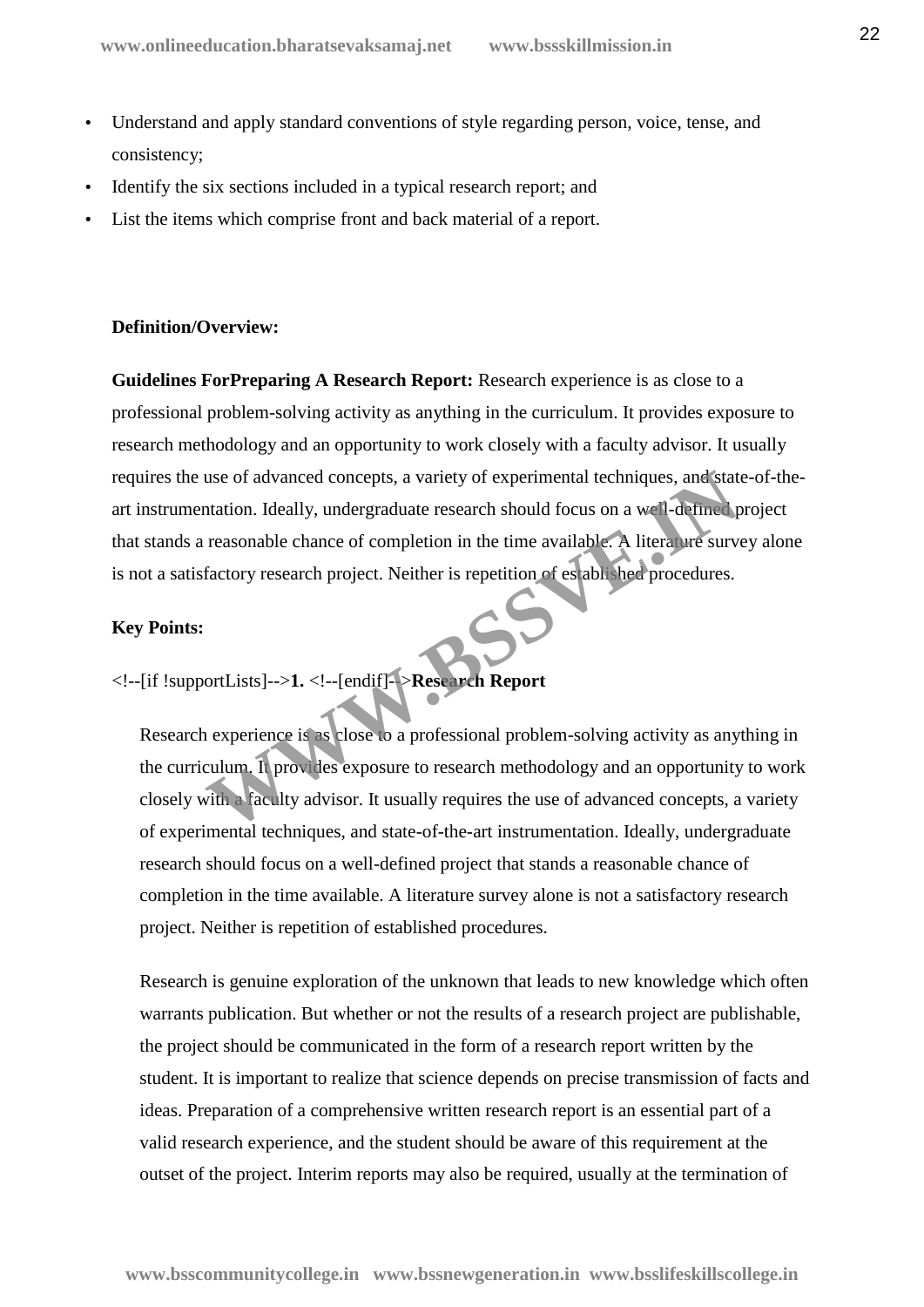the quarter or semester. Sufficient time should be allowed for satisfactory completion of reports, taking into account that initial drafts should be critiqued by the faculty advisor and corrected by the student at each stage. Guidelines on how to prepare a professional style research report are not routinely available. For this reason, the following information on report writing and format is provided to be helpful to undergraduate researchers and to faculty advisors.

#### <!--[if !supportLists]-->**2.** <!--[endif]-->**Organization of the Research Report**

Most scientific research reports, irrespective of the field, parallel the method of scientific reasoning. That is: the problem is defined, a hypothesis is created, experiments are devised to test the hypothesis, experiments are conducted, and conclusions are drawn. This framework is consistent with the following organization of a research report:<br>e<br>stract<br>oduction<br>perimental Dete: Mework is consistent with the following organization of a research report<br>
and Summary<br>
and Summary<br>
SortLists<br>
1999 - Sand Summary<br>
SortLists<br>
1999 - Sand Summary<br>
SortLists<br>
1999 - Sand Title and Title Page

- **Title**
- Abstract
- Introduction
- Experimental Details or Theoretical Analysis
- Results
- Discussion
- Conclusions and Summary
- References

<!--[if !supportLists]-->**3.** <!--[endif]-->**Title and Title Page**

The title should reflect the content and emphasis of the project described in the report. It should be as short as possible and include essential key words. The author's name (e.g., Mary B. Chung) should follow the title on a separate line, followed by the author's affiliation (e.g., Department of Chemistry and Biochemistry, University of South Carolina,Columbia, SC29208), the date, and possibly the origin of the report. All of the above could appear on a single cover page. Acknowledgments and a table of contents can be added as preface pages if desired.

#### <!--[if !supportLists]-->**4.** <!--[endif]-->**Abstract**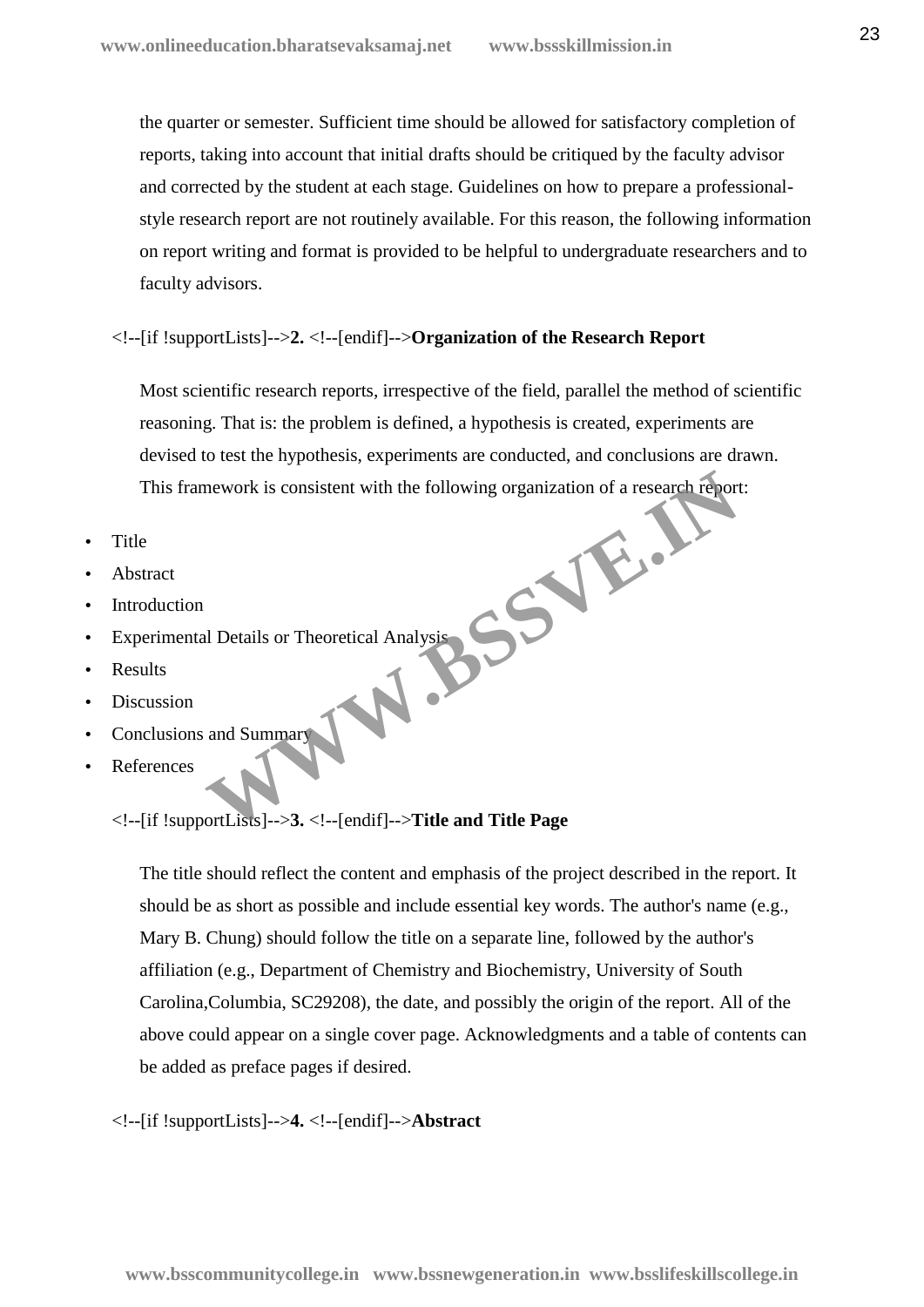The abstract should, in the briefest terms possible, describe the topic, the scope, the principal findings, and the conclusions. It should be written last to reflect accurately the content of the report. The lengths of abstracts vary, but seldom exceed 200-300 words. A primary objective of an abstract is to communicate to the reader the essence of the paper. The reader will then be the judge of whether to read the full report or not. Were the report to appear in the primary literature, the abstract would serve as a key source of indexing terms and key words to be used in information retrieval. Author abstracts are often published verbatim in Chemical Abstracts.

<!--[if !supportLists]-->**5.** <!--[endif]-->**Experimental Details or Theoretical Analysis**

This section should describe what was actually done. It is a succinct exposition of the laboratory notebook, describing procedures, techniques, instrumentation, special precautions, and so on. It should be sufficiently detailed that other experienced researchers would be able to repeat the work and obtain comparable results. In theoretical reports, this section would include sufficient theoretical or mathematical analysis to enable derivations and numerical results to be checked. Computer programs from the public domain should be cited. New computer programs should be described in outline form. If the experimental section is lengthy and detailed, as in synthetic work, it can be placed at the end of the report or as an appendix so that it does not interrupt the conceptual flow of the report. Its placement will depend on the nature of the project and the discretion of the writer. Experienced and South Assembly procedures, techniques, instrumentation, special<br>points, and so on. It should be sufficiently detailed that other experienced<br>ers would be able to repeat the work and obtain comparable resul

<!--[if !supportLists]-->**6.** <!--[endif]-->**Results**

In this section, relevant data, observations, and findings are summarized. Tabulation of data, equations, charts, and figures can be used effectively to present results clearly and concisely.

<!--[if !supportLists]-->**7.** <!--[endif]-->**Discussion**

The crux of the report is the analysis and interpretation of the results. What do the results mean? How do they relate to the objectives of the project? To what extent have they resolved the problem? Because the "Results" and "Discussion" sections are interrelated, they can often be combined as one section.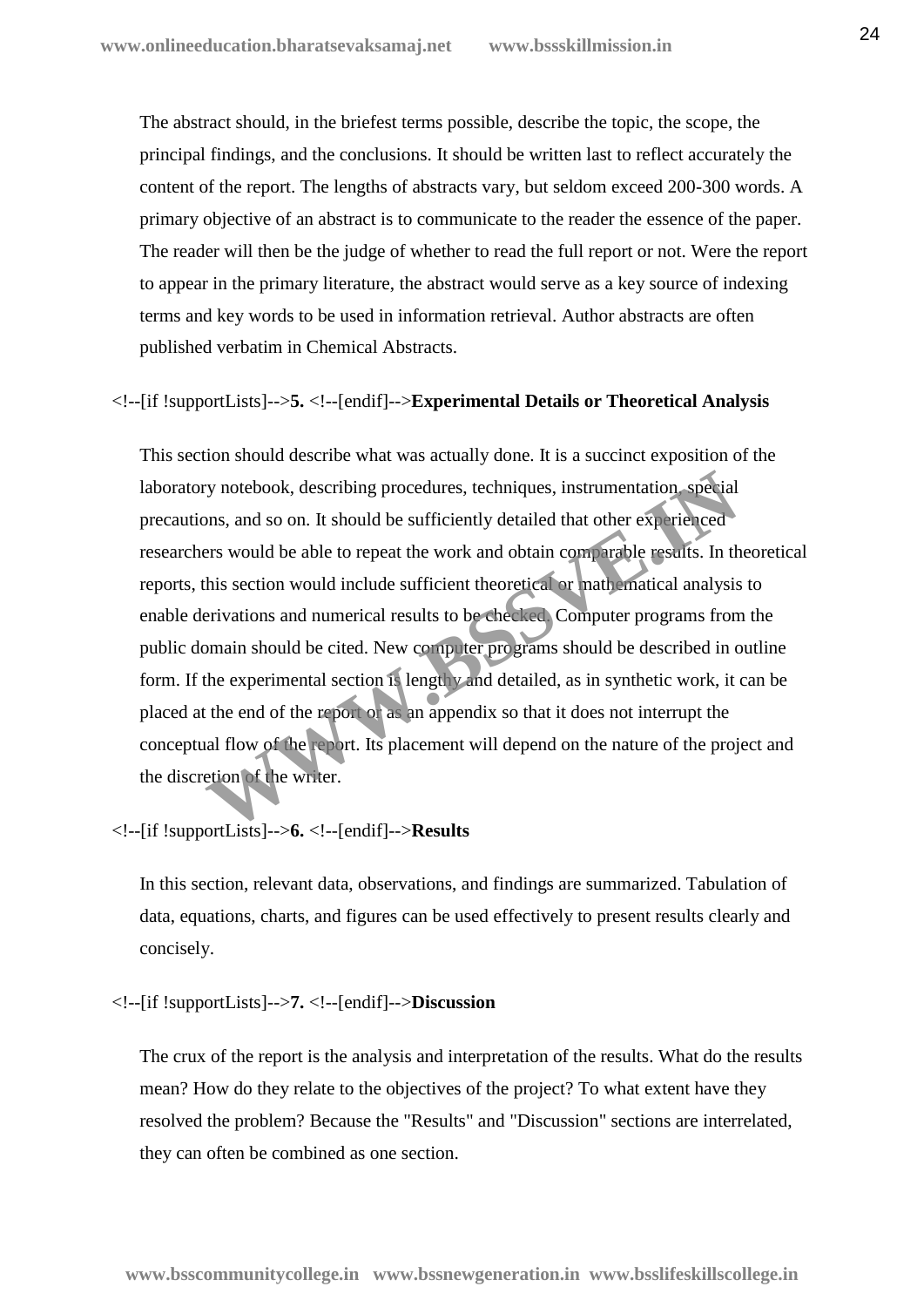#### <!--[if !supportLists]-->**8.** <!--[endif]-->**Conclusions and Summary**

A separate section outlining the main conclusions of the project is appropriate if conclusions have not already been stated in the 'Discussion' section. Directions for future work are also suitably expressed here. A lengthy report, or one in which the findings are complex, usually benefits from a paragraph summarizing the main features of the reportthe objectives, the findings, and the conclusions. The last paragraph of text in manuscripts prepared for publication is customarily dedicated to acknowledgments. However, there is no rule about this, and research reports or senior theses frequently place acknowledgments following the title page.

In Section 4 of this course you will cover these topics:

- Qualitative Research Methods
- Survey Research
- Nonexperimental Quantitative Research

#### **Topic : Qualitative Research Methods**

#### **Topic Objective:**

At the end of this topic student would be able to:

- State the main purpose of ethnographic research;
- Identify distinctive characteristics of ethnographic research;
- Explain the role played by research questions and hypotheses in ethnographic research; Research<br>
Methods<br>
Methods<br>
Topic : Qualitative Research<br>
Topic : Qualitative Research<br>
Methods<br>
Topic : Qualitative Research<br>
Methods<br>
Topic : Qualitative Research<br>
Methods<br>
Topic : Qualitative Research<br>
Methods<br>
Topic :
- List the main data sources for and main procedures used in ethnographic research;
- Describe how data are analyzed in ethnographic research; and
- Describe how findings are reported in ethnographic studies.

#### **Definition/Overview:**

**Qualitative research:** Qualitative research is a field of inquiry that crosscuts disciplines and subject matters. Qualitative researchers aim to gather an in-depth understanding of human behavior and the reasons that govern such behavior. The discipline investigates the why and how of decision making, not just what, where, when. Hence, smaller but focused samples are more often needed rather than large random samples.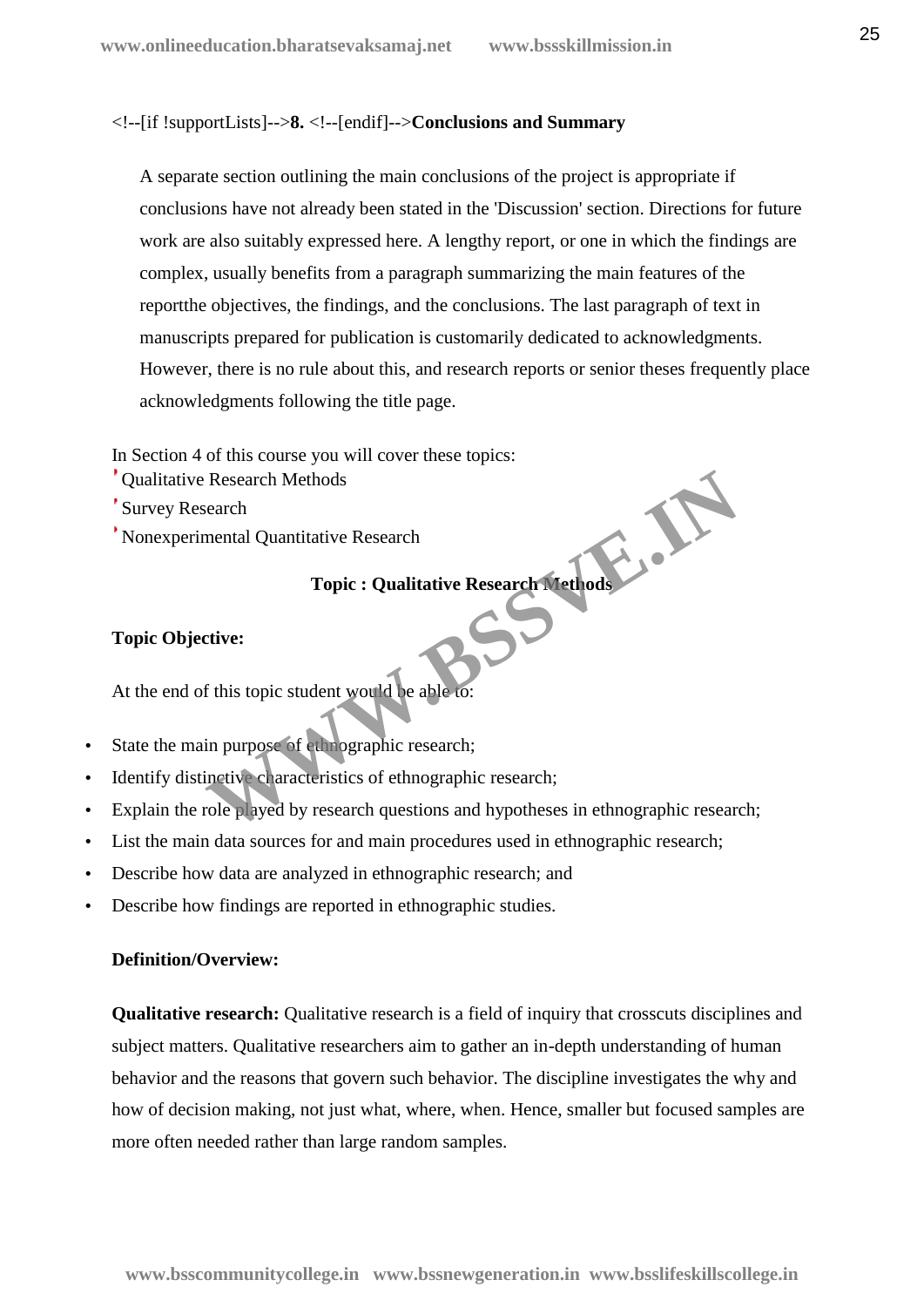#### **Key Points:**

<!--[if !supportLists]-->**1.** <!--[endif]-->**History**

Qualitative research was one of the first forms of social studies (conducted e.g. by Bronisław Malinowski or Elton Mayo), but in the 1950s and 1960s - as quantitative science reached its peak of popularity - it was diminished in importance and began to regain recognition only in the 1970s. The phrase 'qualitative research' was until then restricted as a discipline of anthropology or sociology, and terms like ethnography, fieldwork, participant observation and Chicago school (sociology) were used instead. During the 1970s and 1980s qualitative research began to be used in other disciplines, and became a significant type of research in the fields of education studies, social work studies, women's studies, disability studies, information studies, management studies, nursing service studies, human service studies, psychology, communication studies, and other. Some qualitative research occurred in the consumer products industry during this period: researchers most interested in investigating consumer new product and product positioning opportunities worked with a handful of the earliest consumer research pioneers including Gene Reilly of The Gene Reilly Group in Darien, CT, Jerry Schoenfeld of Gerald Schoenfeld& Partners in Tarrytown, NY and Martin Calle of Calle & Company, Greenwich, CT. In the late 1980s and 1990s after a spate of criticisms from the quantitative side, paralleling a slowdown in traditional media spending for the decade, new methods of qualitative research evolved, to address the perceived problems with reliability and imprecise modes of data analysis. In the last thirty years the acceptance of qualitative research by journal publishers and editors has been growing. Prior to that time many mainstream journals were prone to publish research articles based upon the natural sciences and which featured quantitative analysis. women's studies, disability studies, information studies, management student<br>vervice studies, human service studies, psychology, communication studies<br>of the consumer product is industry during<br>esearchers most interested i

#### <!--[if !supportLists]-->**2.** <!--[endif]-->**Distinctions from quantitative research**

The term qualitative research is most often used in the social sciences in contrast to quantitative research. It differs from quantitative research in many ways. First, sampling is typically not random but is purposive. That is, cases are chosen based on the way that they typify or do not typify certain characteristics or participate in a certain class. Secondly, the role of the researcher is the key role. Researchers must reflect on their role in the research process and make this clear in the analysis. Thirdly, data analysis differs

**www.bsscommunitycollege.in www.bssnewgeneration.in www.bsslifeskillscollege.in**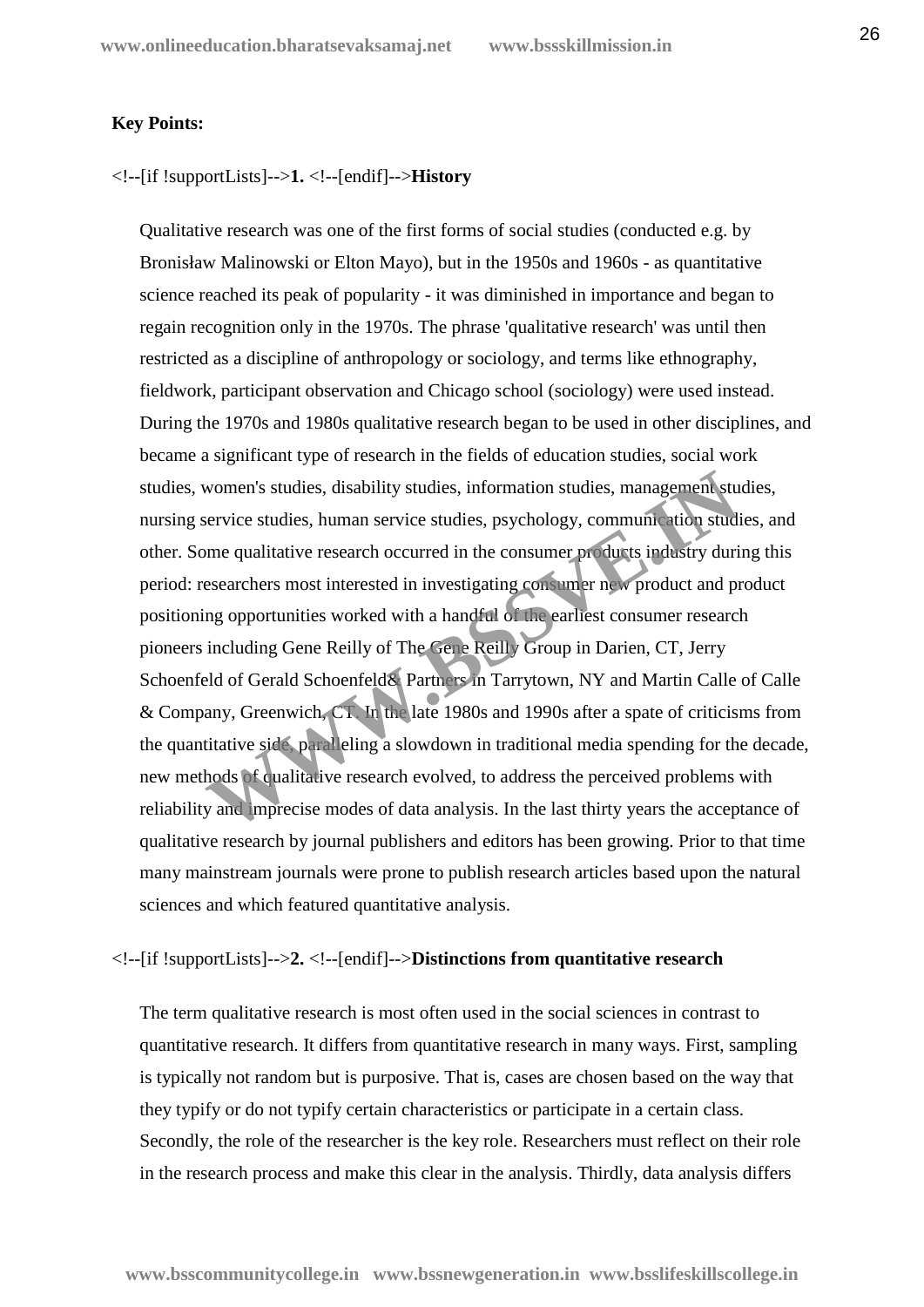considerably. Researchers must carefully code data and discern themes in a consistent and reliable way.

One way of differentiating qualitative research from quantitative research is that largely qualitative research is exploratory (i.e., hypothesis-generating), while quantitative research is more focused and aims to test hypotheses. However it may be argued that each reflects a particular discourse; neither being definitively more conclusive or 'true' than the other. In addition, qualitative research speaks to content validity -- do measures measure what a researcher thinks they measure? Quantitative data are of the kind that may lead to measurement or other kinds of analysis involving applied mathematics, while qualitative data cannot always be put into a context that can be graphed or displayed as a mathematical term. However, qualitative data may be useful to explain puzzling quantitative results, or may be used to generate additional variables to include in an analysis. Qualitative research is also highly useful in policy and evaluation research, where understanding why and how certain outcomes were achieved is as important as establishing what those outcomes were. A specialized form of qualitative research is cognitive testing, used to develop survey items. Survey items are piloted on study participants to see what reactions they elicit. Another specialized method is focus groups, often used in market research but also in other contexts where a range of responses from a target group is useful (eg, a group of nurses might give their reactions to new work requirements). ive results, or may be used to generate additional variables to include in Qualitative research is also highly useful in policy and evaluation research derstanding why and how certain outcomes were achieved is as importang

<!--[if !supportLists]-->**3.** <!--[endif]-->**Data Collection**

Qualitative research categorizes data into patterns as the primary basis for organizing and reporting results. Qualitative researchers, typically rely on four methods for gathering information:

- participation in the setting,
- direct observation,
- in depth interviews, and
- analysis of documents and materials

The ways of participating and observing can vary widely from setting to setting. Participant observation is used by researchers who become members of a culture, group,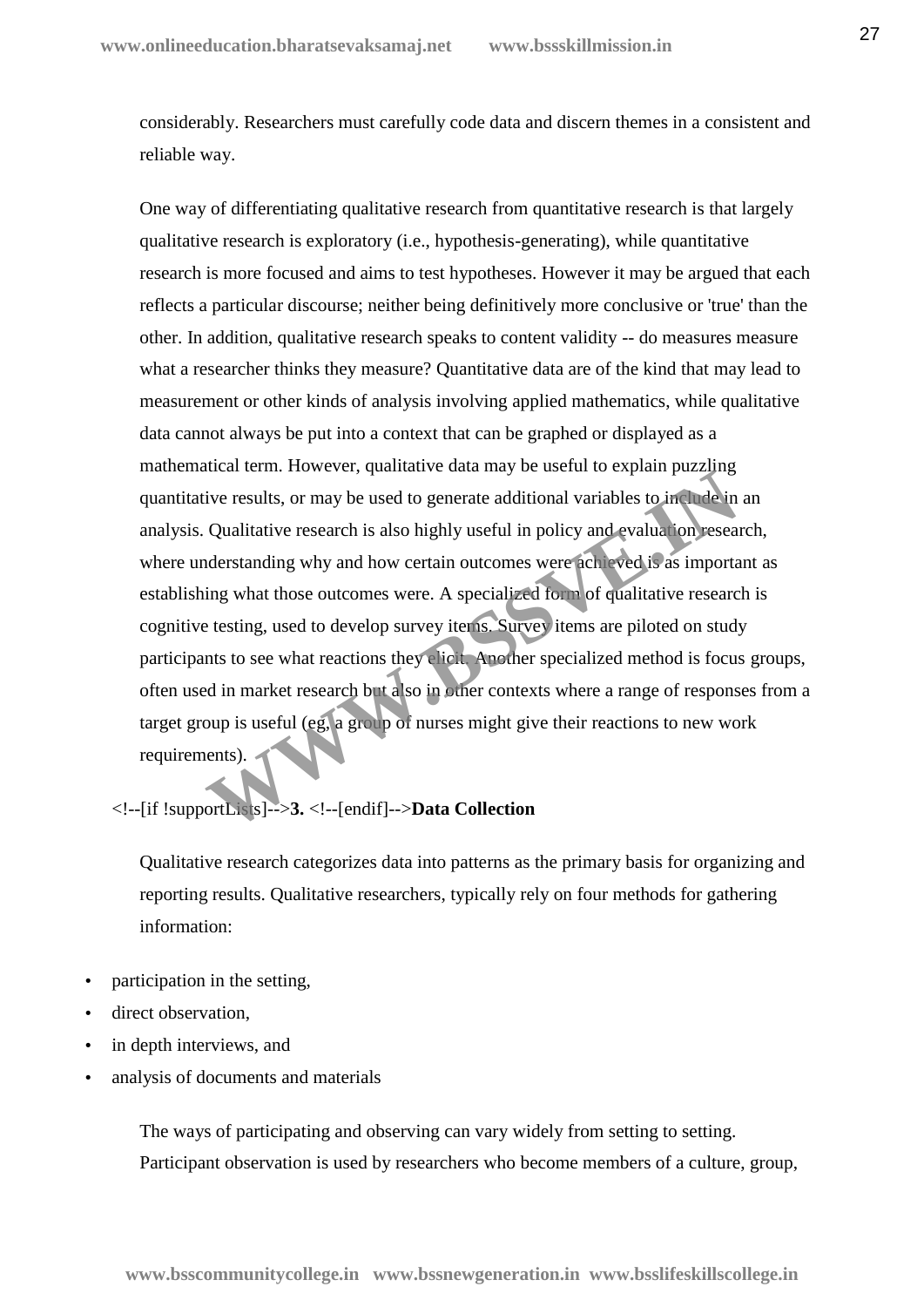or setting, and adopt roles to conform to that setting. By doing this, researchers gain a closer insight into the culture's motivations and emotions. Observing without participating may inhibit the researchers' ability to understand the experiences of the culture. Participant observation is a strategy of reflexive learning, not a single method of observing. Some distinctive methods are the use of focus groups and key informant interviews.

Qualitative researchers may use different approaches in collecting data, such as the grounded theory practice, narratology, storytelling, classical ethnography, or shadowing. Qualitative methods are also loosely present in other methodological approaches, such as action research or actor-network theory. Forms of the data collected include text, pictures, etc.

#### <!--[if !supportLists]-->**4.** <!--[endif]-->**Data Analysis**

The most common analysis of qualitative data is observer impression. That is, expert or layman observers examine the data, form an impression, and report their impression in a structured, many times, quantitative form. These impressions can be the final conclusion of the analysis, or some quantitative characteristics of the data to be further analyzed using some quantitative methods. An example of quantitative characteristics is word frequencies in textual data. Contemporary qualitative studies are sometimes supported by computer programs, such as SPSS and NVivo. The benefits of these types of programs are mostly limited to storing and segregating data, rather than in processing or analyzing them. ortLists]-->4. <!--[endif]-->**Data Analysis**<br>t common analysis of qualitative data is observer inpression. That is, ex<br>bbservers examine the data, form an impression, and report their impress<br>d, many times, quantitative fo

#### **Topic : Survey Research**

#### **Topic Objective:**

At the end of this topic student would be able to:

- State the value of conducting action research;
- Describe the main characteristics of action research;
- List the procedures used to conduct action research;
- State the value of conducting evaluation research;
- Describe the main characteristics of evaluation research; and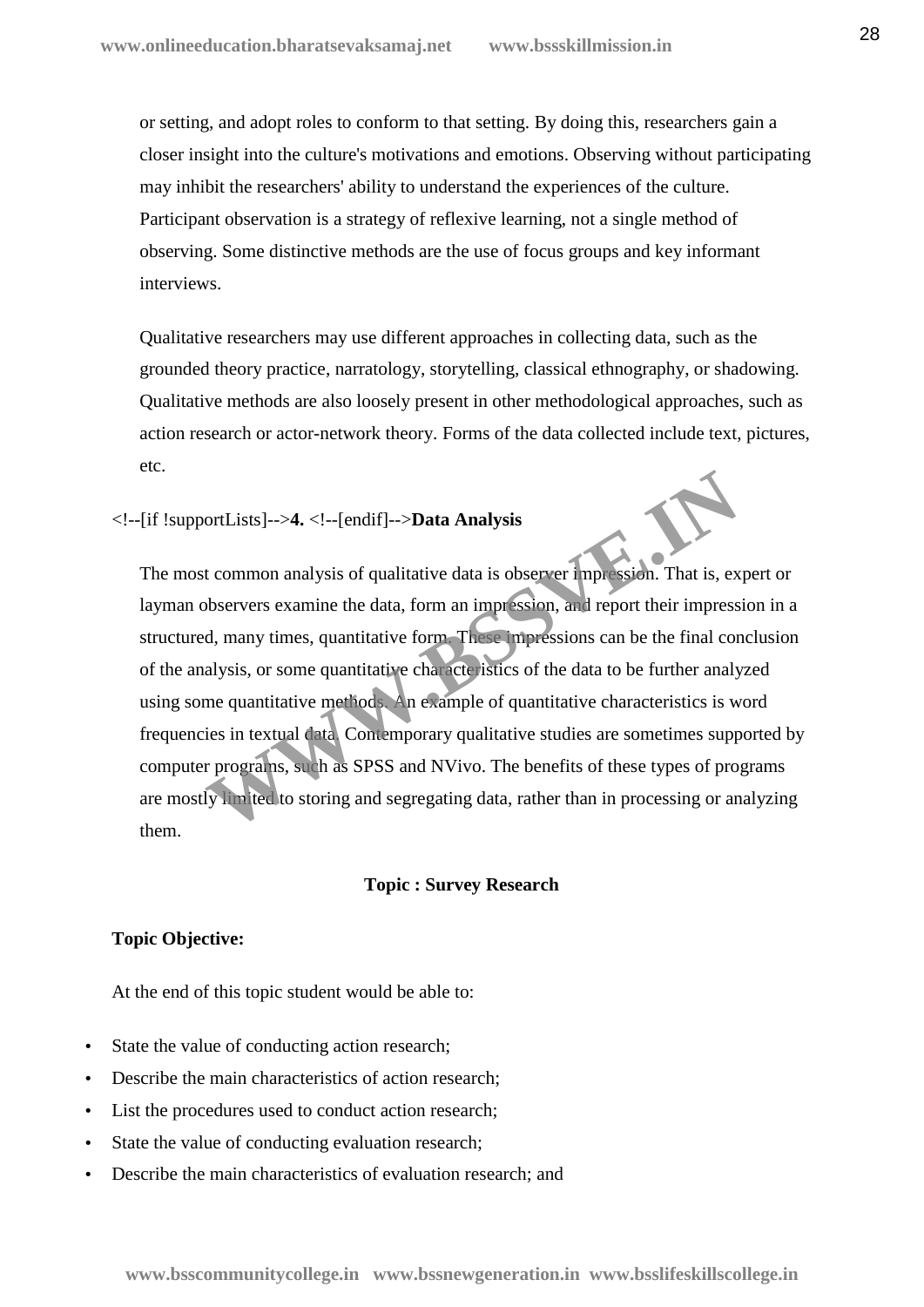List the procedures used to conduct evaluation research

#### **Definition/Overview:**

**Survey research:** Survey research is one of the most important areas of measurement in applied social research. The broad area of survey research encompasses any measurement procedures that involve asking questions of respondents. A "survey" can be anything forms a short paper-and-pencil feedback form to an intensive one-on-one in-depth interview.

#### **Key Points:**

<!--[if !supportLists]-->**1.** <!--[endif]-->**Types of Surveys**

Surveys come in a wide range of forms and can be distributed using a variety of media. Following are the types of surveys BSSVE.I

- Written Surveys
- Oral Surveys
- Electronic Surveys
- An Example Survey

<!--[if !supportLists]-->**2.** <!--[endif]-->**Oral Surveys**

Oral surveys are considered more personal forms of survey than the written or electronic methods. Oral surveys are generally used to get thorough opinions and impressions from the respondents. Oral surveys can be administered in several different ways. For instance, in a group interview, as opposed to a group administered written survey, each respondent is not given an instrument (an individual questionnaire). Instead, the respondents work in groups to answer the questions together while one person takes notes for the whole group. Another more familiar form of oral survey is the phone survey. Phone surveys can be used to get short one word answers (yes/no), as well as longer answers.

<!--[if !supportLists]-->**3.** <!--[endif]-->**Electronic Surveys**

With the growth of the Internet (and in particular the World Wide Web) and the expanded use of electronic mail for business communication, the electronic survey is becoming a more widely used survey method. Electronic surveys can take many forms. They can be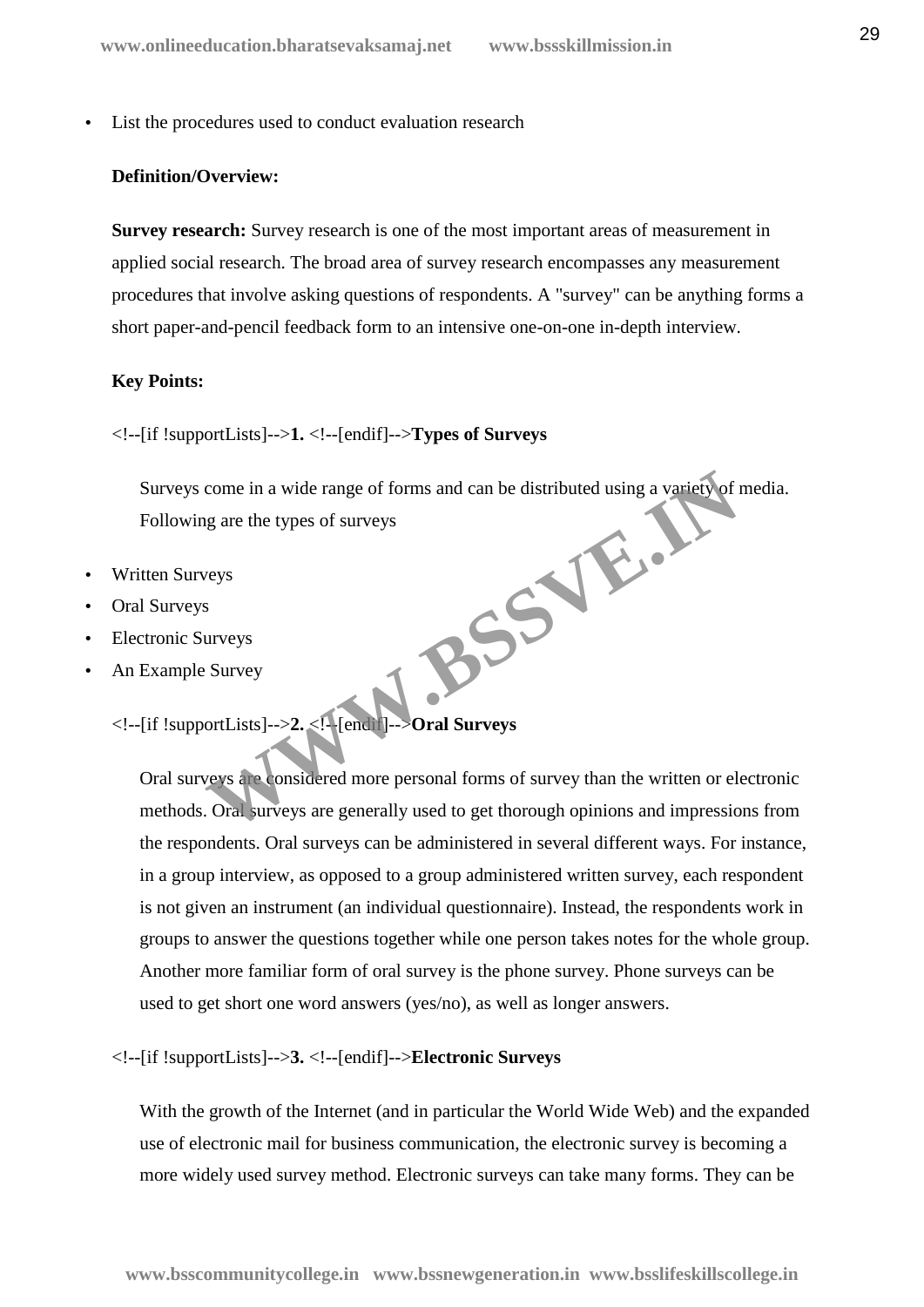distributed as electronic mail messages sent to potential respondents. They can be posted as World Wide Web forms on the Internet. And they can be distributed via publicly available computers in high-traffic areas such as libraries and shopping malls. In many cases, electronic surveys are placed on laptops and respondents fill out a survey on a laptop computer rather than on paper.

#### **Topic : Nonexperimental Quantitative Research**

#### **Topic Objective:**

At the end of this topic student would be able to:

- Describe the general research approach used in descriptive and historical research;
- Compare and contrast descriptive and historical research; and
- Describe similarities and differences between case study research and general descriptive/historical research. descriptive/historical research.

#### **Definition/Overview:**

**Quantitative research:** Quantitative research is commonly used to investigate research questions. There is a potentially infinite array of possible quantitative research designs, and in the human sciences particularly, it can be difficult to do pure, experimental research. Thus a great many adaptations of experimental designs, called quasi-experimental and non experimental designs have been developed. It is important to consider a range of possible quantitative research designs and their strengths and weaknesses, before adopting any particular design. Schem research approach asea in descriptive and instorted research,<br>
d contrast descriptive and historical research; and<br>
uliarities and differences between case study research and general<br>
ustorical research.<br> **Werview:**<br>

#### **Key Points:**

<!--[if !supportLists]-->**1.** <!--[endif]-->**Quantitative research**

Quantitative research is generally made using scientific methods, which include:

- The generation of models, theories and hypotheses
- The development of instruments and methods for measurement
- Experimental control and manipulation of variables
- Collection of empirical data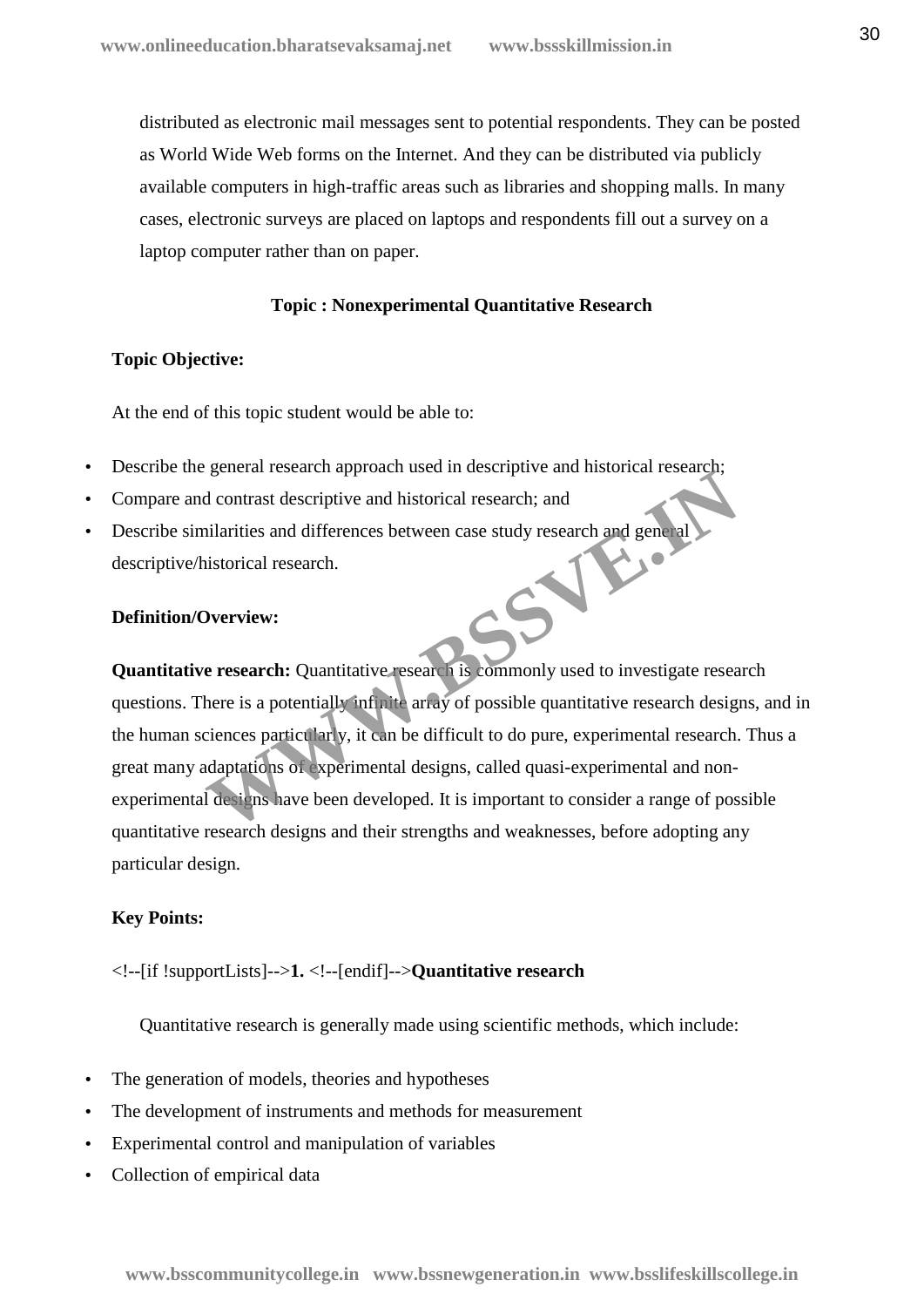- Modeling and analysis of data
- Evaluation of results

Quantitative research is often an iterative process whereby evidence is evaluated, theories and hypothieses are refined, technical advances are made, and so on. Virtually all research in physics is quantitative whereas research in other scientific disciplines, such as taxonomy and anatomy, may involve a combination of quantitative and other analytic approaches and methods.

In the social sciences particularly, quantitative research is often contrasted with qualitative research which is the examination, analysis and interpretation of observations for the purpose of discovering underlying meanings and patterns of relationships, including classifications of types of phenomena and entities, in a manner that does not involve mathematical models. Approaches to quantitative psychology were first modelled on quantitative approaches in the physical sciences by Gustav Fechnerin his work on psychophysics, which built on the work of Ernst Heinrich Weber. Although a distinction is commonly drawn between qualitative and quantitative aspects of scientific investigation, it has been argued that the two go h ind in hand. For example, based on analysis of the history of science, Kuhn (1961, p. 162) concludes that large amounts of qualitative work have usually been prerequisite to fruitful quantification in the physical sciences. Qualitative research is often used to gain a general sense of phenomena and to form theories that can be tested using further quantitative research. For instance, in the social sciences qualitative research methods are often used to gain better understanding of such things as intentionality (from the speech response of the researchee) and meaning (why did this person/group say something and what did it mean to them?). Although quantitative investigation of the world has existed since people first began to record events or objects that had been counted, the modern idea of quantitative processes have their roots in Auguste Comte's positivist framework. g classifications of types of phenomena and entities, in a manner-that doe<br>mathematical models. Approaches to quantitative psychology were first is<br>tiative approaches in the physical sciences by Gusta Fechneria his wort<br>hy

#### <!--[if !supportLists]-->**2.** <!--[endif]-->**Statistics in quantitative research**

Statistics is the most widely used branch of mathematics in quantitative research outside of the physical sciences, and also finds applications within the physical sciences, such as in statistical mechanics. Statistical methods are used extensively within fields such as economics, social sciences and biology. Quantitative research using statistical methods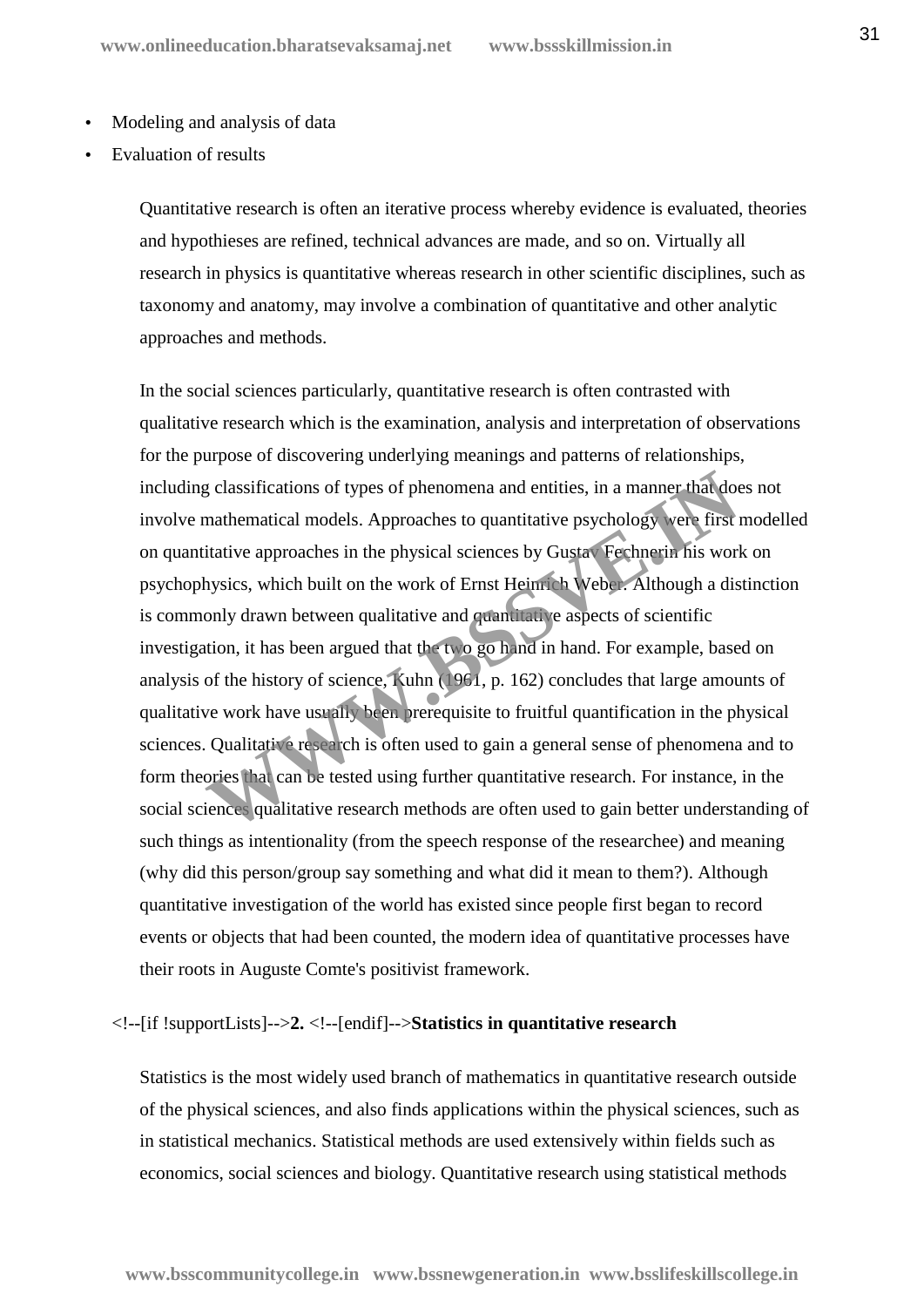typically begins with the collection of data based on a theory or hypothesis, followed by the application of descriptive or inferential statistical methods. Typically, a very large volume of data is collected, which requires validating, verifying and recoding before analysis. Software packages such as PSPP and R are typically used for this purpose. Causal relationships are studied by manipulating factors thought to influence the phenomena of interest while controlling other variables relevant to the experimental outcomes. In the field of health, for example, researchers might measure and study the relationship between dietary intake and measurable physiological effects such as weight loss, controlling for other key variables such as exercise. Quantitatively based opinion surveys are widely used in the media, with statistics such as the proportion of respondents in favor of a position commonly reported. In opinion surveys, respondents are asked a set of structured questions and their responses are tabulated. In the field of climate science, researchers compile and compare statistics such as temperature or atmospheric concentrations of carbon dioxide.

Empirical relationships and associations are also frequently studied by using some form of General linear model, non-linear model, or by using factor analysis. A fundamental principle in quantitative research is that correlation does not imply causation. This principle follows from the fact that it is always possible a spurious relationship exists for variables between which covariance is found in some degree. Associations may be examined between any combination of continuous and categorical variables using methods of statistics. The diversions and their responses are tabulated. In the field of climate sers compile and compare statistics such as temperature or atm ospheric ations of carbon dioxide.<br>
Il relationships and associations are also freque

In Section 5 of this course you will cover these topics: Experimental, Quasi-Experimental, And Single-Subject Research Mixed-Methods Research Designs

Action And Evaluation Research

#### **Topic : Experimental, Quasi-Experimental, And Single-Subject Research**

#### **Topic Objective:**

At the end of this topic student would be able to:

- State the features of experimental research that set it apart from other types of research;
- Describe the difference between experimental and quasi-experimental research;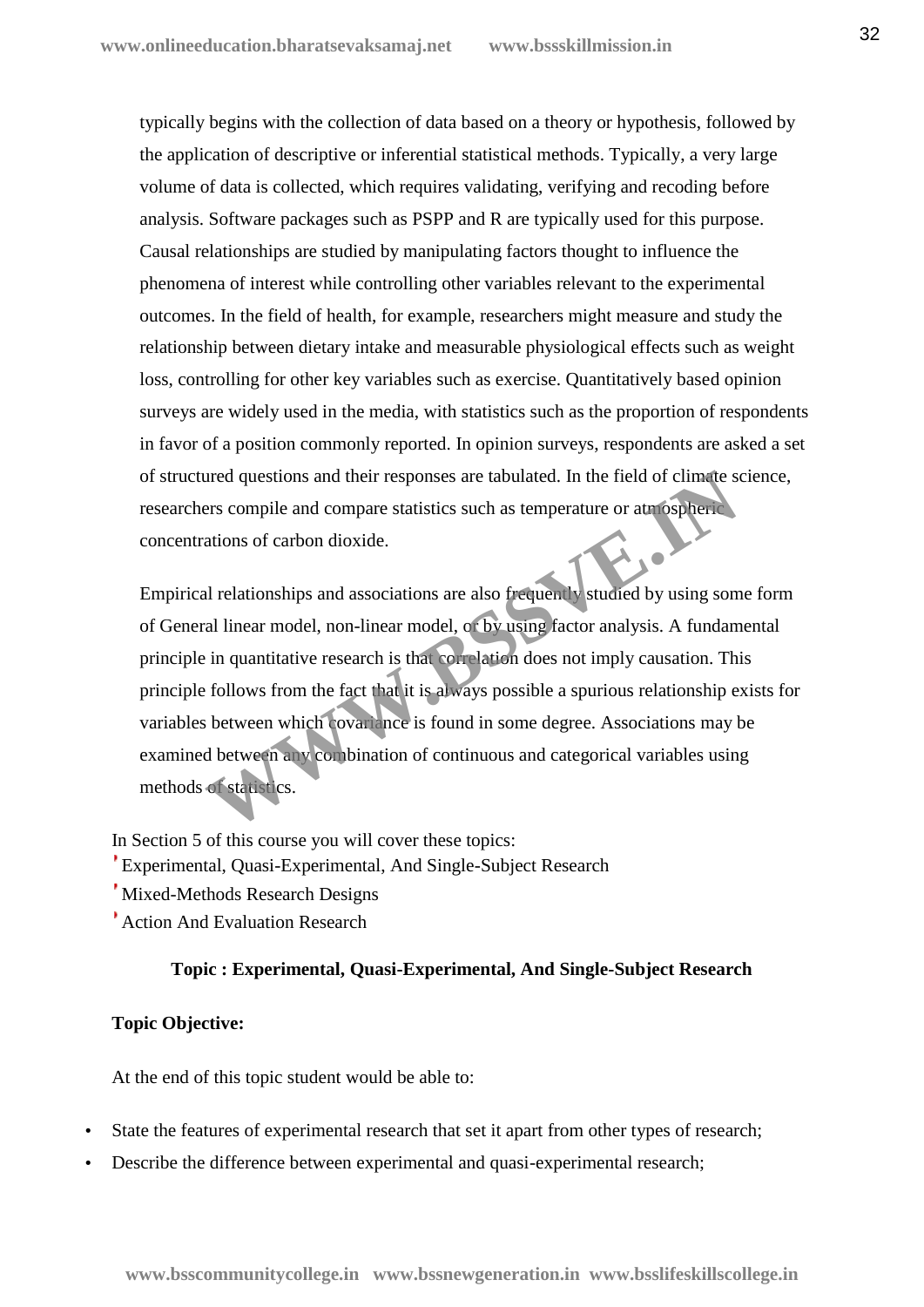- Name and describe typical research designs used in experimental research;
- Name and describe typical research designs used in quasi-experimental research;
- Identify and describe the main threats to internal and external validity in experimental and quasi-experimental research studies;
- Compare and contrast experimental and causal-comparative research;
- Identify the principal sources of data in experimental, quasi-experimental, and causal comparative research; and
- Identify the most commonly used data analysis techniques used in experimental, quasi experimental, and causal-comparative research.

#### **Definition/Overview:**

**Quasi-Experimental Design:** A quasi-experimental design is one that looks a bit like an experimental design but lacks the key ingredient -- random assignment. My mentor, Don Campbell, often referred to them as "queasy" experiments because they give the experimental purists a queasy feeling. With respect to internal validity, they often appear to be inferior to randomized experiments. But there is something compelling about these designs; taken as a group, they are easily more frequently implemented than their randomized cousins. Finental Design: A quasi-experimental design is one that looks a bit like<br>
I design but lacks the key ingredient -- random assignment. My mentor,<br>
ften referred to them as "queasy" experiments because they give the experio

#### **Key Points:**

<!--[if !supportLists]-->**1.** <!--[endif]-->**Design**

The first part of creating a quasi-experimental design is to identify the variables. The quasi-independent variable will be the x-variable. This is the variable that is manipulated in order to affect the outcome. X is generally a grouping variable with different levels. Grouping means two or more groups such as a treatment group and a placebo group. The predicted outcome is the dependent variable which is the y-variable. In a time series analysis, the dependent variable is observed over time for any changes that may take place. Once the variables have been identified and defined, a procedure should then be implemented and group differences should be examined.

#### <!--[if !supportLists]-->**2.** <!--[endif]-->**Advantages**

Since quasi-experimental designs are used when randomization is impossible and/or impractical, they are typically easier to set up than true experimental designs; it takes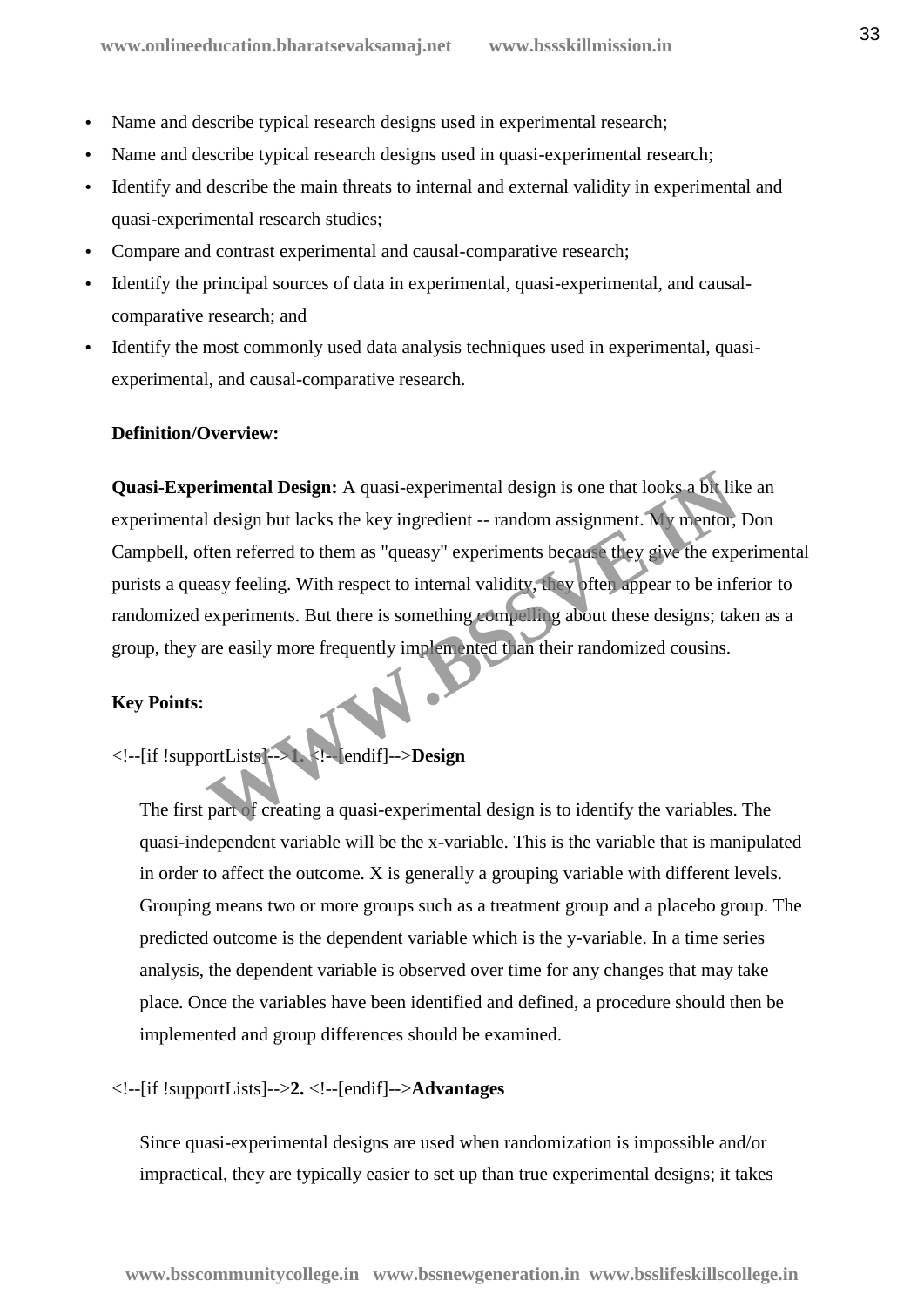much less effort to study and compare subjects or groups of subjects that are already naturally organized than to have to conduct random assignment of subjects. Additionally, utilizing quasi-experimental designs minimizes threats to external validity. Since quasi experiments are natural experiments, findings in one may be applied to other subjects and settings, allowing for some generalizations to be made about population. Also, this experimentation method is efficient in longitudinal research that involves longer time periods which can be followed up in different environments.

#### <!--[if !supportLists]-->**3.** <!--[endif]-->**Disadvantages**

The control allowed through the manipulation of the x-variable can lead to unnatural circumstances. Also, the lack of random assignment in the quasi-experimental design method may allow studies to be more feasible, but this also poses many challenges for the investigator. This deficient in randomization makes it harder to rule out confounds and introduces new threats to internal validity. Because randomization is absent, some knowledge about the data can be approximated, but cause-effect conclusions are difficult to determine. Moreover, even if these threats to internal validity are assessed, causation still cannot be fully established because the experimenter does not have total control over variables. may allow studies to be more feasible, but this also poses many challeng<br>tor. This deficient in randomization makes it harder to rule out confound<br>es new threats to internal validity. Because randomization is absent, some<br>

#### **Topic : Mixed-Methods Research Designs**

# **Topic Objective:**

At the end of this topic student would be able to:

- Define the
- Describe the
- Discuss the

#### **Definition/Overview:**

**Mixed Research Design:** A mixed research design is a general type of research that includes quantitative and qualitative research data, techniques and methods. All these paradigm characteristics are mixed in one case study.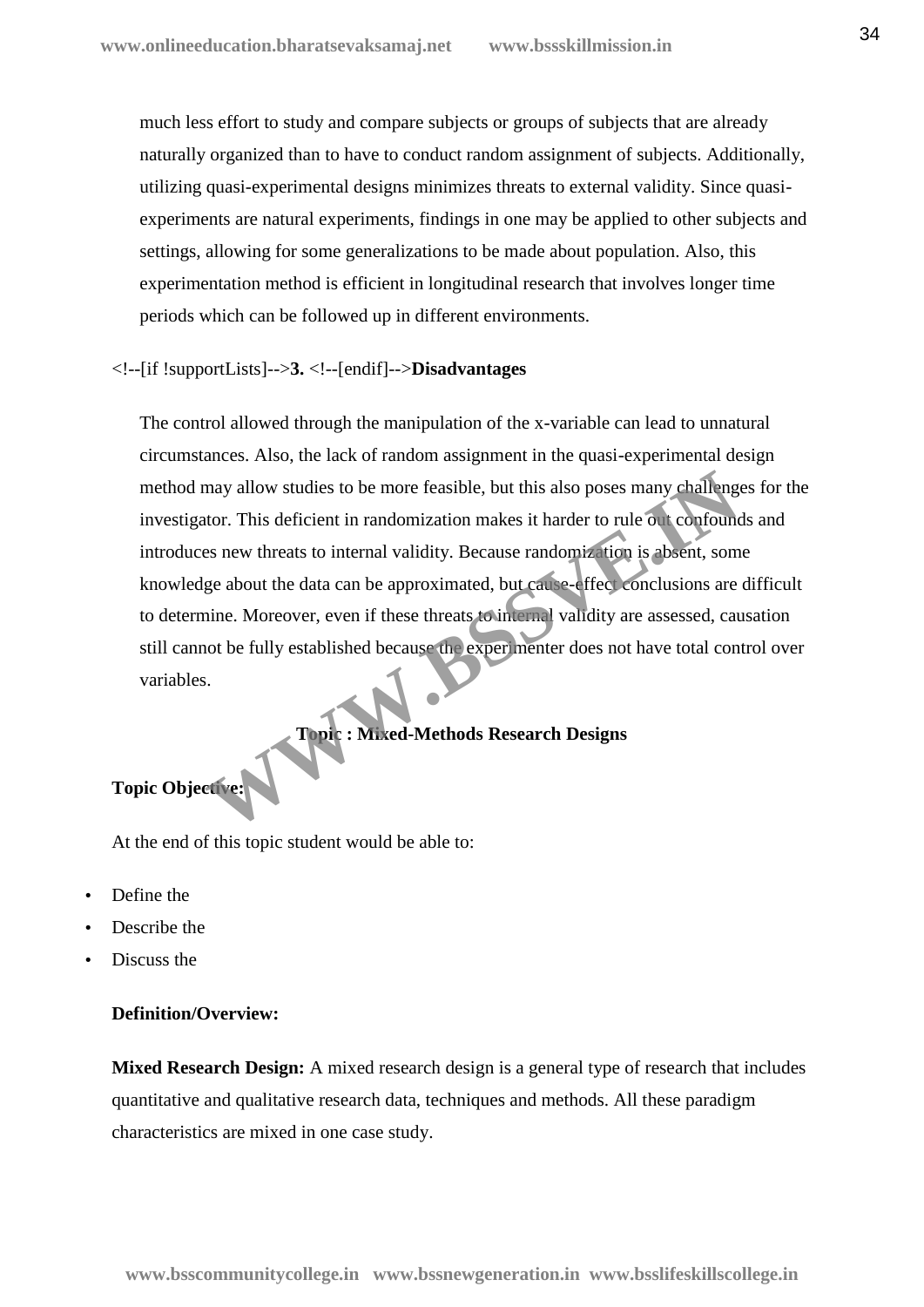#### **Key Points:**

#### <!--[if !supportLists]-->**1.** <!--[endif]-->**Mixed Research Design**

A mixed research design involves research that uses mixed data (numbers and text) and additional means (statistics and text analysis). A mixed method uses both deductive and inductive scientific method, has multiple forms of data collecting and produces eclectic and pragmatic reports. Two main types of a mixed method are: mixed method and mixed model research. A mixed research method is a research in which you use quantitative data for one stage of a research study and qualitative data for a second stage of a research. A mixed model design is a research in which you use both quantitative and qualitative data in one or two stages of the research process. The mixing of quantitative and qualitative approaches happens in every stage of a research.

In a research it is important to use a mixed research method for the conducting of a detailed research. The advantages of a mixed research are:

- The strength of the research;
- Use of multiple methods in a research helps to research a process or a problem from all sides;
- Usage of different approaches helps to focus on a single process and confirms the data accuracy. A mixed research complements a result from one type of research with another one. This research does not miss any available data. The state of a research and the state of a research and the state of the conducting of the research. The advantages of a mixed research are:<br>
The methods in a research help, to research a process or a problem from<br>
ferent

A quantitative component of a mixed research assumes the usage of deductive scientific method while qualitative component assumes inductive scientific method. Moreover, a quantitative approach collects quantitative data based on exact measurement applying structured as well as validated information collection. For instance, rating scales closed ended items and responses. This approach produces statistical report with correlations. A qualitative component uses qualitative information. For instance, interview, field notes, open-ended questions etc. This approach considers a researcher to be the major means of information collection. At the end of a research this approach supposes a narrative report with context description, quotations taken from research material. It is important to stress that there are many ways of research performing. Quantitative and qualitative methods have their advantages and disadvantages in a research. However, you may summarize the advantages of both methods and have accurate information on implementation, findings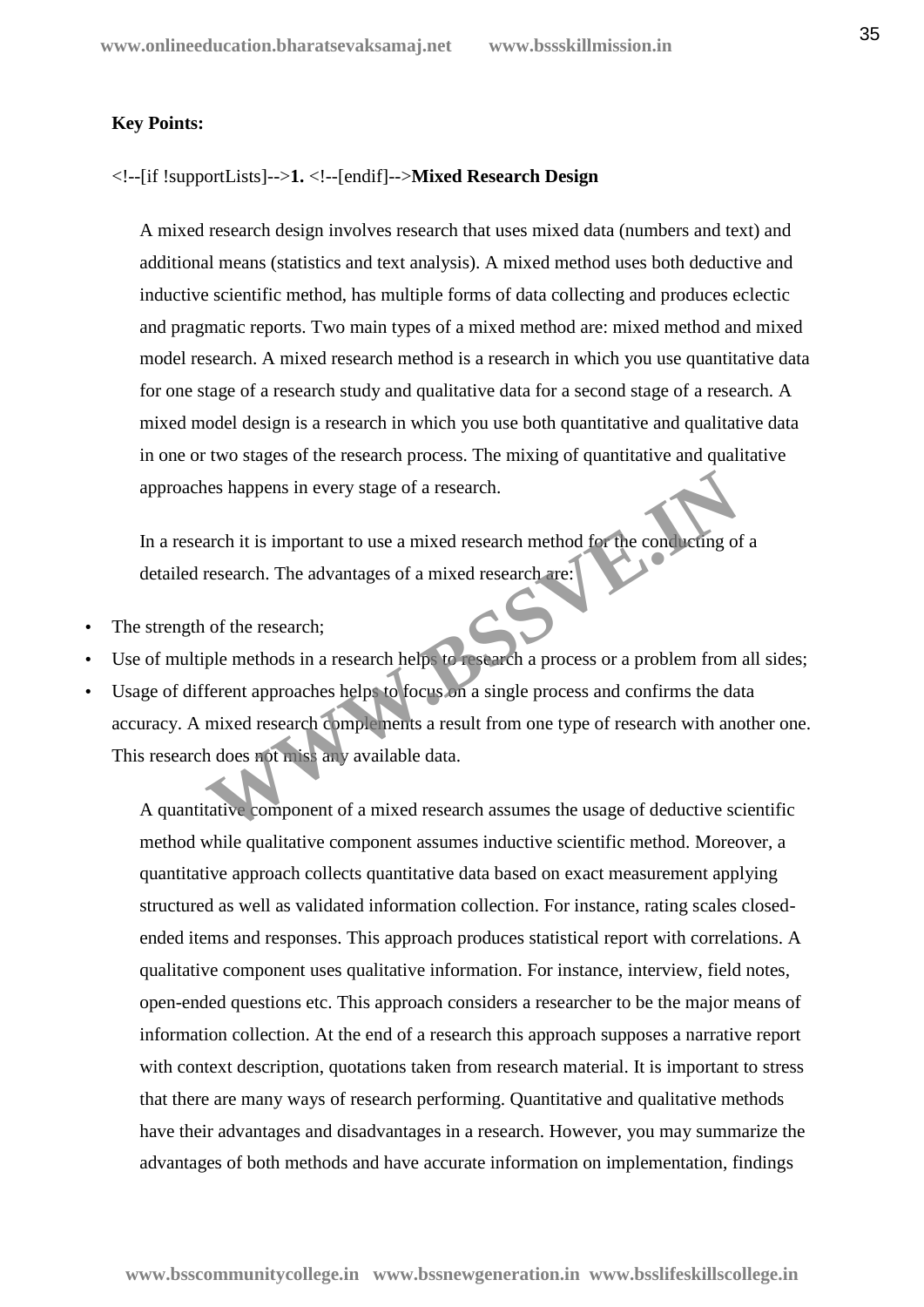and conclusions of your research project. Qualitative and quantitative research methods have different strengths, weaknesses and requirements that affect researchers project accuracy. The aim of a mixed method design is to summarize positive aspects of two approaches and produce a highly accurate data. When you use several methods in your research process, then you can use the strength of every type of information collection and minimize the weak points of every of both approaches. A mixed method approach of gathering and evaluation can increase the validity and accuracy of the information. The article briefly analyzes a mixed method research design including the major components: quantitative and qualitative approach for the design of a research. The article proves the effectiveness of a mixed method design.

# **Topic : Action And Evaluation Research WWW.BSSVE.IN**

#### **Topic Objective:**

At the end of this topic student would be able to:

- Define the term action research
- Describe the role of action research in a project
- Discuss the importance of action research

#### **Definition/Overview:**

**Action research:** Action research is both an approach to research and a move towards change or continuous improvement in organizations. It can also be used as an evaluation method. In the Stronger Families Fund, the focus is on using action research for project evaluation, to help projects with continuous improvement. At the same time, it is also about gathering and sharing the information about what works and doesn't work for early intervention and prevention projects so others can learn from it.

There are many different ways of doing action research evaluations. This article outlines how action research evaluations will be used by projects in the Stronger Families Fund. It is intended to serve as an introduction for Stronger Families Fund (SFF) projects, but also to be of interest to others working in the field of early intervention and prevention.

#### **Key Points:**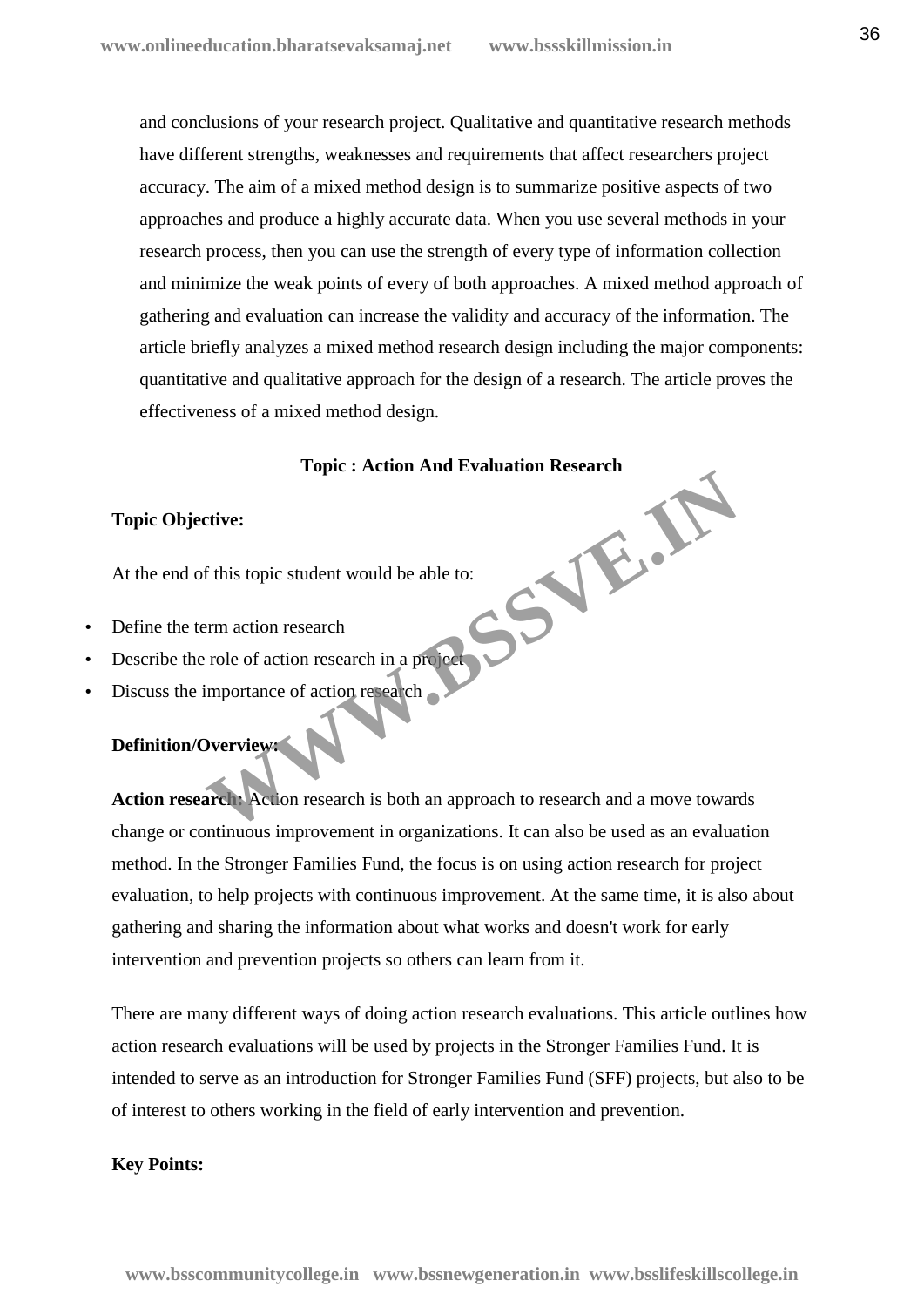#### <!--[if !supportLists]-->**1.** <!--[endif]-->**Evaluating projects**

Evaluating projects is a useful way to find out whether they are working or not. It is an important component of most community programs and projects. It may be a new activity for some groups starting out on their first project, or it may be a familiar concept for those who have more experience. Wherever project teams are coming from, it is important to note that the components of an action research evaluation might not necessarily be completely new for a program or project team. In many cases what happens in an action research evaluation builds on what already happens in projects and uses people's existing skills, for example local knowledge, noticing, describing, listening, planning, involving participants or clients in activities or services, responding to local needs and circumstances, explaining, making decisions, networking with community services and other organizations, documenting, reporting and improving as you go along. In these cases, doing an action research evaluation gives a focus to the things people would be doing anyway. It also gives permission for the project team to take time out from their work to reflect and write down their observations. This can help busy project teams to get back in touch with the bigger picture of what they are trying to do and why. It can help keep projects alive and vibrant, especially when teams come together to share what is important to them, their observations, insights, values and passions. The state of contenting, the explained by looking at the two words in its title: it is<br>the explanation of the explanation gives a focus to the things prople wou<br>yway. It also gives permission for the project team to take t

#### <!--[if !supportLists]-->**2.** <!--[endif]-->**Key features of an action research evaluation**

Action research can best be explained by looking at the two words in its title: it is about action or change, and it is about research, a word that means 'to find out'. Put simply, it is about research that informs action or change in a project or program. The two go together. When used as an evaluation method, it encourages people to look at and think about how projects are going as they going along, instead of just evaluating them at the end.

#### <!--[if !supportLists]-->**3.** <!--[endif]-->**Purpose of an action research evaluation**

Action research evaluations are most often used because of their focus on action or change, or continuous improvement. Building action research into a project is useful because it can help the project, the organisation and in some cases, whole communities to be more responsive to feedback and insights gained, and to change as they go along. Doing action research gives project teams the opportunity to look at the meaning and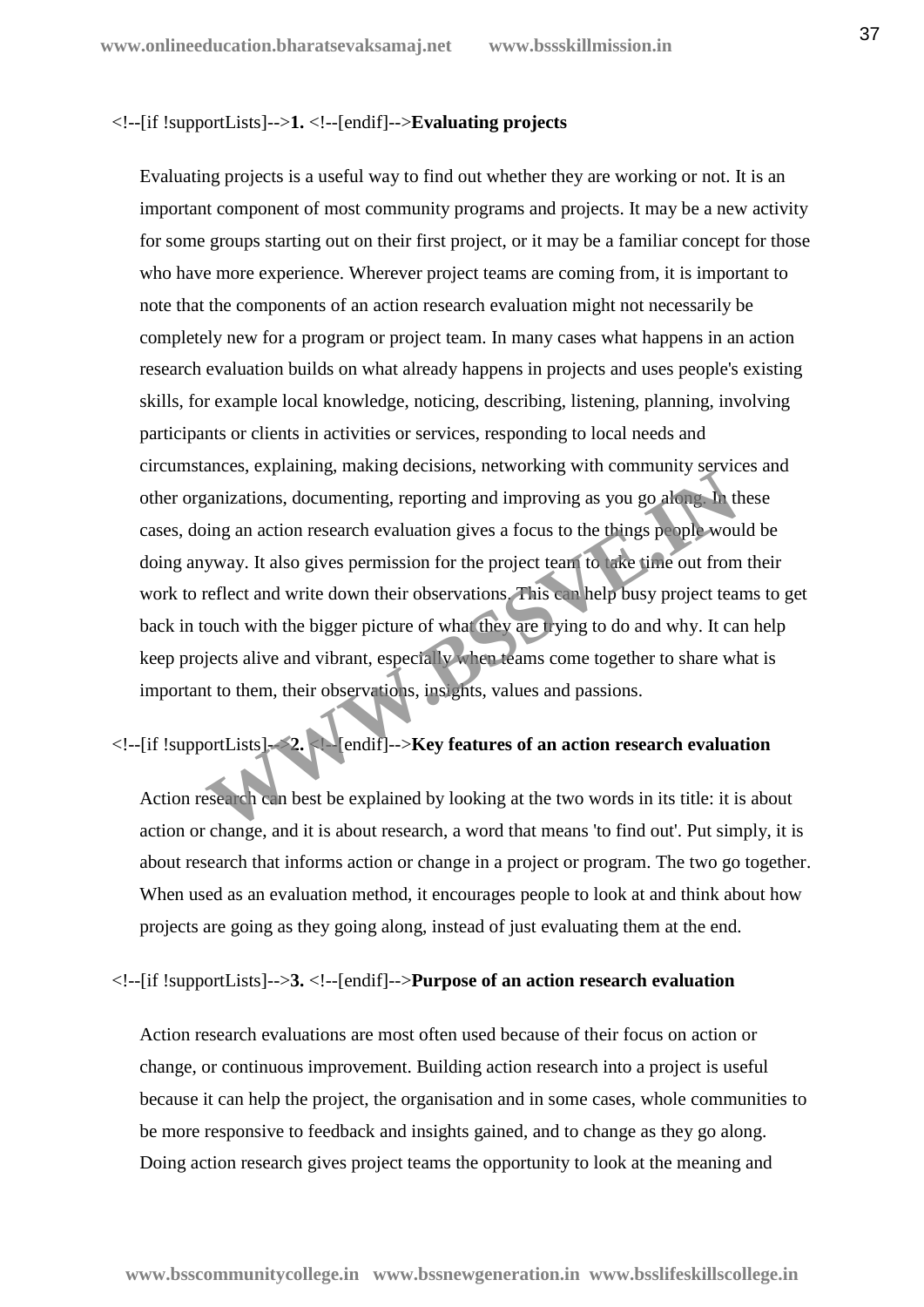context of their work, document their strategies, then to test and refine them over time. It allows and requires project teams to build records of their development and to justify their practices. Projects have much more scope to be flexible over the funding period, because of the scope to implement changes quickly based on a reasonable research base. Additionally, when the research findings are reported outside the project, they can help build knowledge about what works and what doesn't work in particular places or contexts, which is useful for other projects to learn from. Research reports can also inform Government policy and other research.

#### <!--[if !supportLists]-->**4.** <!--[endif]-->**Who is involved in an action research evaluation?**

An action research evaluation usually involves everybody who has a stake (it is participatory and collaborative). Previous studies have found that when a participatory action research evaluation is part of a project, it can help projects to be more sensitive to the variety of needs of diverse communities. The ongoing evaluation can inform activities and programs so they are more likely to work better in particular locations and with particular groups of people. It is an approach that helps build partnerships between stakeholders, and bring in others, such as local businesses that can make a contribution. Involving everybody who has a stake, in a spirit of partnership, can help people have a sense of ownership of a project. Participation helps to create change because, 'among other reasons, change is usually easier to achieve when those affected by the change are involved'. In addition, people affected by projects often have the best insights into their situation. Anne Garrow(2001) suggests project teams need to affirm and acknowledge participants as experts in their own lives, support community control and participation, and stand alongside participants rather than taking a one-up position. tory and collaborative). Previous studies have found that when a particip<br>search evaluation is part of a project, it can help projects to be more sens<br>ty of needs of diverse communities. The ongoing evaluation can inform<br>r

Involving everybody asking them for their ideas and suggestions about what is happening, what should happen and what it means not only generates more valid and reliable information, but it can create connections between people and groups, and can empower participants and communities and even workers to act to change their situations. Projects that use this approach have been shown to work better and have greater longterm effects, sometimes carrying on in some way after the official project finishes. In other words, doing an action research evaluation, and projects acting on results as they go along, helps promote project sustainability. Consequently, it is seen that SFF project teams will greatly benefit if they can find ways to involve and value the contributions of

**www.bsscommunitycollege.in www.bssnewgeneration.in www.bsslifeskillscollege.in**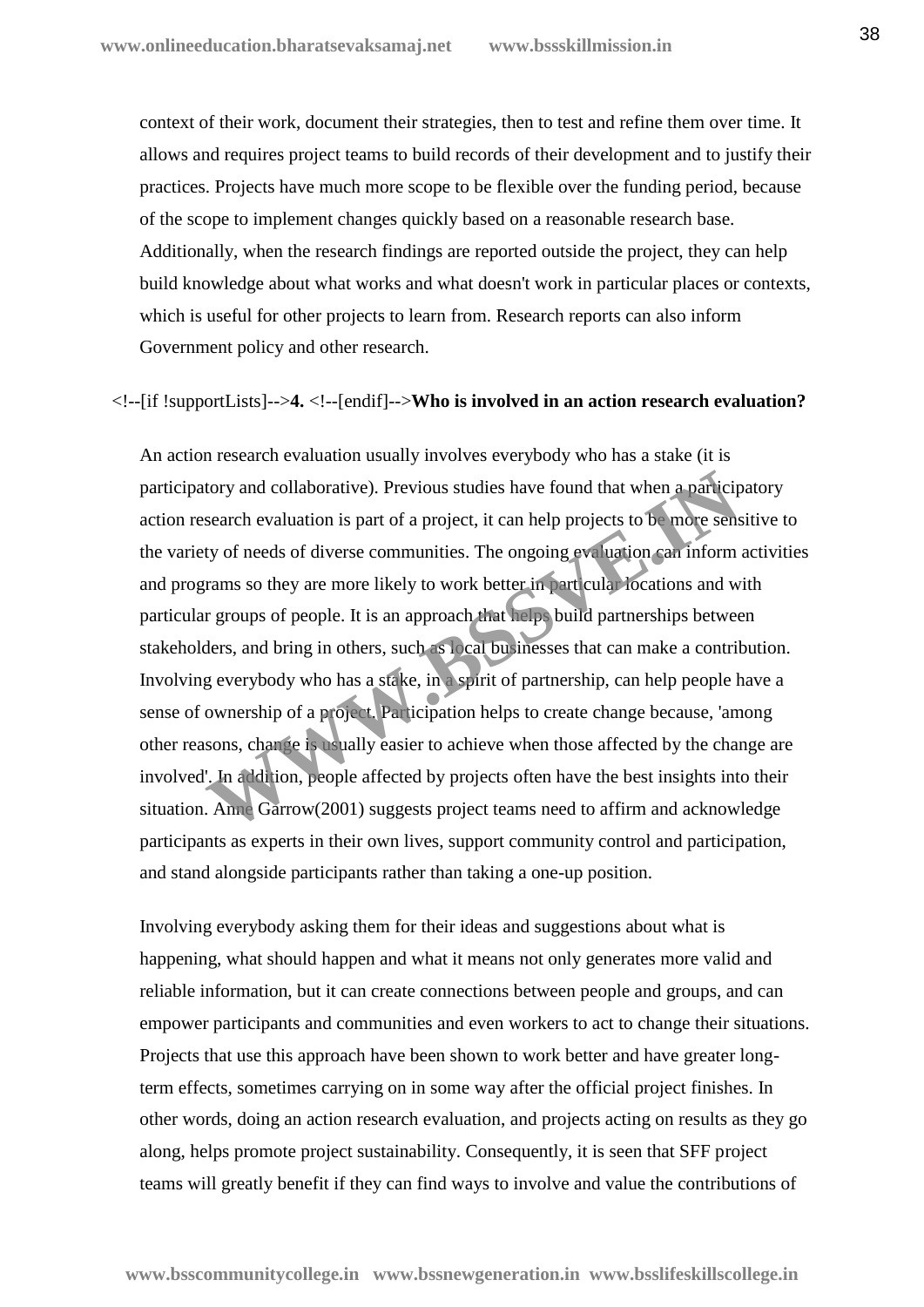participants and their families, workers, local agency managements, community members, local services, government and non-governmental organisations.

# <!--[if !supportLists]-->**5.** <!--[endif]-->**How to involve people in an SFF project: Setting up a reference group**

If the project does not already have one, setting up a reference group or groups is a great opportunity to involve participants and/or clients in both the project and the evaluation to see how the project is going. A reference group may have a different role in different communities. At least half, or in some cases, all of those in the group should be those who the project is trying to serve - the people 'who-it's-all-for' (Wadsworth 1997a) to make sure they have their say into both the content and the process of the evaluation. Other participants can be people from local health and welfare agencies, community groups, community leaders and community members. It can start small and grow as the project progresses. This group may need to be flexible and informal and fit in with local ways of doing things. It may need to take account of people's busy lives, and in some cases, project teams may need to offer transport assistance or pay people, especially unwaged people, for their time. Gaining trust and credibility, especially with some participants and clients, or other agencies the project team may have competed against for funding, may take time. nts can be people from local health and welfare agencies, community grity leaders and community members. It can start small and grow as the pes. This group may need to be flexible and information of fit in with local ings.

In some communities and projects, groups may include opposing stakeholders, and there are opportunities for constructive conflict to lead to positive solutions. In others, there may need to be more than one group to take account of conflicting views or to look at different activities. Being able to discuss inevitable differences and conflicts can make the evaluation results richer and better-rounded. In fact, if everyone in the group agrees on everything, it is a good idea to seek out opposing views to ensure your evaluation embraces diversity. People invited by project teams to join reference groups might ask: 'What's in it for me?' Phil Crane and Leanne Richardson (2000) offer some possible answers based on another government project that uses participatory action research as an evaluation method, the Reconnect early intervention program on youth homelessness. They suggest project teams can offer participants and clients the opportunity to contribute to project development, a say in what the issues are and an opportunity to talk about their own experiences. They can offer members of the local service network a chance to have input into the exploration of local solutions to local problems. Being involved can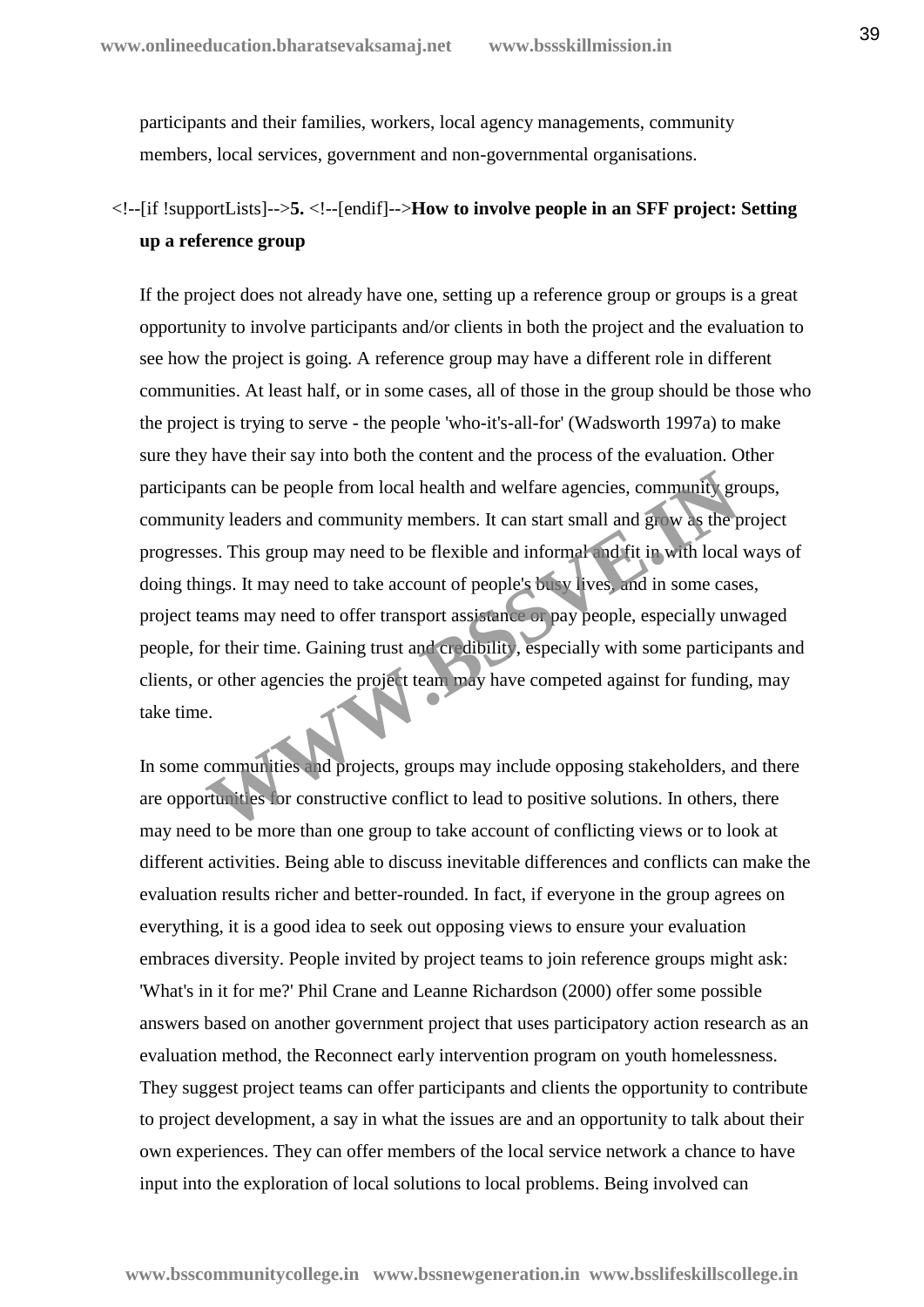establish and enhance relationships and allow for more opportunity for collaborative strategies within the community. Community involvement allows communities a way to develop responses to issues and allows members to understand more about the problems some people face. It ensures the approach suits local circumstances and ensures community 'ownership' and involvement in developing strategies.

Apart from members of the reference group, there are other people who may be sources of help in the evaluation process. These might include individual people who have a story to tell, and co-researchers or peer researchers - people project teams employ to find out the views of specific communities they want to involve and work with, for example, local indigenous people or people from culturally and linguistically diverse backgrounds.

#### <!--[if !supportLists]-->**6.** <!--[endif]-->**What is the action research cycle?**

An action research evaluation is often talked about as a dynamic process: cycles of planning, acting, observing and reflecting, then planning again for a new action. The accompanying figure gives a picture of how these cycles might happen.

The cycles start with small questions, and when the planning stage comes around again, project teams can take account of what has been learned in previous cycles. The aim is for understanding about the local situation to increase over time. These cycles work best if they are tied to natural project cycles, but as a guide, they might go around every six months or so. Sometimes the stages may overlap or happen in a slightly different order, but an indication of how a cycle might evolve in a project can be gained from the following overview. ortLists]-->6. <!--[endif]-->**What is the action research cycle?**<br>
In research evaluation is often talked about as a dynamic process eycles<br>
, acting, observing and reflecting, then planning again for a new action.<br>
Inving

#### <!--[if !supportLists]-->**6.1.** <!--[endif]-->**Plan**

- <!--[if !supportLists]-->o <!--[endif]-->The project team and reference group members come together to talk about evaluating a project, and discuss why the evaluation is important.
- $\langle$ !--[if !supportLists]-->o  $\langle$ !--[endif]-->The group gathers baseline data (information about the situation the project wants to improve).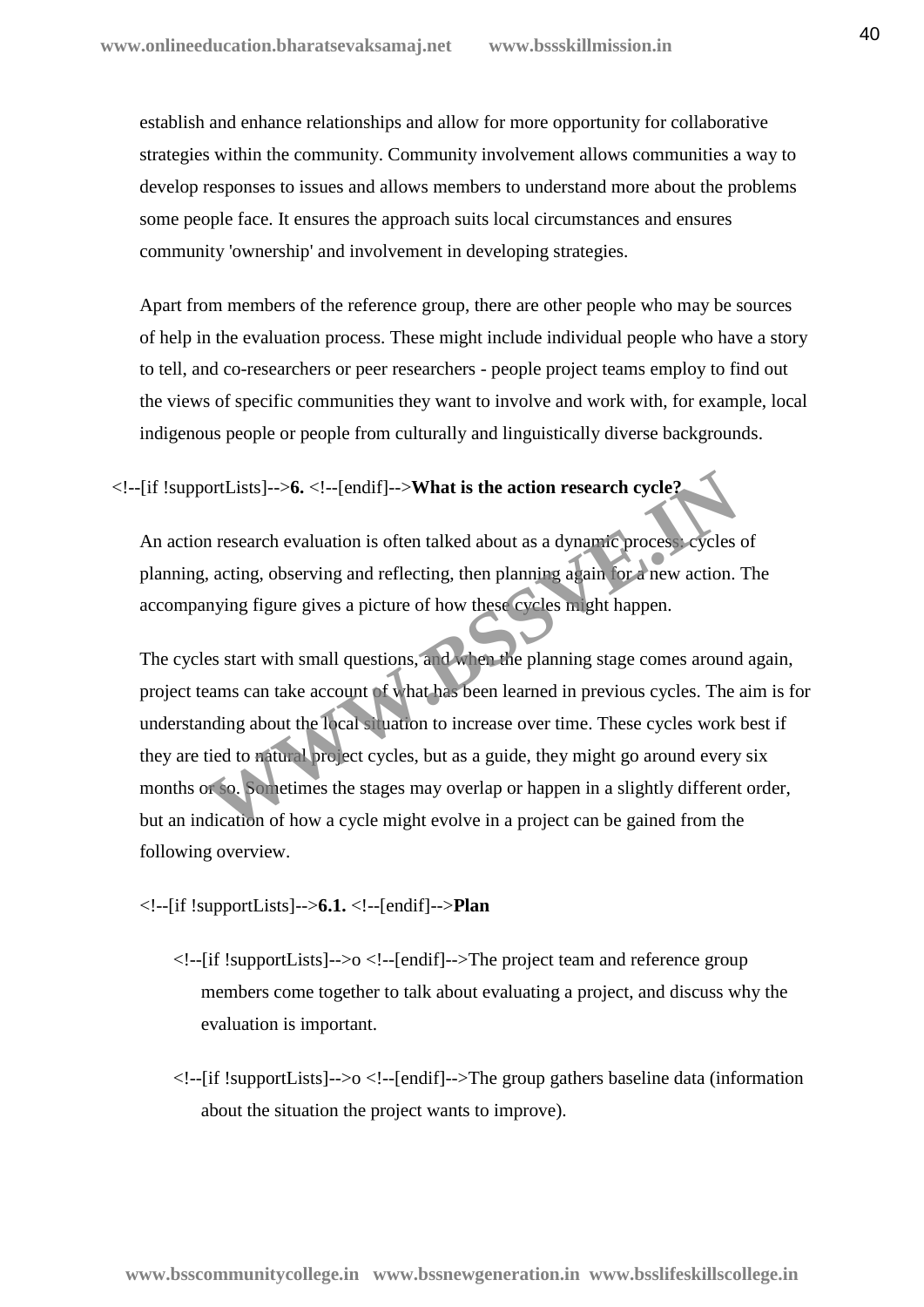- $\langle$ !--[if !supportLists]-->o  $\langle$ !--[endif]-->The group defines an idea or assumption they want to test, or an issue or problem or question they want to find out more about that will help the project to improve, starting with small, specific questions and building up to bigger ones as confidence increases. A simple way to get started could be to ask 'what could we do better?'
- $\langle$ !--[if !supportLists]-->o  $\langle$ !--[endif]-->The group decides how they want to carry out the evaluation and the level of involvement of reference group members.
- <!--[if !supportLists]-->**6.2.** <!--[endif]-->**Act**

The group starts the first planned activity or program of activities.

<!--[if !supportLists]-->**6.3.** <!--[endif]-->**Observe**

The group looks at, listens to and thinks about what is going on, asks questions of all those involved about how it is going, and gathers this information, focusing on the questions raised in the planning stages but also being open to other feedback.

# <!--[if !supportLists]-->**6.4.** <!--[endif]-->**Reflect**

The group thinks about what the information means for what they are doing (or not doing), and whether what they are doing can be improved. This includes thinking about whether and how the results help in understanding issues and problems (a critical analysis of the situation). The information and knowledge gained is recorded. Then the cycle begins again, with more planning, this time having a fresh look at the project and taking account of what has been learned to see if any changes might be made. At this stage, the group also plans the next cycle of evaluation, either to deepen understanding of issues from the last cycle, or to research a new idea, assumption, issue, problem or question. This is followed by more action, observation and reflection, and so on. As the process becomes more familiar and comfortable, bigger questions can be asked and more people are likely to become involved. As the project progresses, as well as at the end of the project, the group can revisit the baseline data and assess how the situation has improved. upportLists]-->**6.3.** <!--[endif]-->**Observe**<br>the group looks at, listens to and thinks about what is rooting on, asks que<br>ll those involved about how it is going, and gathers this information, foc<br>ne questions raised in t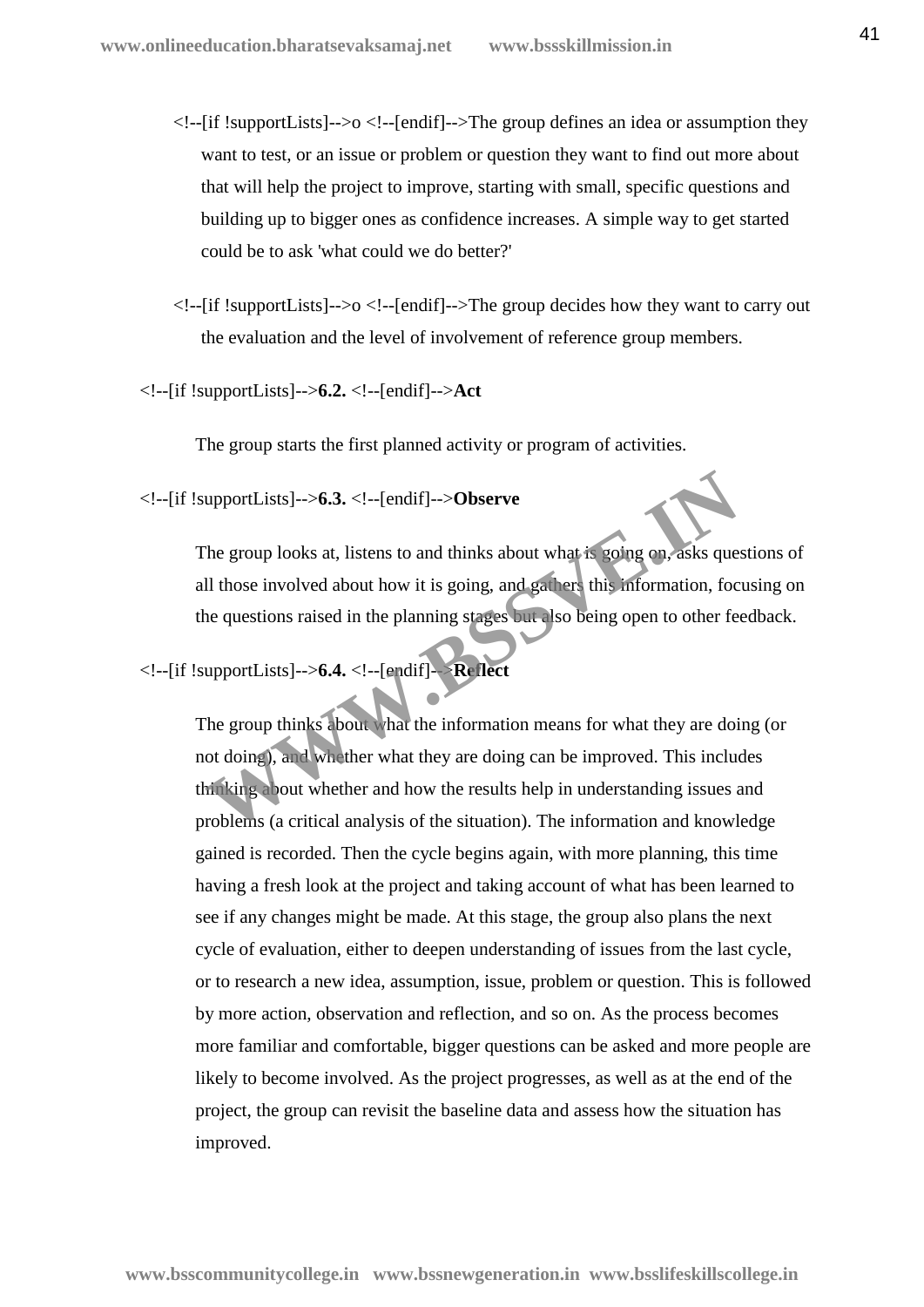# <!--[if !supportLists]-->**7.** <!--[endif]-->**Research methods: How can evidence be gathered?**

For groups that have done program evaluations before, an action research evaluation can be thought of predominantly as a process evaluation (that is, determining the extent to which a program is operating as intended and target populations are being served). However, an action research evaluation is also likely to incorporate an assessment of the impact of the programs on participants (an outcome evaluation). What is different about an action research evaluation, however, is that it happens in cycles, it involves participants, the methods are varied to suit the program and the results are used to improve the program as it goes along. Typically, an action research evaluation is also mainly qualitative, which means the focus is on gathering stories rather than statistics (which is not to say that statistics, or quantitative data, cannot be gathered).

Quality information (data) can be produced by using a range of different ways of gathering this information (research methods). This is known as a 'multiple methods' or 'triangulation' approach. Information gathered from a range of participants (for example children, their parents, grandparents and community members) and using a range of methods gives groups a better chance to develop a good picture of what is happening. Information gathered can range from individual stories to statistical data on any or all aspects of the project. ational of the total statistics, or quantitative data, cannot be gathered as not to say that statistics, or quantitative data, cannot be gathered as not to say that statistics, or quantitative data, cannot be gathered info

In broad terms, some of the ways of gathering this information could include:

- descriptions of programs and services: this can include documentation of the process of developing the project, records and reflections from project workers, other staff , volunteers and management about what project teams are doing, and why and how they are doing it, using for example meeting minutes and a journal or log book to keep track of insights, observations, anecdotes and questions, and reflections on the research process itself;
- photographic and video documentation;
- paintings, drawings, music and songs;
- counting the numbers of people who participated in activities/programs, and information about those people (for example who they are, where they come from, why they came, how many sessions they attended);
- participant information, referral sheets, work log books and other agency paperwork;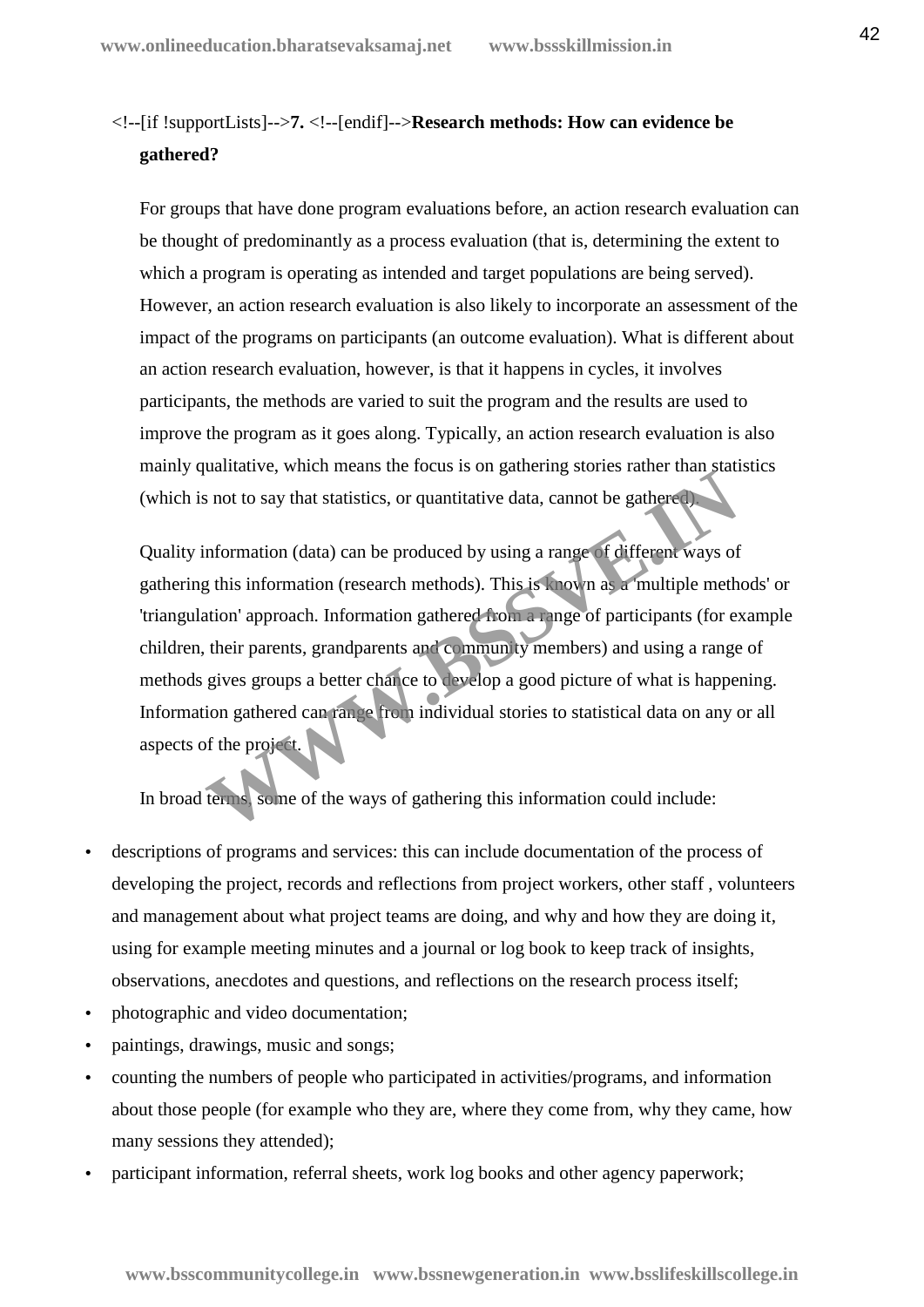- participant feedback sheets or documentation of verbal feedback;
- group brainstorming, talking circles or discussion groups with participants and/or other stakeholders (for example, other services in the area, local community groups);
- suggestion boxes, comments books, email and/or websites where people can leave comments and ask questions;
- larger forums or conferences involving a range of stakeholders;
- in-depth individual, family or group interviews, using open-ended questions which allow diverse experiences and perspectives to emerge;
- statistics and surveys;
- naturalistic observation;
- case studies; and
- comparing participants' knowledge/skills/ views/behaviour before participation in a program and after participation to see if it made a difference (the traditional evaluation method of pretest post-test analysis, but adapted to suit the project); a wide variety of methods could be used for this

The ways of finding out information and gathering evidence can be diverse. Any and every method can be used depending on what needs to be found out and the people involved. For more information about research methods, see YolandWadsworth's (1997b) excellent introduction for community groups, Do It Yourself Social Research. articipants' knowledge/skills/ views/behaviour before participation in a pricipation to see if it made a difference (the traditional evaluation method<br>analysis, but adapted to suit the project); a wide variety of methods c

### **Example/Case Study:**

#### **An example of gathering evidence: Baseline data**

A project group's first gathering of evidence in their evaluation work will be gathering baseline data. This activity is undertaken because is important to have a clear idea of why the project is significant. This may already have been written into the grant application or project workplan. In most cases, project teams and reference groups need to start with gathering more descriptions, problems, questions, statistics, previous research and communityidentified priorities that help paint a picture of the situation that the project grant wants to improve. This information is called baseline data.

The information will be different in every community and is most useful if it focuses on things that might change as a result of the project. Local government statistics, available from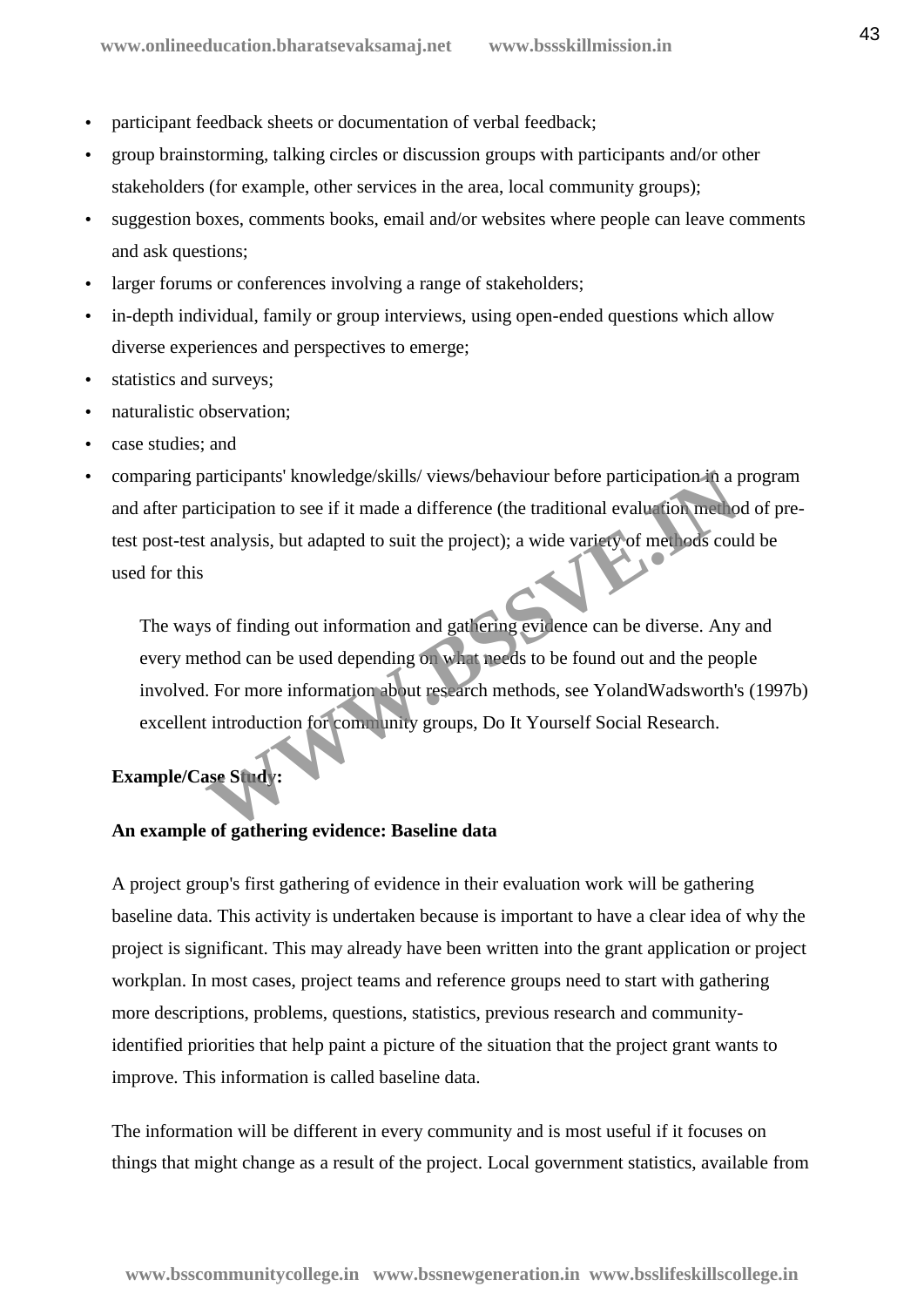local councils, may be useful if the project falls into a local government area. They may not be so useful if the project crosses these areas, or takes place in a specific community where local issues are 'swallowed up' by statistics for a larger area. In these cases very specific local information is helpful, if it is available. As the project progresses, it may be possible to look back at this information and assess how the situation has changed or improved.

Research ethics: Protecting the privacy of the people who tell their stories

Research with people, including research where people tell their stories, needs to be done ethically, that is, it needs to respect participants' individuality, freedom and right to privacy. This is usually done in a number of ways, described below under the two broad headings of informed consent and privacy and confidentiality.

#### **Informed consent**

All of the people who might have a story to tell in an interview or discussion group need to have the research project explained to them and be invited to join in. They should have their rights explained and be told that if they do not want to join in they will not be disadvantaged, and that they can change their mind at any time and their story will not be used. Potential participants should sign an informed consent form saying that they understand the project and their rights. This form should be kept separately from their story in a locked filing cabinet. ople who might have a story to tell in an interview or discussion group rearch project explained to them and be invited to yoin in. They should hald ned and be told that if they do not want to join in they will not be disa

#### **Privacy and confidentiality**

If people give details about themselves, these details should be confidential (kept in a safe place where no one except the project worker can have access to them). No information about individuals should be used that could identify them: summaries of information only should be used, or stories and case notes should have some details changed so that no one will know who the story is about.

In some communities, doing ethical research might also include:

- involving participants in discussions about what is going to be researched, endorsing it and controlling the analysis and distribution of findings, usually using a reference group or community meetings
- interpretation or translation of the findings; and